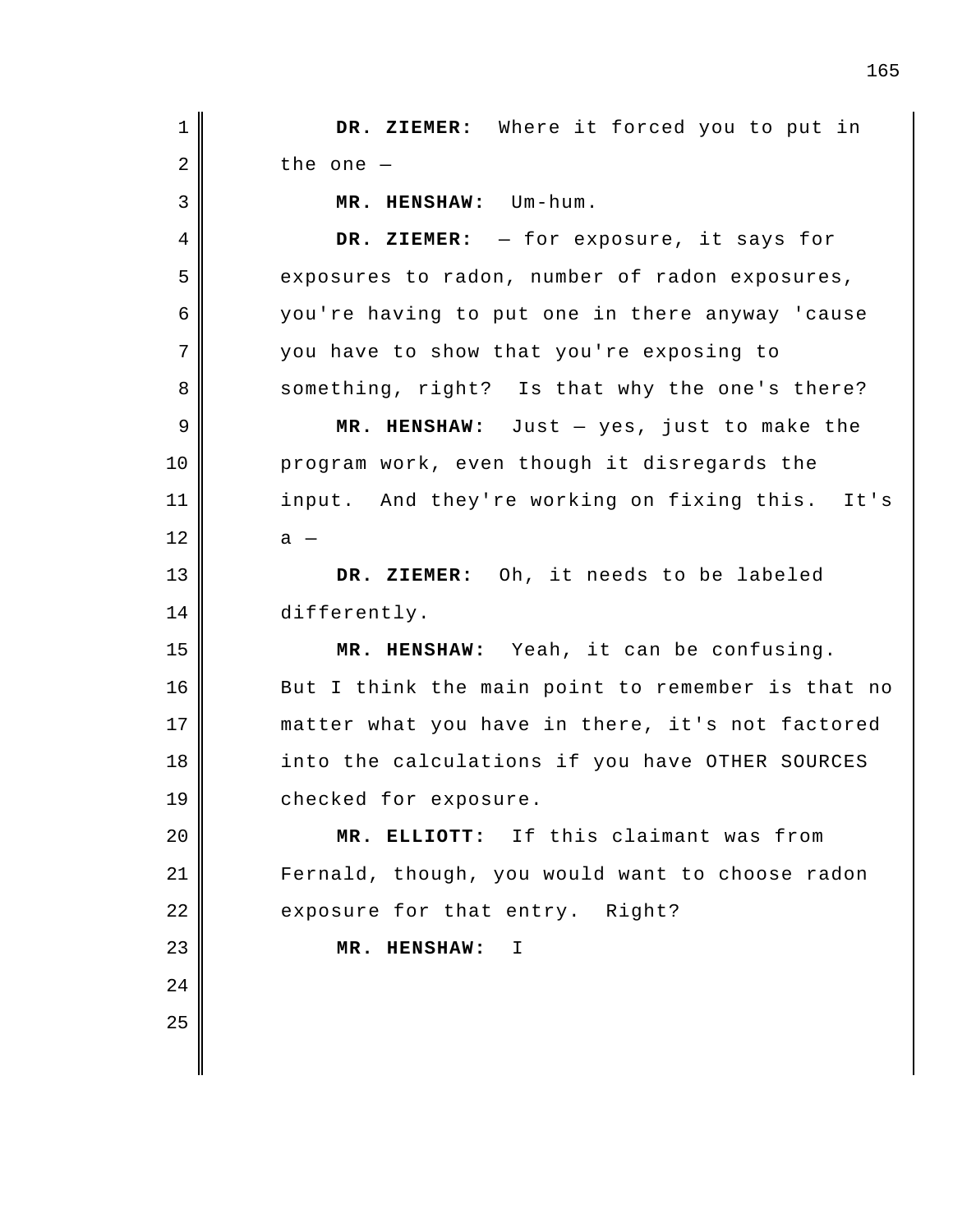1 **MR. HENSHAW:** Okay, we've entered the data. 2 Now we skip over - oh, I'm sorry. Now we go to 4 radon. 5 just to clarify something. 10 exposure. Now we need to enter the dose 11 information. Now had I typed in a two into that 13 input data, one line for exposure. Had I typed a enter doses since it was other sources, not Then  $-$  well, let me back up a second here You'll notice there's an input field for number of exposures under exposure information. We're going to — for this hypothetical case, just for simplicity, we're going to say there was one field — if you'll notice, there's one line for two into that field there would be two lines; three, three lines, et cetera.

3

6

7

8

9

12

14

15

16

17

21

22

23

24

25

So for this case we're going to say the exposure year was 1981.

18 DR. DeHART: 19 that data? From DOE records, or what? Where is the employee getting

20 **MR. HENSHAW:** Well, initially, yes. But part of the program also includes actually interviewing each claimant or survivor, or sometimes coworkers, to verify that and maybe obtain additional information if it's available. I'm going to say the exposure is chronic,

NANCY LEE & ASSOCIATES

166

 $\overline{\phantom{a}}$ 

 $\overline{\phantom{a}}$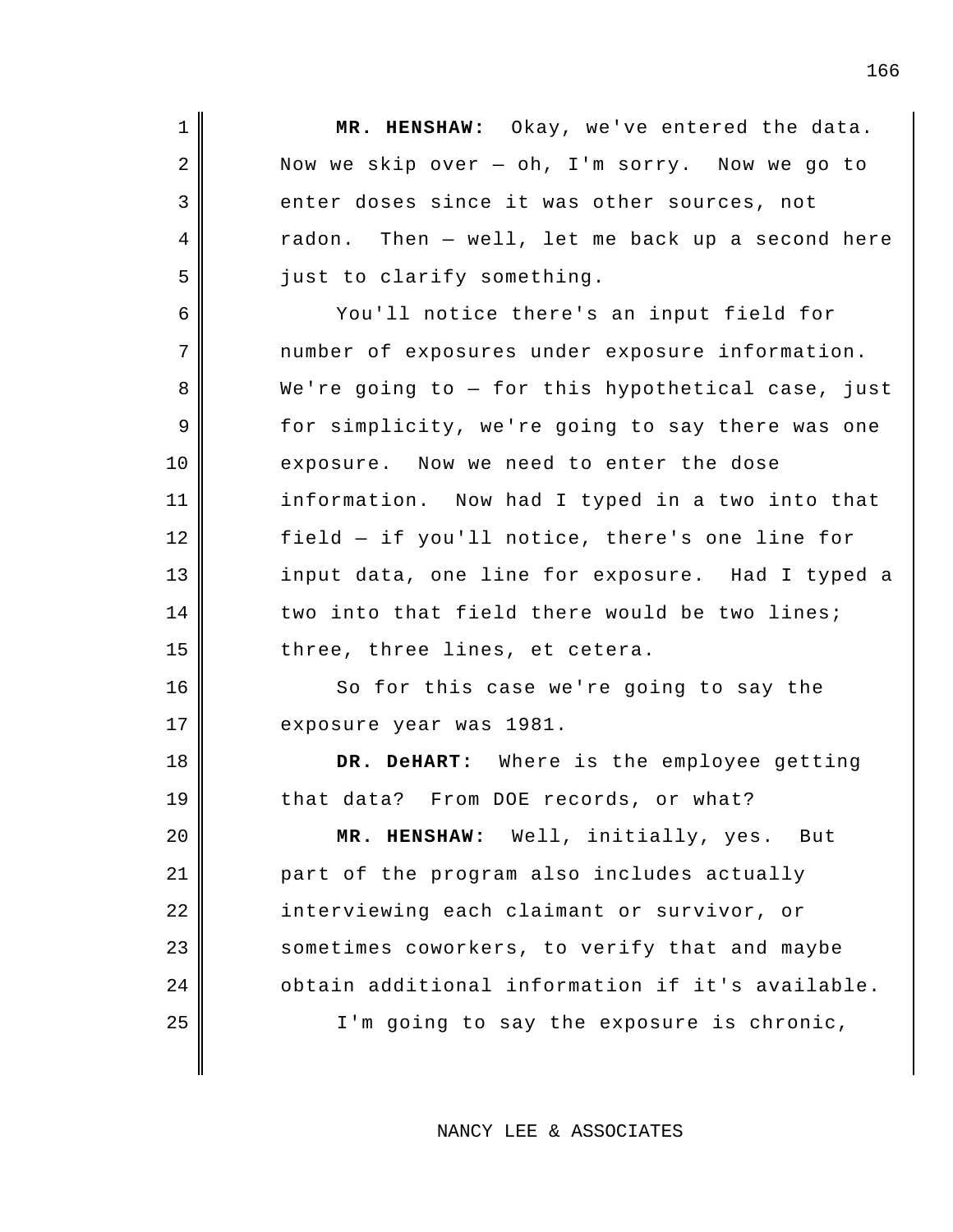| 1  | and let's say this is - the radiation type is    |
|----|--------------------------------------------------|
| 2  | alpha, we'll say from plutonium. We use the      |
| 3  | lognormal distribution, and for the parameters - |
| 4  | the first parameter we put the actual number of  |
| 5  | rems, the dose in rems, into the box for         |
| 6  | parameter one, and we'll say it was 20 rem.      |
| 7  | Leave that at two, and leave that at zero,       |
| 8  | although for lognormal it doesn't matter what's  |
| 9  | in the third box. For lognormal the parameters   |
| 10 | are only the first two, the median and the       |
| 11 | geometric standard deviation.                    |
| 12 | MS. MUNN: So what did you do in box two?         |
| 13 | You had only one exposure?                       |
| 14 | MR. HENSHAW: Right. The two $-$ it's not $-$     |
|    |                                                  |
| 15 | it doesn't - it's not related to number of       |
| 16 | exposures.                                       |
| 17 | MS. MUNN: I understand, but -                    |
| 18 | MR. HENSHAW: For - I'd probably refer that       |
| 19 | question to Jim or one of the health physicists  |
| 20 | for - or perhaps Mary, if you can answer that.   |
| 21 | DR. SCHUBAUER-BERIGAN: The question is why       |
| 22 | is there a two in there?                         |
| 23 | MR. HENSHAW: Why is there a two in box two?      |
| 24 | DR. SCHUBAUER-BERIGAN: Right. My                 |
| 25 | understanding is that a dose of record is not in |

NANCY LEE & ASSOCIATES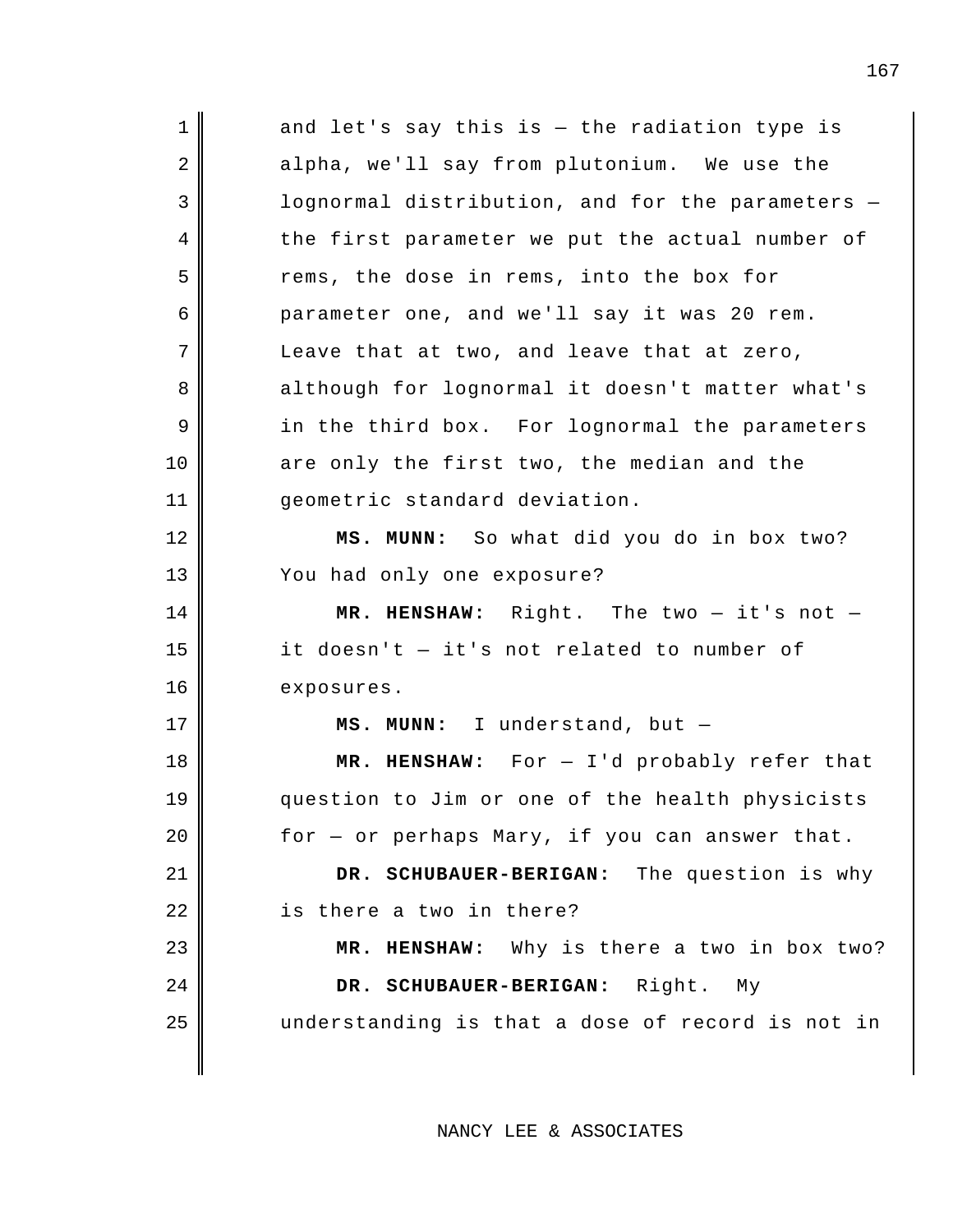2 single number. And so that could be approximated 5 do that. the form of a distribution; it's in the form of a using a distribution for organ dose that's called constant in the pull-down menu, if you'd like to

1

3

4

6

7

9

10

11

12

13

14

15

17

18

19

20

21

8 the radiation dose of the claimant. And a very 16 process. However, as I mentioned in my presentation, we have the ability to incorporate uncertainty in typical distribution for an uncertainty distribution is a lognormal for exposure data. And so this is just a hypothetical example, but for the case of Department of Labor, the health physicist would reconstruct the dose and would develop that particular dose distribution, and would give the parameter estimates from that

> So this is something that a claimant is likely to not know how to do before seeing their dose reconstruction, which is why there is a pull-down in there, as Russ is showing, for a constant.

22 **MR. HENSHAW:** It's also, incidentally, 23 24 perhaps a good segue to clicking on this help screen.

25 Again, these are more model details. This

NANCY LEE & ASSOCIATES

168

H

 $\overline{\phantom{a}}$ 

 $\overline{\phantom{a}}$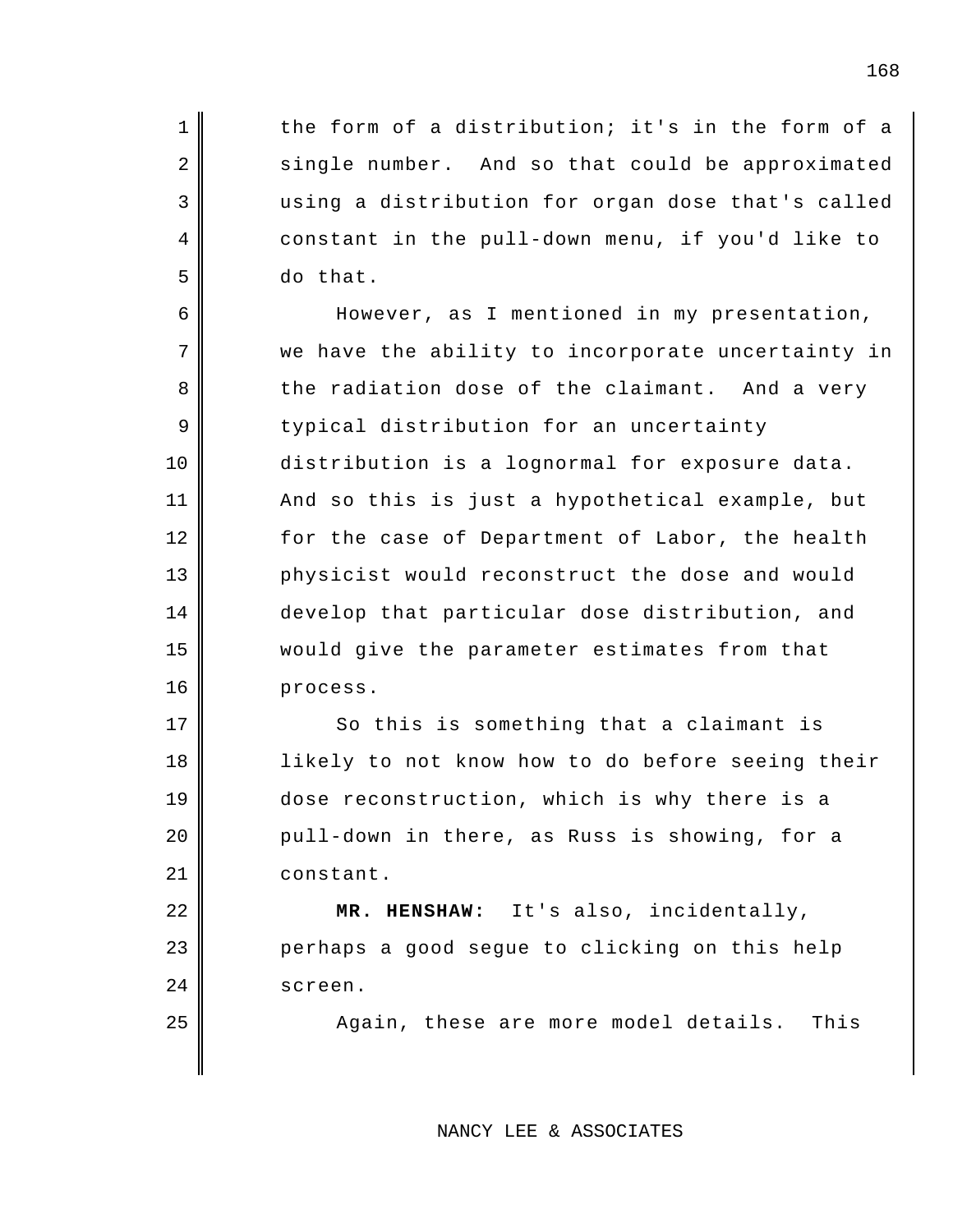2 | the distribution parameters. And there's also, attempts to provide some more information about by the way, a good deal more information on this and other model details for the program and for probability of causation in your handouts and notebook.

1

3

4

5

6

7

8

9

11

13

14

16

17

18

19

20

23

I'll close this help screen, and now we'll submit the dose data.

10 l input screen. 12 probability. All we need do is click on SUMMARY Now we're back to the earlier screen, the And now we've done  $-$  we've entered all the information we need to enter to calculate REPORT and wait for the little invisible wheels to turn, and we'll grind out some results.

15 And there it is. You'll notice that much of 21 Social Security number. Pretty much spits out 22 just about everything we've plugged into it. the information that I mentioned was not actually necessary for the calculations appears in the summary report, including the information on the primary cancer, the date of diagnosis, and so forth, and the demographic information, name and

24 are the actual calculation results. And as you 25 can see, this — this is driving me nuts. Bear And we scroll down to the bottom, and there

## NANCY LEE & ASSOCIATES

169

 $\overline{\phantom{a}}$ 

 $\overline{\phantom{a}}$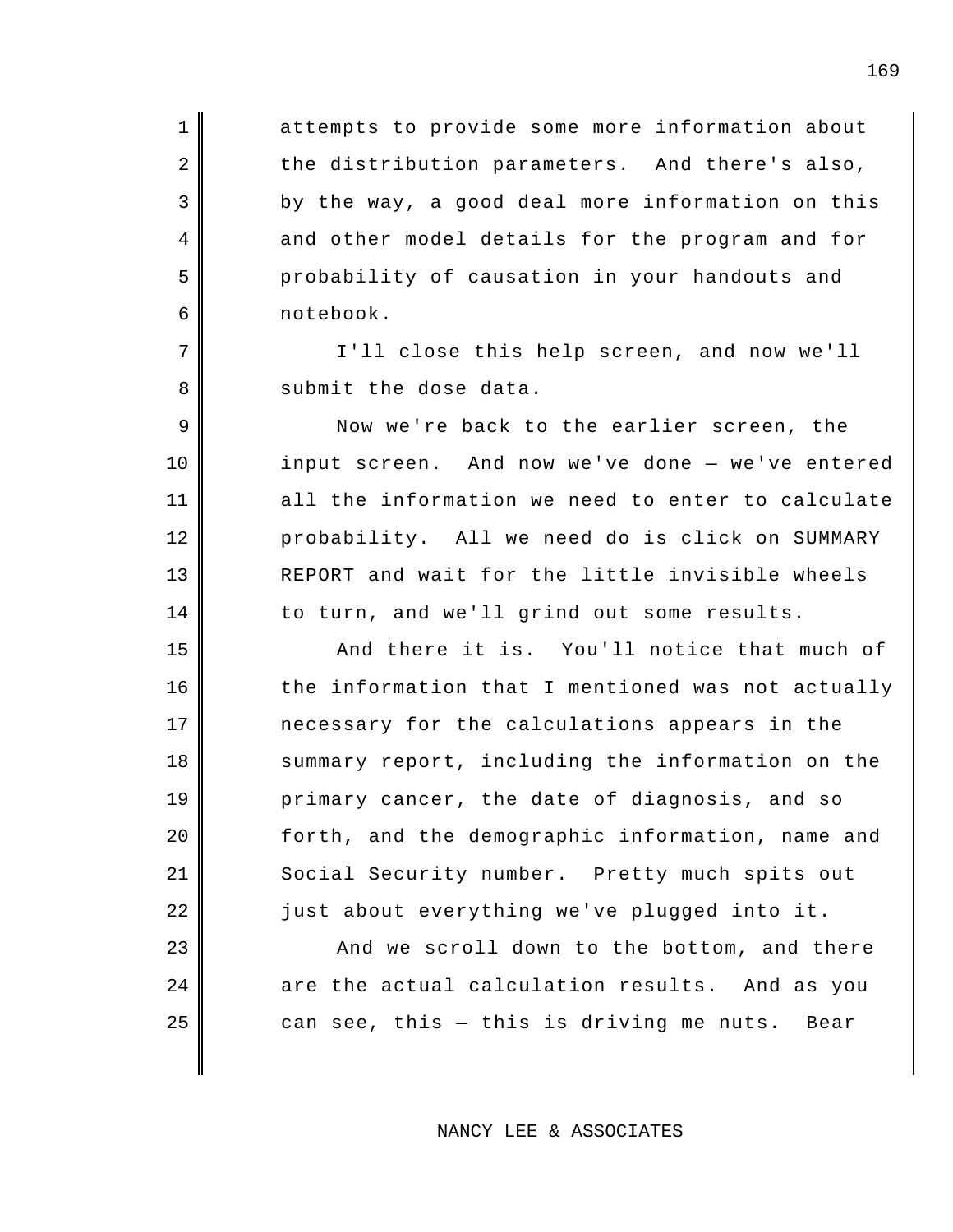| $\mathbf 1$ | with me here with the glasses change. But as you  |
|-------------|---------------------------------------------------|
| 2           | can see, this individual's claim did not turn out |
| 3           | to be compensable because the 99th percentile,    |
| 4           | the credibility limits, fell below 50 percent.    |
| 5           | DR. ZIEMER: Russ, it might be instructive         |
| 6           | to now go back with the same dose and increase    |
| 7           | the uncertainty by raising the standard deviation |
| 8           | of the lognormal distribution from two to, say,   |
| 9           | five.                                             |
| 10          | MR. HENSHAW: Okay.                                |
| 11          | DR. ZIEMER: With the same dose.                   |
| 12          | MR. HENSHAW: I haven't tried that. I've           |
| 13          | tried playing around with the data, with the      |
| 14          | amount of rem, but not this one, so this might be |
| 15          | interesting. Did you say five?                    |
| 16          | DR. ZIEMER: Say five.                             |
| 17          | MR. HENSHAW: If you're doing this at home         |
| 18          | and you happen to have a cable internet           |
| 19          | connection, by the way, it goes really quickly.   |
| 20          | This is a dial-up we're using here today.         |
| 21          | So we'll scroll down to the bottom of the         |
| 22          | page and - about 75 percent.                      |
| 23          | DR. ZIEMER: Yeah. This is instructive, and        |
| 24          | I think points out that uncertainty in the        |
| 25          | numbers does in fact help the claimant. This was  |
|             |                                                   |

NANCY LEE & ASSOCIATES

170

 $\overline{\phantom{a}}$ 

 $\overline{\phantom{a}}$ 

 $\overline{\phantom{a}}$ 

 $\overline{\phantom{a}}$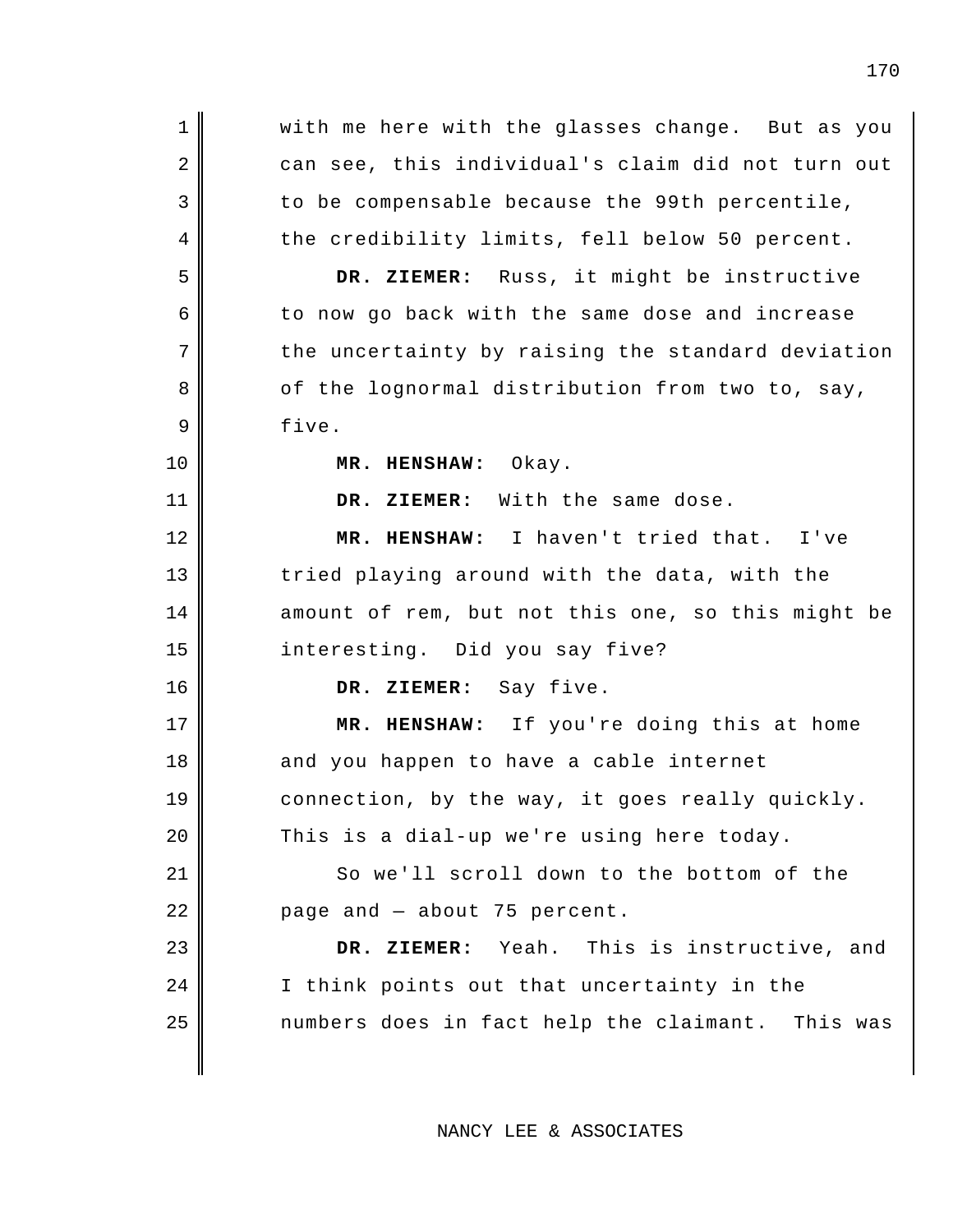1 2 3 the claimant. And I think it shows up here in 4 5 6 **MR. HENSHAW:** Yeah, it really bears — 7 **DR. ZIEMER:** — thought it would be helpful 8 to see how this plays out. And this, not only in 9 10 11 12 **MR. HENSHAW:** Yes, this does bear out the 13 point someone made earlier. Play around a little 14 15 **DR. ANDERSON:** What about a cigarette 16 17 **MR. ELLIOTT:** Leave the dose and GSD as is, 18 19 **MR. HENSHAW:** Oh, okay. Should we go all 20 21 **UNIDENTIFIED:** Go in the middle somewhere. 22 23 NR. HENSHAW: 24 **DR. ANDERSON:** Yeah, that's good. 25 **MR. ELLIOTT:** Make it reasonable. in fact the intent of Congress, that if we don't know very well the decision is made in favor of the model, and I just thought — 'cause I've tried some of these, and  $I$ the dose numbers but also in the epidemiological information, uncertainty in either one tends to raise that number. bit more with the input data smoker? and change the smoking history. the way to the extreme? **DR. ANDERSON:** Just go to ten. Ten to 19, or -

NANCY LEE & ASSOCIATES

 $\overline{\phantom{a}}$ 

 $\overline{\phantom{a}}$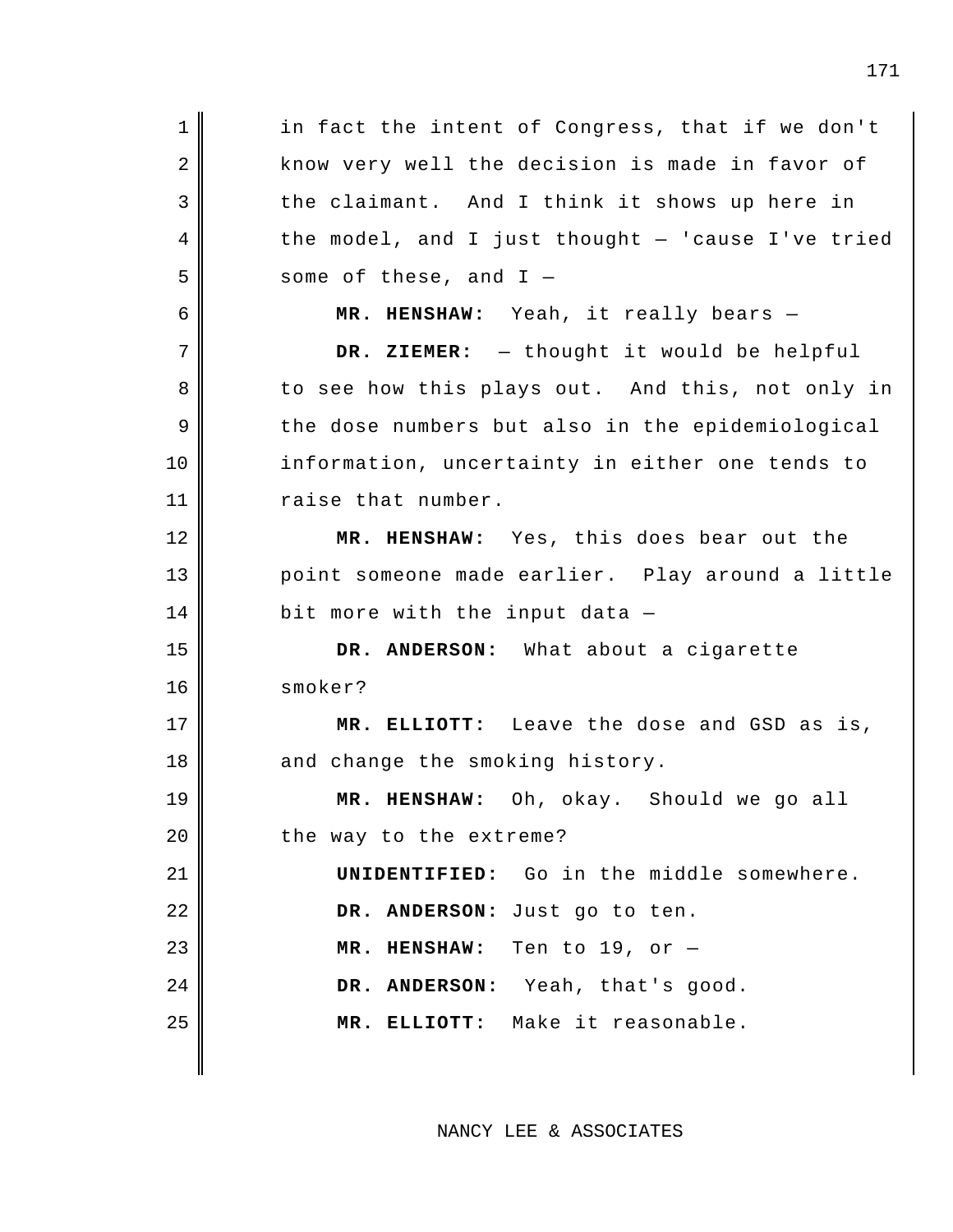1 || MR. HENSHAW: 2 3 4 wasn't it? Claimant still meets the compensation 5 guidelines. It's significantly lower, though. 6 **| DR. DeHART:** 7 8 9 MR. HENSHAW: 10 scroll down to see it, too. It builds up the 11 suspense. It didn't have any effect, I don't 12 13 DR. ZIEMER: 14 15 16 17 **MR. HENSHAW:** Let's find out. 18 **DR. SCHUBAUER-BERIGAN:** Russ, I would 19 suggest the importance analysis. You might want 20 21 22 23 **MR. HENSHAW:** I'm sorry, Mary, I can't hear 24 you. Could you say that again? 25 **| DR. ZIEMER:** The original result, before we changed the second parameter, was 43 percent. And then went  $-$  go to 80-something, I believe, Try the next higher smoking group, because people will say they smoke a pack, typically. That sets it up so you have to think. Russ, if you'd put the uncertainty on dose back at the original two, how would the smoking have affected — the smoking is — obviously is having some reduction on the to click on the importance analysis first before you do a lot more scenarios, just to show how you can look at that. Importance analysis.

NANCY LEE & ASSOCIATES

 $\overline{\phantom{a}}$ 

 $\overline{\phantom{a}}$ 

 $\overline{\phantom{a}}$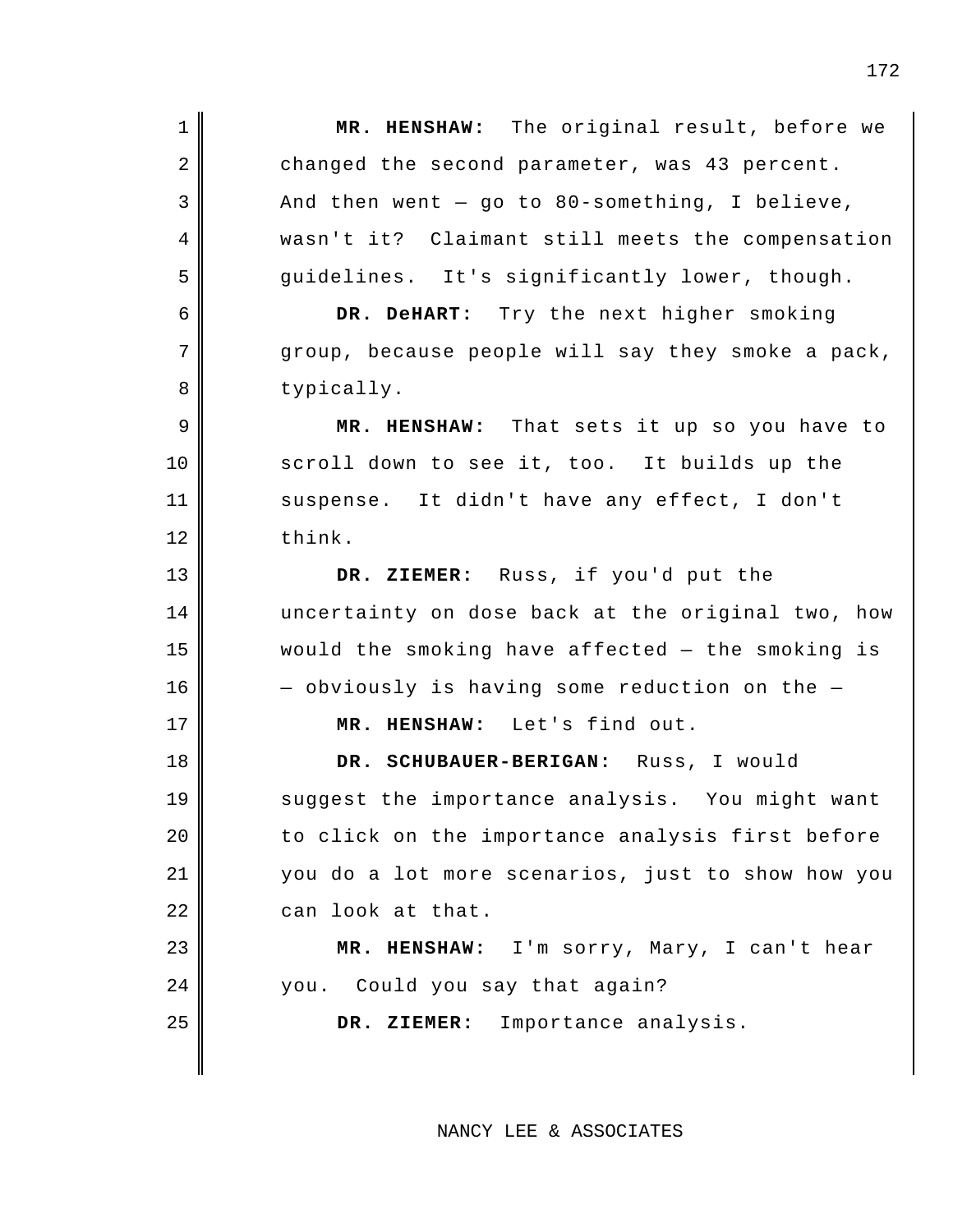| $\mathbf 1$ | DR. SCHUBAUER-BERIGAN: You might want to          |
|-------------|---------------------------------------------------|
| 2           | click on the importance analysis button before    |
| 3           | you do a lot more individual scenarios,           |
| 4           | intermediate results.                             |
| 5           | And I'll just say a word or two about that        |
| 6           | before it shows up. This actually was designed    |
| 7           | to kind of show the impact of changing various    |
| 8           | factors or factors that are - of uncertainty that |
| 9           | are incorporated into the software program.       |
| 10          | And first you see the range of doses in the       |
| 11          | first little table there. That says absorbed      |
| 12          | dose in centigray. And since there was one        |
| 13          | exposure, it gives you the percentiles of the     |
| 14          | actual exposure distribution given that level of  |
| 15          | uncertainty in the exposure.                      |
| 16          | Then there's a factor for the quality factor      |
| 17          | or relative biological effectiveness factor,      |
| 18          | which was used because this is a high-LET alpha   |
| 19          | exposure. And so you can see the range of         |
| 20          | uncertainty that's in that factor.                |
| 21          | And then thirdly, there's the excess              |
| 22          | relative risk, which is derived from the          |
| 23          | epidemiologic models, and you see that there's    |
| 24          | quite a bit of uncertainty associated with those  |
| 25          | as well.                                          |
|             |                                                   |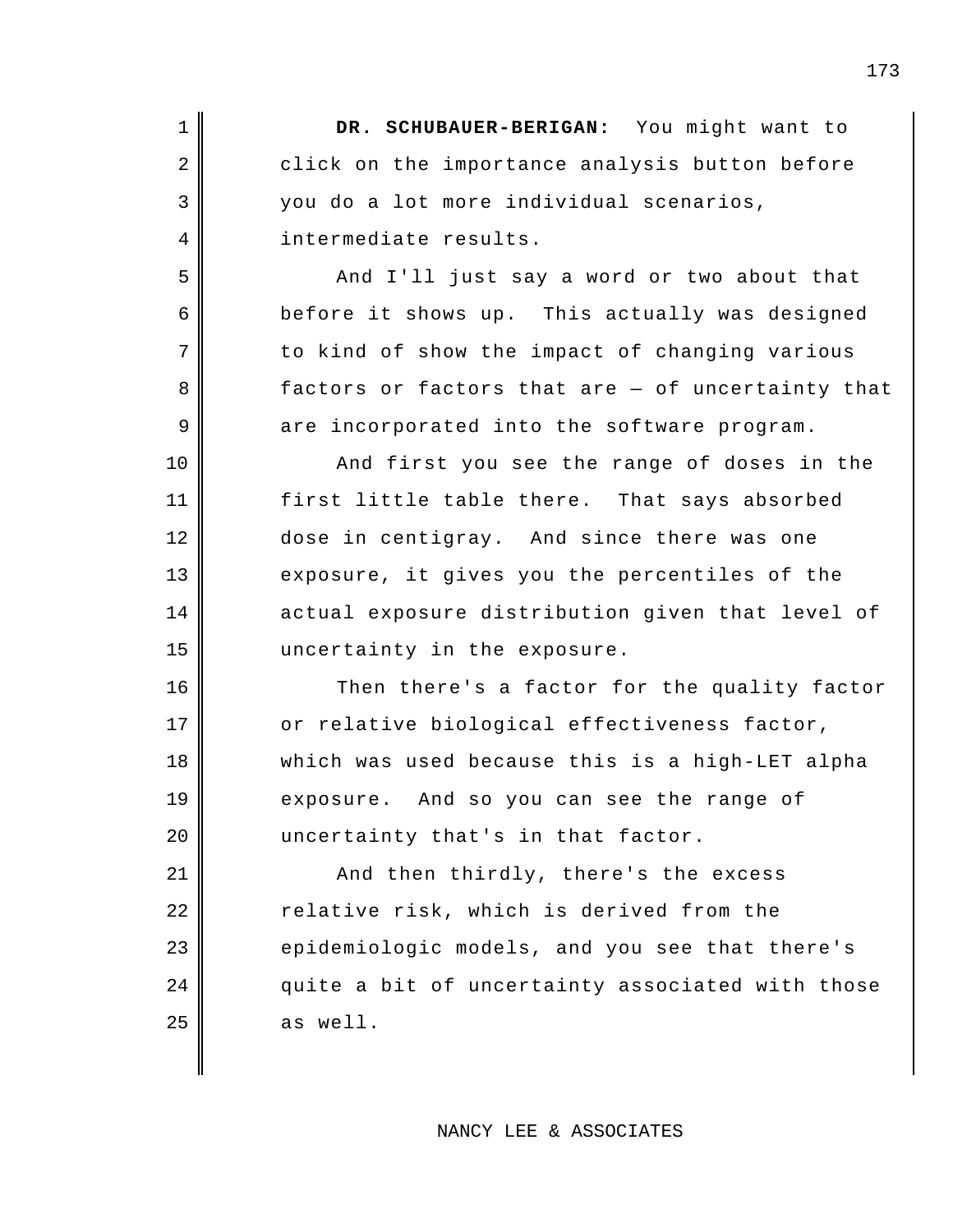1 2 3 4 various contribution of different sources. So in 5 6 7 8 exposure here. And then the second chart shows -9 10 11 One of them is the organ dose. And we've 12 13 14 15 16 17 18 19 20 below that, isn't there? Or is that the last  $21$  one? 22 23 Then you can go to two different pie charts which show the different components of the probability of causation calculation and the the first pie chart all the uncertainty comes from the excess relative risk for sources other than radon, since we only had a non-radon breaks down that particular excess relative risk uncertainty into various factors. seen, because the geometric standard deviation is five, that that's the majority of the uncertainty, is contributed from that organ dose. There's a smaller amount of uncertainty contributed by the uncertainty in RBE, and then a fairly high amount is due to the risk coefficients from the epidemiologic models. And Russ, I think there's another one down Scroll down  $-$  yeah. Then the last pie chart takes that adjusted ERR per sievert, since that has many adjustments

uncertainty derived from the risk coefficients in

The original ERR per sievert is the

 $24$   $\parallel$  in it.

25

NANCY LEE & ASSOCIATES

 $\overline{\phantom{a}}$ 

 $\overline{\phantom{a}}$ 

 $\overline{\phantom{a}}$ 

 $\overline{\phantom{a}}$ 

 $\overline{\phantom{a}}$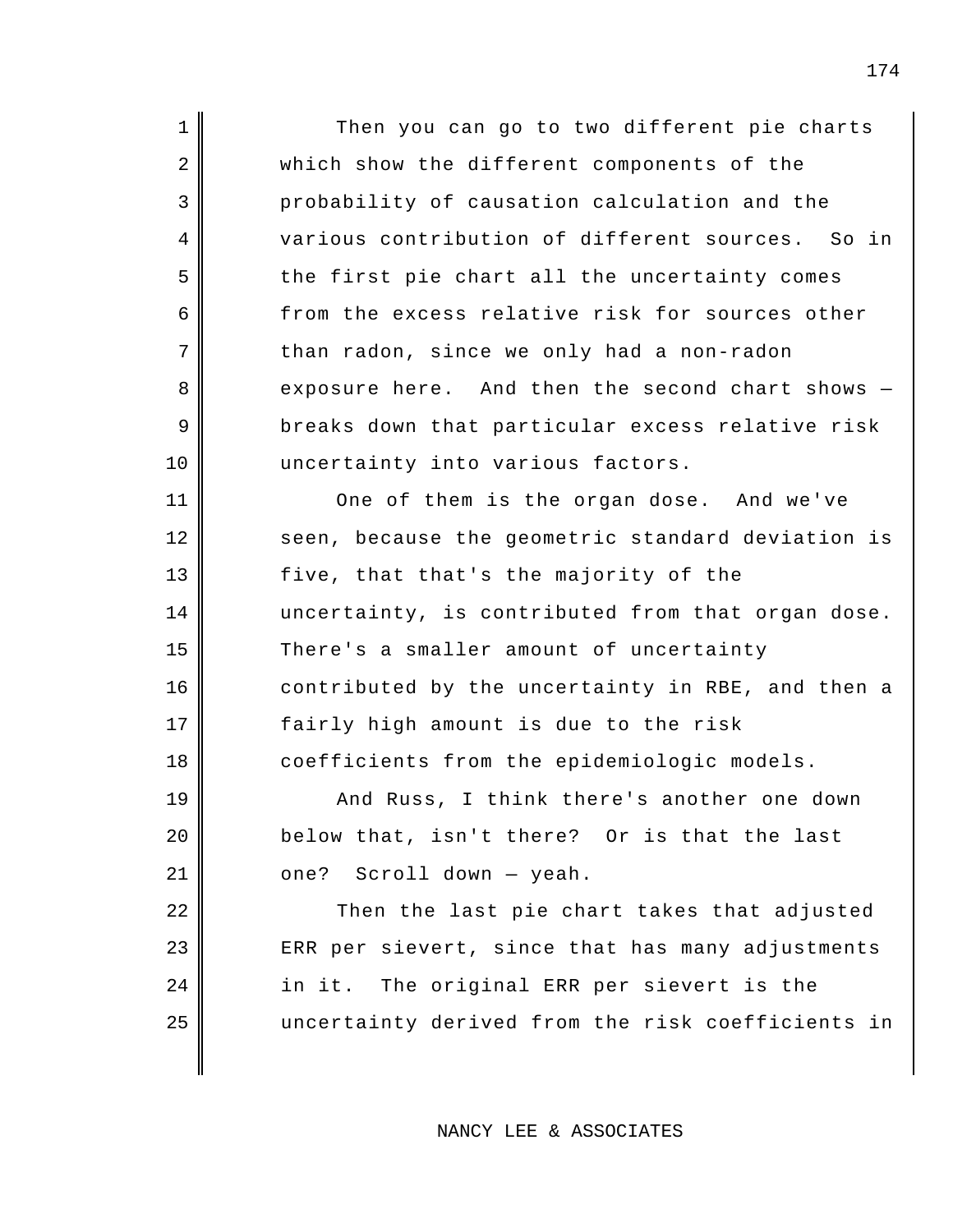1 | the atomic bomb survivor analysis. The second 2 3 bomb survivors. Thirdly, there's uncertainty in 4 5 6 contribution. 7 8 9 10 11 12 13 MR. HENSHAW: 14 15 **DR. ZIEMER:** 16 **MR. HENSHAW:** I clicked on the wrong thing 17 18 DR. ZIEMER: 19 **MR. HENSHAW:** Can you get that back up, 20 Larry? Do we have time for that, or — 21 22 23 So we're on the OCAS home page. We click on 24 25 one is errors in dosimetry for that group, the Ahow those risks should be transferred to the U.S. population, but again that's a pretty small There's a fairly hefty chunk from the DDREF, the dose and dose-rate effectiveness factor; and then an adjustment for smoking. So this kind of bears out the observation, which was that adjustment for smoking had a relatively smaller impact on the uncertainty than the change in the dose value for this model. Thanks, Mary. Before we — oops. I think we lost it. there. I think you lost it. Well, as it turns out we do have time to actually negotiate — navigate through the screen. PROBABILITY OF CAUSATION, click on NIOSH-IREP, and on the link to the software.

NANCY LEE & ASSOCIATES

 $\overline{\phantom{a}}$ 

 $\overline{\phantom{a}}$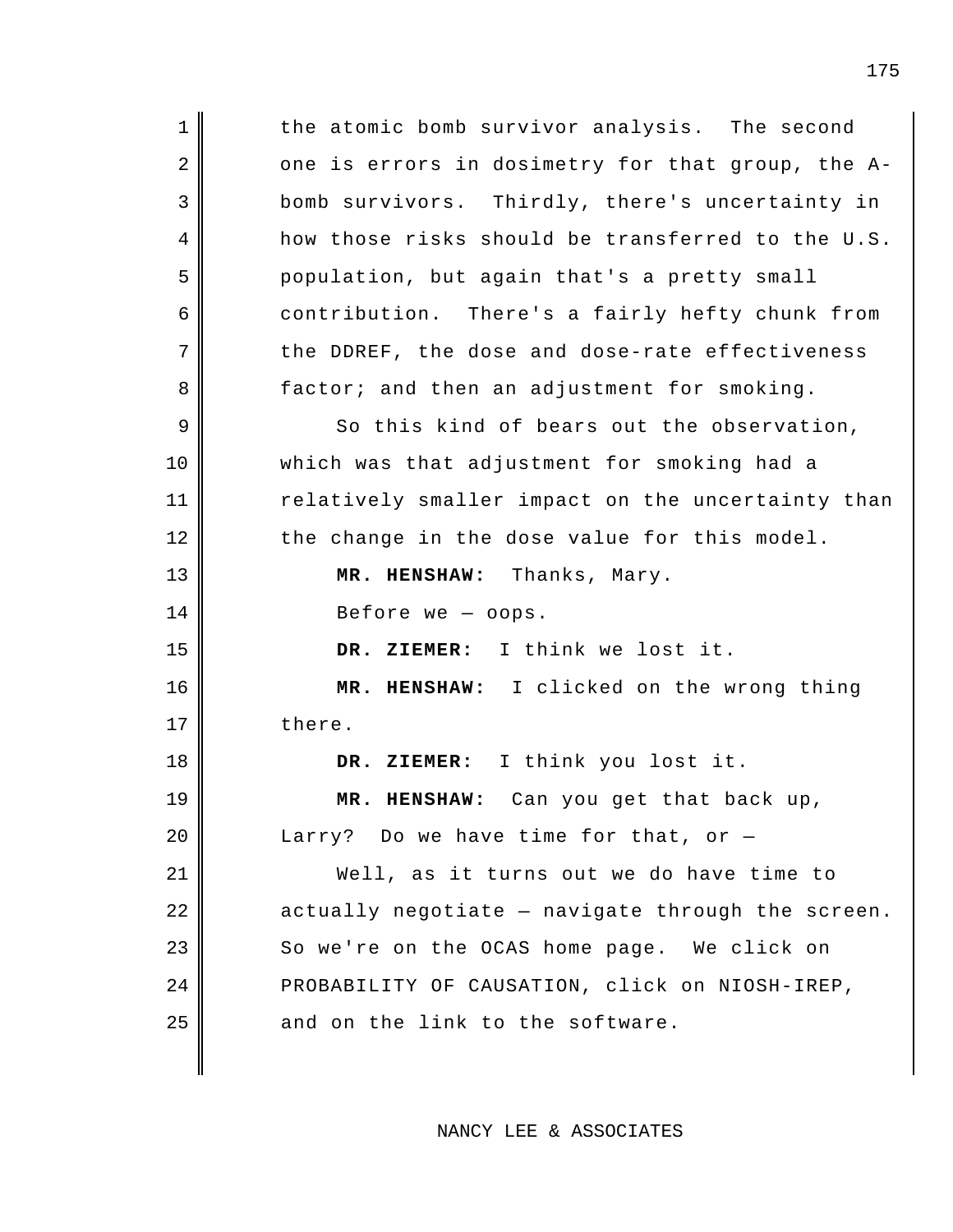1 2 3 4 of 20 rems. I just want to show you what happens 5 when we change that to 30 rems. If you recall 6 7 8 **DR. ZIEMER:** I think you need alpha there,  $9 \parallel$  though. 10 11 **MR. HENSHAW:** Oh, thank you. 12 **UNIDENTIFIED:** Russ, exposure year, was that 13 14 **MR. HENSHAW:** '81, right. Thanks. 15 16 17 causation of 43 percent to 53 percent. So that 18 19 20 How are we doing with time? Should I 21 22 **DR. ANDERSON:** Can you do an age, an older 23 person? I mean, a 40-year-old non-smoking lung 24 cancer is pretty rare. Change the birth year to 25 One thing I do want to do before we get out of the lung cancer scenario, if we recall the very first scenario we ran, we used an exposure the result in the first case was 43 percent. Change that to 30 — You had electrons for exposure. That's going to make it — 1981? By upping the dose in rem from 20 to 30, you'll see that we go from a probability of upping the rem dose would make this claim compensable. continue with — 1925.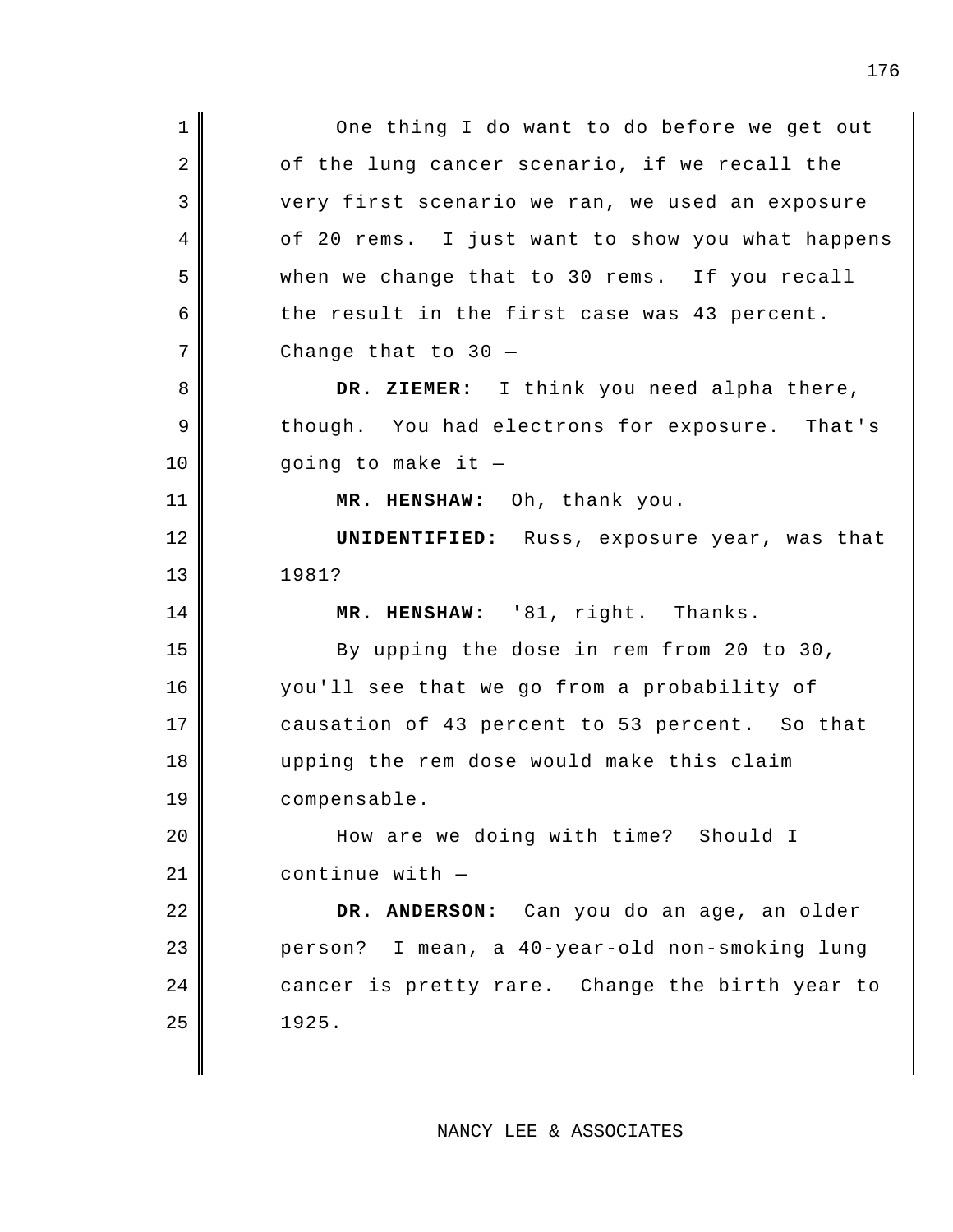1 || MR. HENSHAW:  **DR. ANDERSON:** Sure. **|| THE MR. HENSHAW: DR. ZIEMER:** Go ahead, Rich.  **MR. ESPINOSA:** On the other screen you've factor of one in there. What is — is one a one- time exposure? Is one lifelong history as a DOE employee? What does that one stand for? Right  **UNIDENTIFIED:** The number of exposures.  **MR. HENSHAW:** Oh, right here?  **MR. ESPINOSA:** Yeah.  **MR. HENSHAW:** Okay. Yeah, we're using in this case one exposure in the year 1981. If the **DR. NETON:** Those are effectively exposure 24 | Tadiation type. So for instance, if you had an Leave the other factors the same? There's no change. Any other scenarios anyone would like to see, or should I got exposure information, and you've got the there on exposure information. person, say, worked in a facility, had exposures in a number of different years, there would be a separate exposure for each year. years, your annual exposure for a particular exposure to alpha concomitant with exposure to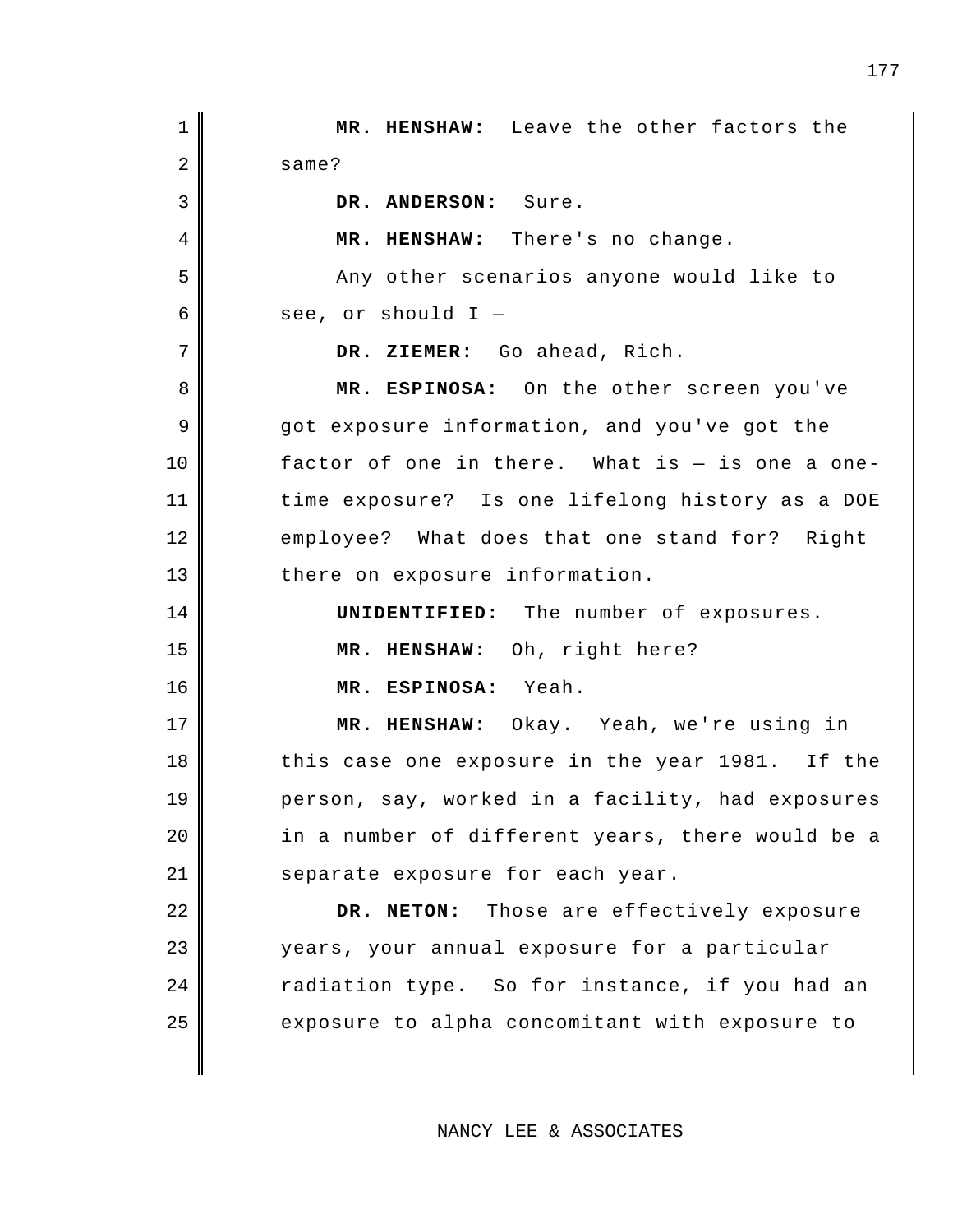1 2 3 4 **MS. NEWSOM:** What's your name, sir? 5 **DR. NETON:** Jim Neton. 6 **MS. NEWSOM:** Thank you. 7 MR. HENSHAW: 8 out of time for Mary's presentation. Should I -9 **DR. ZIEMER:** Yeah, I think that's probably 10 enough examples. We need to move ahead. 11 Is that agreeable? Do we need to vote on 12 13 14 **MR. ELLIOTT:** We're all conflicted. 15 **DR. ZIEMER:** By consensus, we're going to 16 17 **DR. SCHUBAUER-BERIGAN:** Okay, in the 18 19 20 in running the IREP software for EEOICPA. And 21 22 23 24 25 more than one IREP run must be conducted. Russ gamma, you would have two blocks for 1981, one for the alpha component, that annual component, and one for the gamma component. Larry, we're kind of running that? [Laughter] move ahead. remaining ten minutes or so for the schedule, I wanted to talk about some of the special issues some of these we've already talked to you about earlier, but I wanted to just illustrate how this would be done in practice. One of the situations is claims for which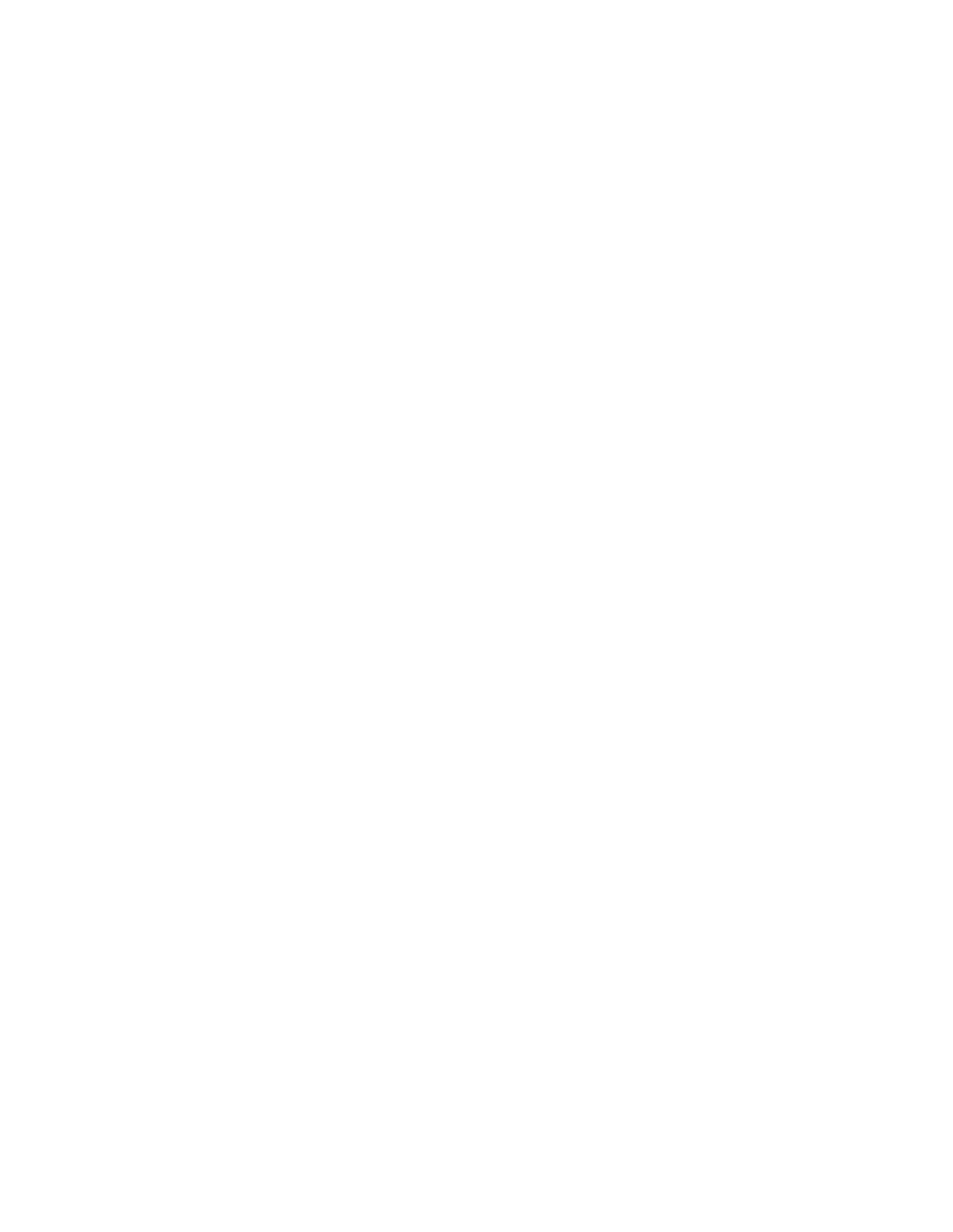1 slide for this, unfortunately. For most DOE 5 dose. All we might have is their recollection of workers within a given badging period, it'll be unknown to us whether the dose received in that period was received as an acute or a chronic what they were working at, what they were doing, and what the badges say.

2

3

4

6

7

8

9

10

11

12

14

15

16

17

18

19

20

23

24

 $13$  basis. Because for most radiation types there's a dose-rate reduction factor applied, assuming that the dose was chronic tends to lead to a lower estimate of probability of causation than by assuming that the dose was received in an acute Since this cannot be known from the available data, again, give the benefit of the doubt to the claimants and use the assumption producing the highest probability of causation estimate.

I think that puts us at about a quarter till, but I have time for a few questions, at least.

21 DR. ZIEMER: 22 | the last item. As I understand it, what's being I have a question on that, on done on the acute versus chronic is to apply a dose-rate factor to the Japanese data.

25 **| DR. SCHUBAUER-BERIGAN:** Yes.

NANCY LEE & ASSOCIATES

183

 $\overline{\phantom{a}}$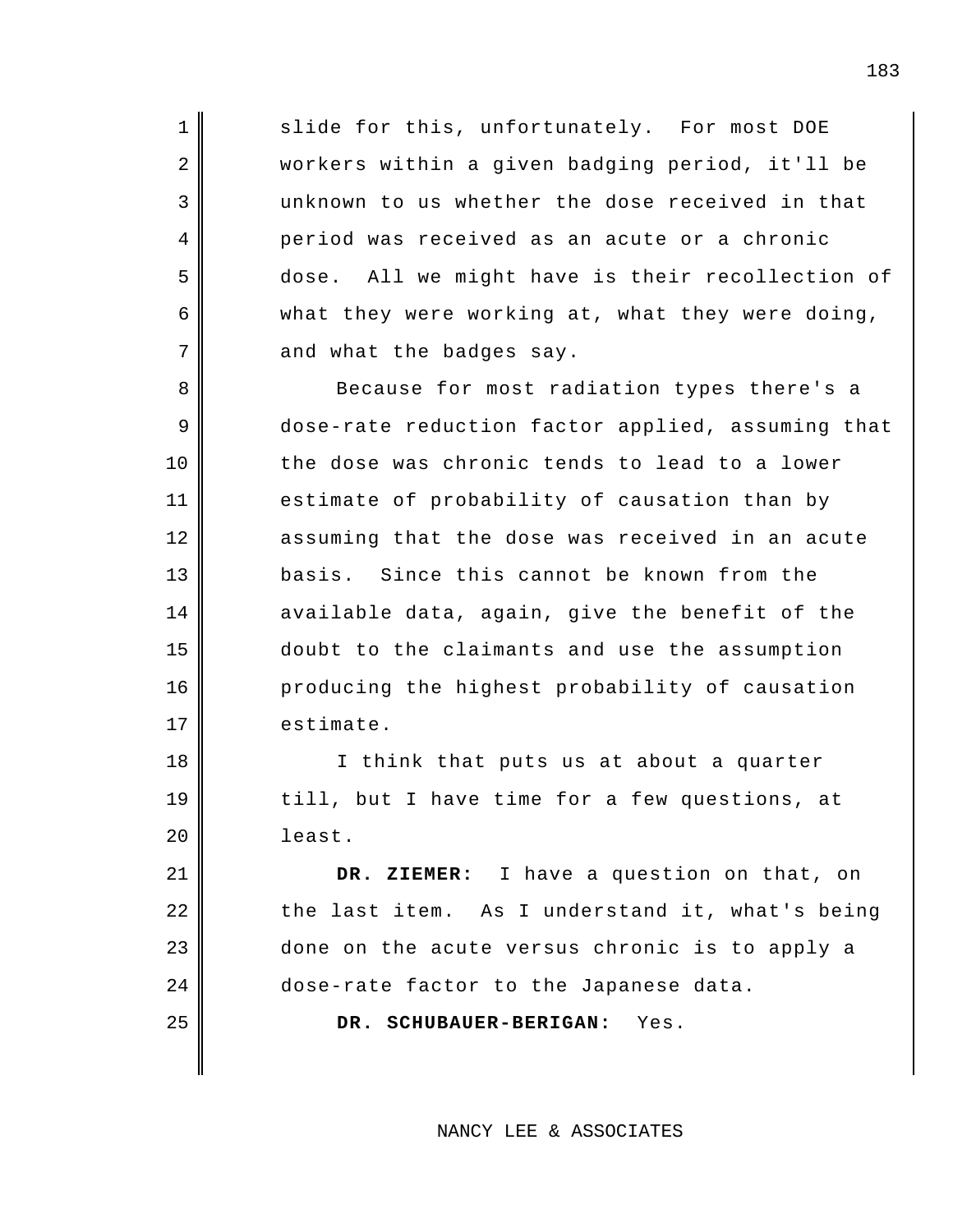| 1              | DR. ZIEMER: Now acute in terms of the             |
|----------------|---------------------------------------------------|
| $\overline{2}$ | Japanese exposures is an exposure in, what,       |
| 3              | microseconds or something like that.              |
| 4              | DR. SCHUBAUER-BERIGAN: Uh-huh                     |
| 5              | $(affirmative)$ .                                 |
| 6              | DR. ZIEMER: I think one would be hard-            |
| 7              | pressed to find any occupational exposures where  |
| 8              | the total doses were, outside of accident         |
| 9              | situations, where you could really argue that we  |
| 10             | come anywhere close to the acute dose rates in    |
| 11             | Japan.                                            |
| 12             | DR. SCHUBAUER-BERIGAN: Well -                     |
| 13             | DR. ZIEMER: So what is meant by acute here?       |
| 14             | And I guess I'm raising the question as to        |
| 15             | whether one really should apply such a factor for |
| 16             | those cases.                                      |
| 17             | DR. SCHUBAUER-BERIGAN: The justification          |
| 18             | for use of a dose-rate reduction factor, in my    |
| 19             | opinion, doesn't stem really from the Japanese    |
| 20             | atomic bomb survivor data.                        |
| 21             | DR. ZIEMER: Oh, it doesn't? I see.                |
| 22             | DR. SCHUBAUER-BERIGAN: In fact, the most          |
| 23             | recent analyses of that cohort show that the risk |
| 24             | per unit dose is about essentially the same,      |
| 25             | regardless of the dose. There's no - for total    |
|                |                                                   |

 $\overline{\phantom{a}}$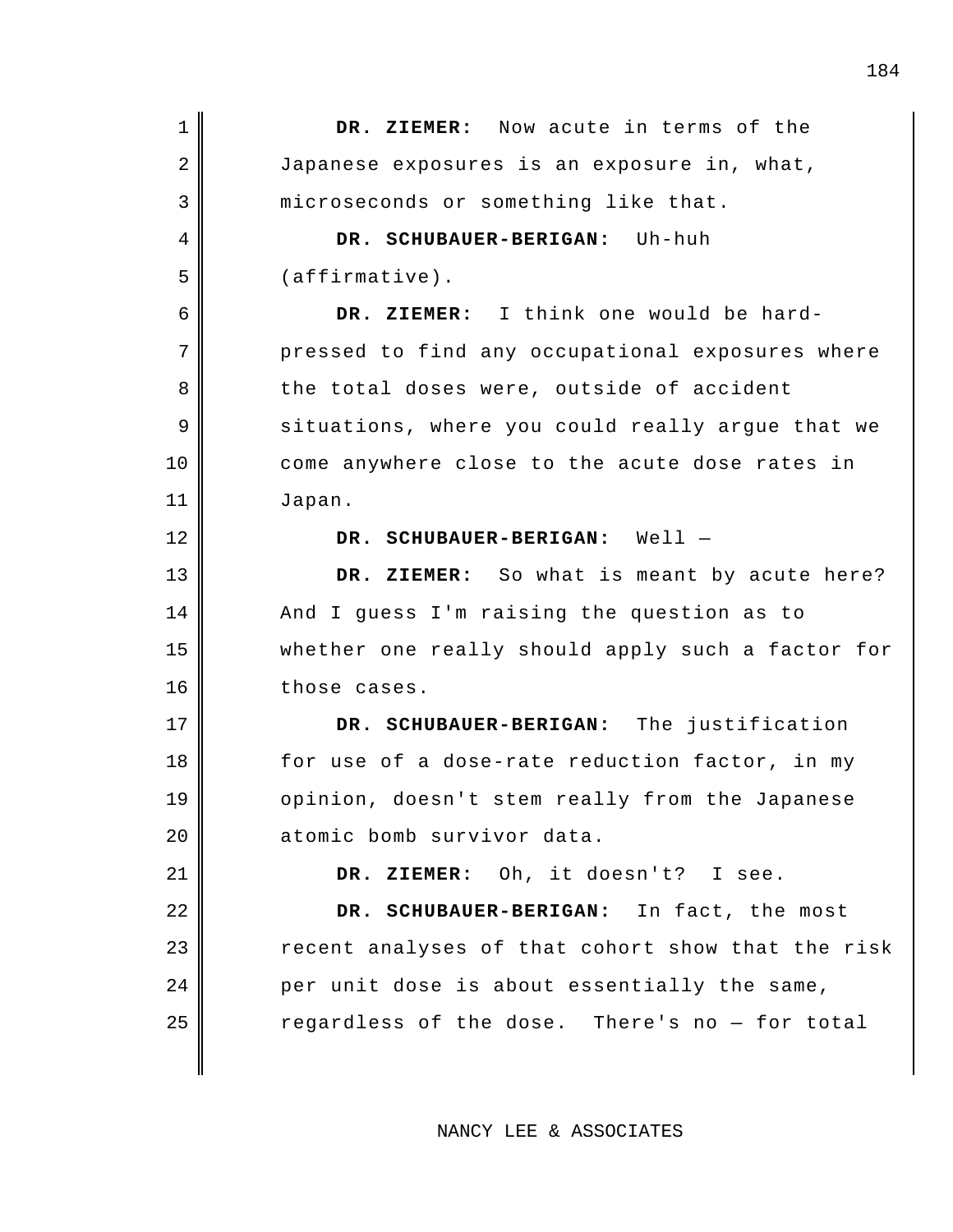2 attenuation of risk at these very low doses. But 4 of studies that supports this. So in defining solid cancers there doesn't appear to be there's a body of evidence from many other types what is an acute versus a chronic dose, I don't necessarily think that you have to compare the Japanese exposure scenario to a DOE worker.

1

3

5

6

7

8

9

10

11

13

16

12 an acute dose. Charles can correct me if that This topic did come up in a NAS review panel of the NCI model, and I believe that the operating definition that was suggested was something on the order of hours to be considered recollection is incorrect.

14 **DR. ZIEMER:** Is this based on epi data or on 15 in vitro or cell data, or do we know? Anybody know?

17 **DR. SCHUBAUER-BERIGAN:** It's, I would guess, 18 19 20 21 factors. 22 23 application. And if we're talking the order of 24 25 based on an amalgam of many different types of studies, and there's been many committees established to evaluate dose-rate effectiveness We're most concerned about the operating definition that should be used in this hours or days to define an acute dose, then I think we have probably a greater need to allow

NANCY LEE & ASSOCIATES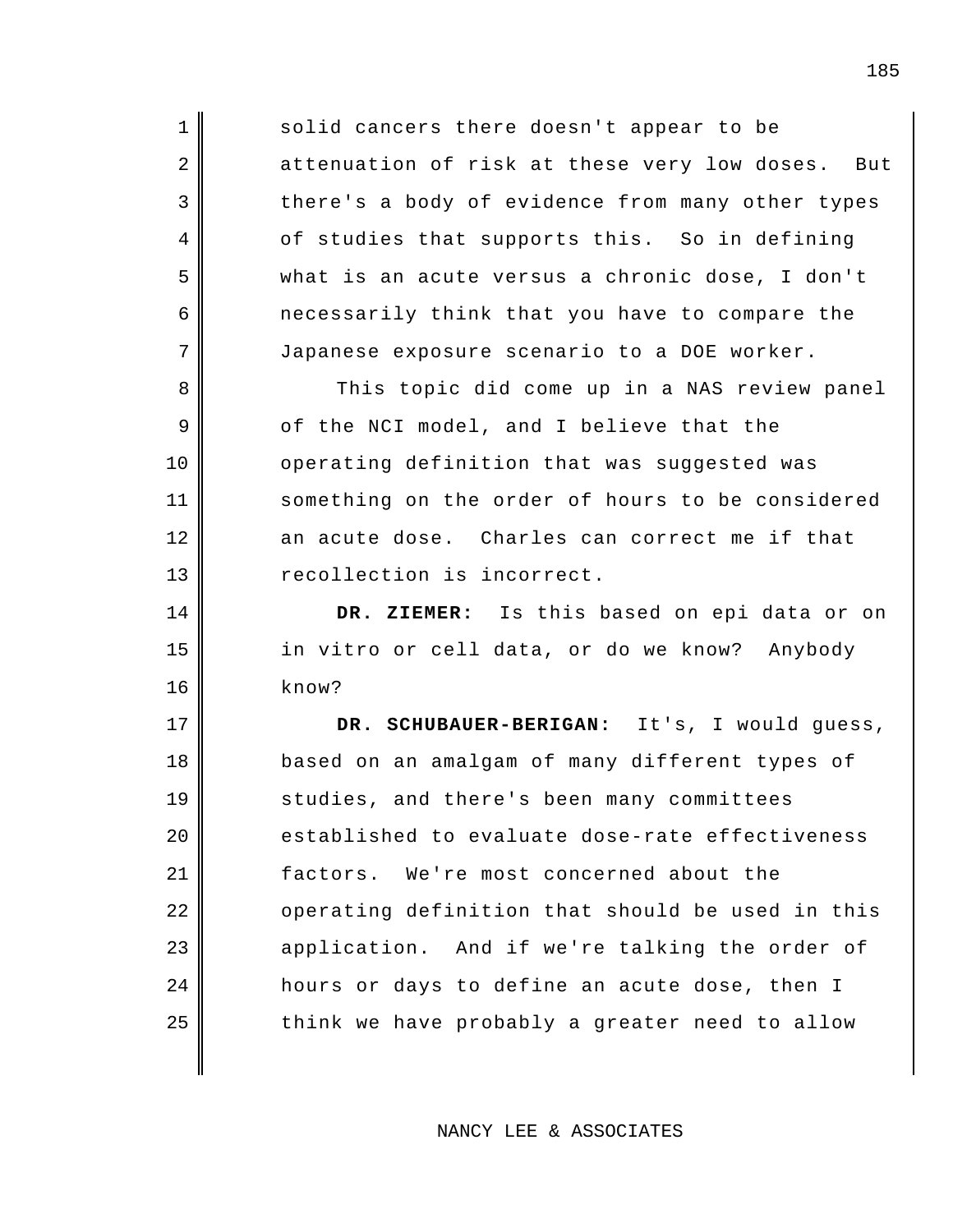1 || for –

| $\overline{2}$ | DR. ZIEMER: Yeah, I was looking for               |
|----------------|---------------------------------------------------|
| 3              | clarification. I think it's certainly             |
| 4              | appropriate, if you have a - let's say a film     |
| 5              | badge or a TLD badge where you have some reading  |
| 6              | and you know the person's worn that badge for 30  |
| 7              | days, it would be prudent to assume they got the  |
| 8              | dose all on the first day or something. So it's   |
| 9              | acute in the sense that it's within, say, eight   |
| 10             | hours or some lesser number of hours, maybe one   |
| 11             | hour, but $-$ is that what we're talking about by |
| 12             | acute here in this case?                          |
| 13             | DR. SCHUBAUER-BERIGAN: Yes.                       |
| 14             | DR. ZIEMER: Okay.                                 |
| 15             | MR. ELLIOTT: We know of criticality               |
| 16             | incidents like 1958 at Y12 where several          |
| 17             | individuals were exposed, and that would be one   |
| 18             | we would count as an acute event. Am I correct?   |
| 19             | DR. SCHUBAUER-BERIGAN: Yes. Yes, and              |
| 20             | here's $-$ there's also an example of $-$         |
| 21             | UNIDENTIFIED: (Inaudible)                         |
| 22             | DR. SCHUBAUER-BERIGAN: Well, an opposite          |
| 23             | type of example would be an alpha - a plutonium   |
| 24             | exposure to bone, where it's well known that you  |
| 25             | received that exposure, and then you get these    |
|                |                                                   |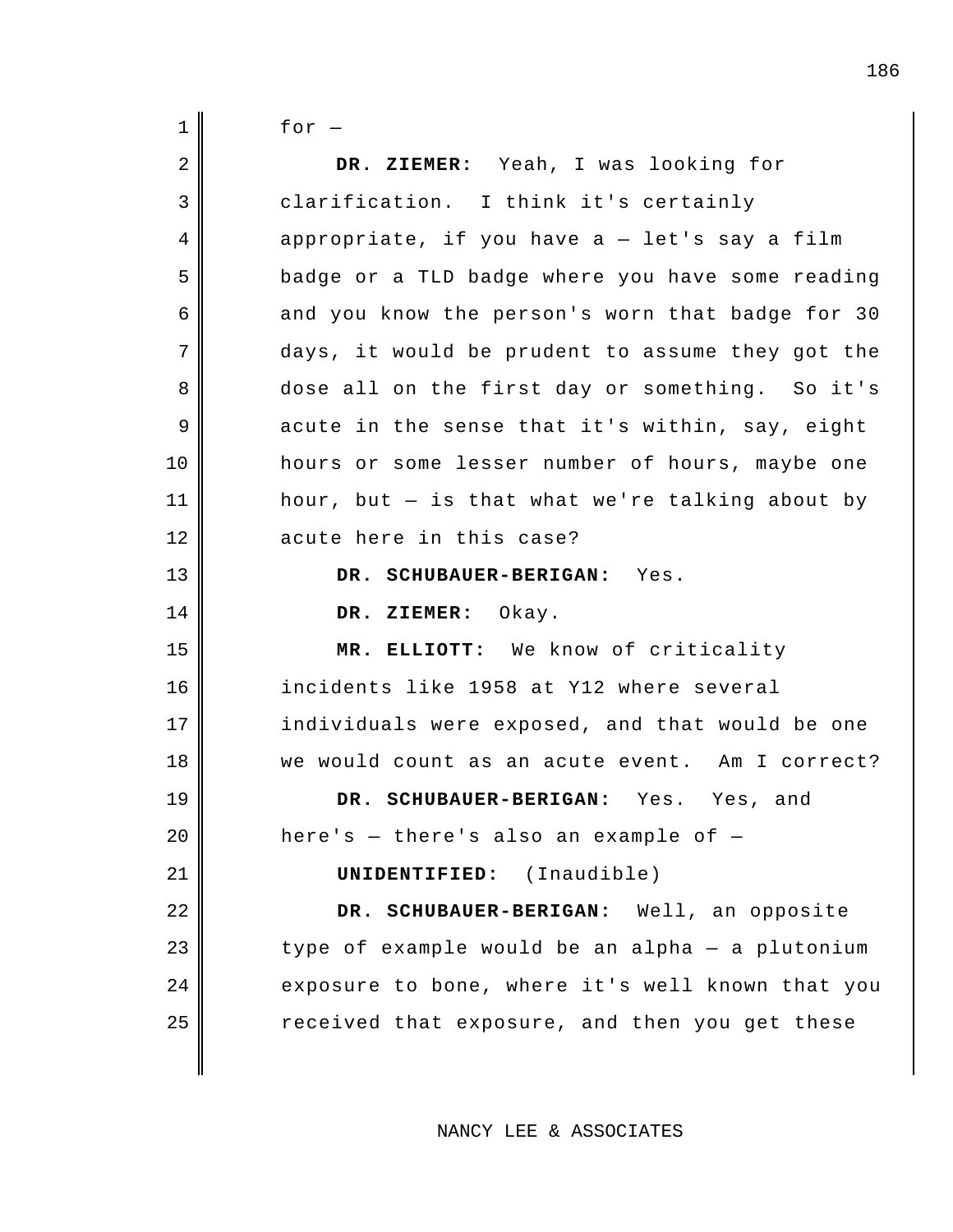2 | throughout the life of the individual. So that tissues irradiated over — on a chronic basis would be a clear example where we know it's a chronic type of exposure, and then that would be used.

1

3

4

5

10

13

14

15

16

18

19

20

22

24

25

6 **DR. ANDERSON:** 7 program there. When would chronic be chosen? That was my question in the

8 **DR. SCHUBAUER-BERIGAN:** Chronic would be  $-$ 9 **DR. ANDERSON:** Would it be related to

certain elements, what types of exposure, or  $-$ 

11 **DR. SCHUBAUER-BERIGAN:** It would absolutely 12 be related to type of exposure. And in most cases — and Jim and some of the other health physicists can speak to this — but I think in most cases an alpha exposure would be considered a chronic exposure.

17 **DR. NETON:** There's really no plausible 21 in a whole separate risk model. It's not covered alpha exposure that we could come up with that would be considered an acute case with possible exception of radon daughters, but that's handled under this model.

23 **DR. SCHUBAUER-BERIGAN:** There's another example of where we might call it a chronic dose, and that is neutron exposure.

 $\overline{\phantom{a}}$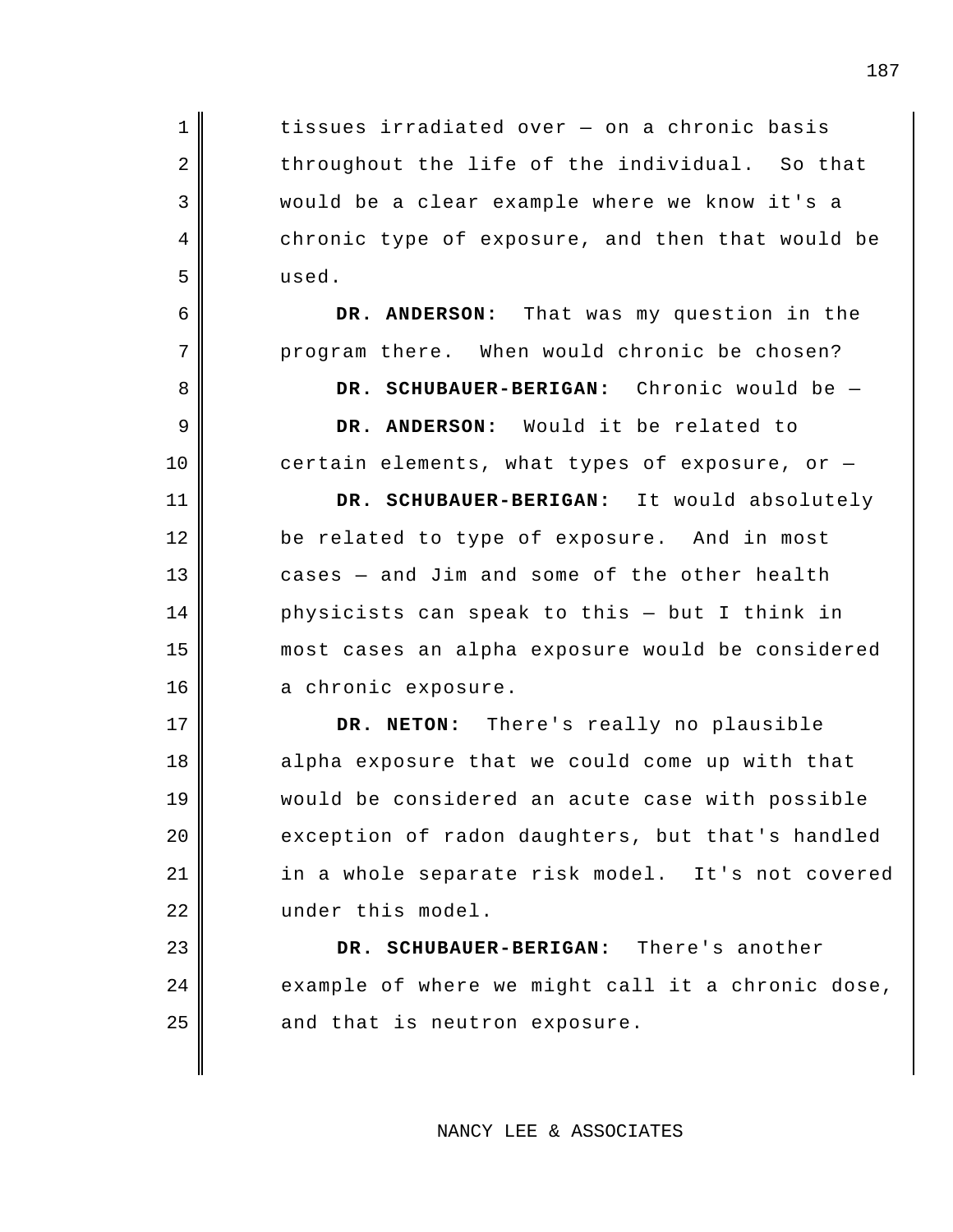| 1  | DR. ANDERSON: Right.                              |
|----|---------------------------------------------------|
| 2  | DR. SCHUBAUER-BERIGAN: There is the               |
| 3  | incorporation of an inverse dose-rate             |
| 4  | effectiveness factor for neutrons as a high-LET   |
| 5  | emitter.                                          |
| 6  | DR. NETON: This is something we're                |
| 7  | wrestling with, because you could have the same   |
| 8  | film badge, record the same exposure, and in one  |
| 9  | case you'd be forced into calling neutrons        |
| 10 | chronic and gamma acute. And so it's a policy     |
| 11 | issue that we have to deal with.                  |
| 12 | DR. SCHUBAUER-BERIGAN: Right.                     |
| 13 | DR. ANDERSON: I was only asking as it             |
| 14 | relates to an individual getting on your web page |
| 15 | and trying to do their own profile versus yours   |
| 16 | that you would do for adjudicating a claim. You   |
| 17 | know, they might get the wrong $-$ if this allows |
| 18 | them to use acute when in fact it's chronic, you  |
| 19 | $may -$                                           |
| 20 | DR. SCHUBAUER-BERIGAN: Right. Well, that -        |
| 21 | DR. ANDERSON: - want to program it such           |
| 22 | that it doesn't allow you to do that if it's      |
| 23 | almost always one or the other.                   |
| 24 | DR. SCHUBAUER-BERIGAN: Yeah, that's one of        |
| 25 | the dangers of making the program publicly        |
|    |                                                   |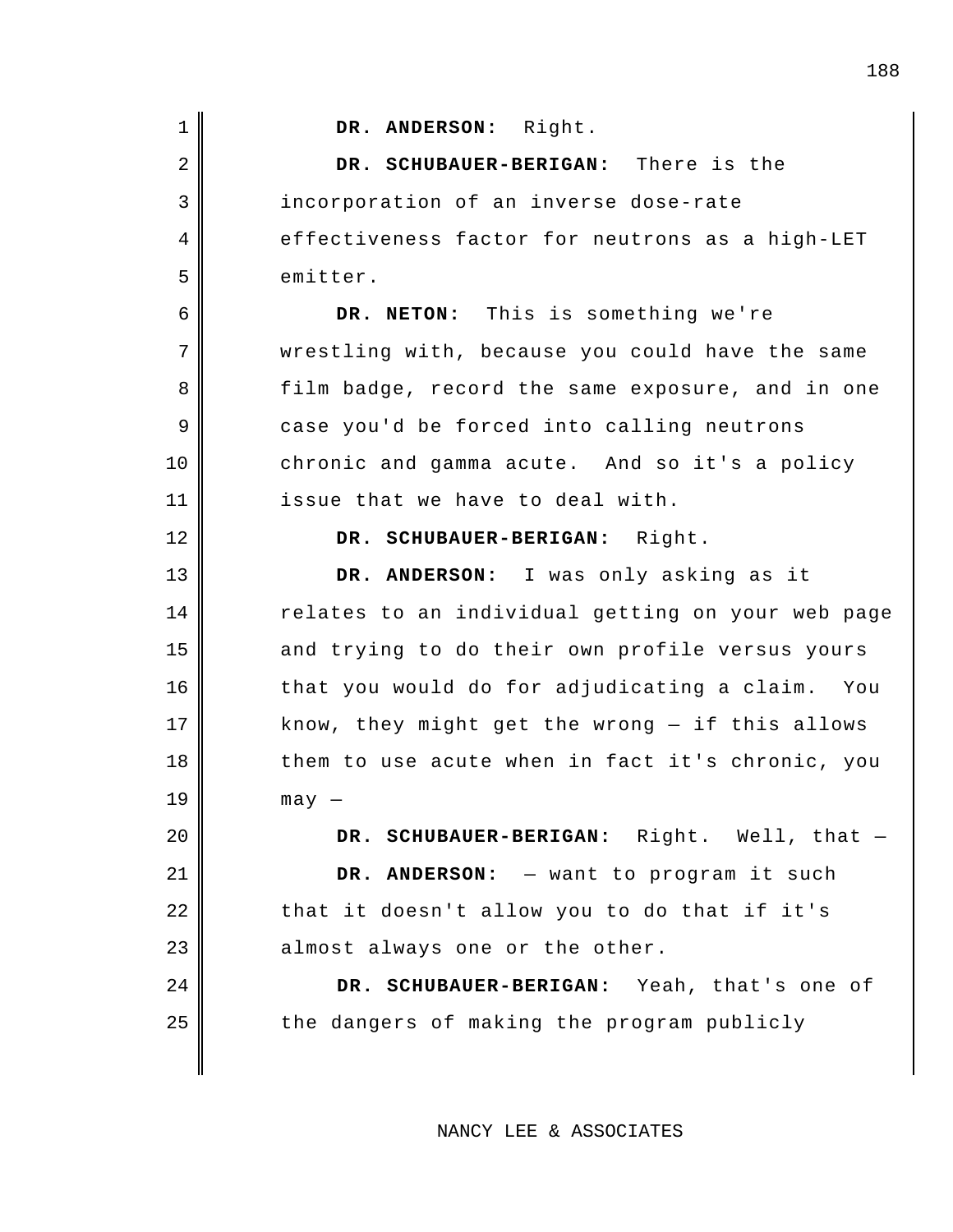| 1              | available, is that there's $-$ until the dose     |
|----------------|---------------------------------------------------|
| 2              | reconstruction is complete and the rule is        |
| $\mathfrak{Z}$ | finalized, there is no way for a claimant to      |
| 4              | guarantee that when they do their own probability |
| 5              | of causation calculation that it would be the     |
| 6              | same as the one that DOL will eventually compute  |
| 7              | for them. And that's just one of the many         |
| 8              | factors that weights, plays a part of that.       |
| 9              | DR. ZIEMER: Are there any further questions       |
| 10             | at this time?                                     |
| 11             | [No responses]                                    |
| 12             | DR. ZIEMER: If not, let's proceed then to         |
| 13             | the next item, which is the dose reconstruction   |
| 14             | rule, 42 CFR 82, and back to Ted Katz, I believe. |
| 15             | Ted.                                              |
|                |                                                   |
| 16             | MR. KATZ: Thank you, Mary.                        |
| 17             | Hello again. Okay, I'm going to do more or        |
| 18             | less the same as what I did for or against Mary,  |
| 19             | which is to start the ball rolling for Jim,       |
| 20             | who'll give you more technical background. But    |
| 21             | I'm going to give you background on it and a      |
| 22             | general, very brief overview on the dose          |
| 23             | reconstruction methods which, as we've talked     |
| 24             | about, are already effective.                     |
| 25             | So here's my overview here. I'm going to          |

 $\overline{\phantom{a}}$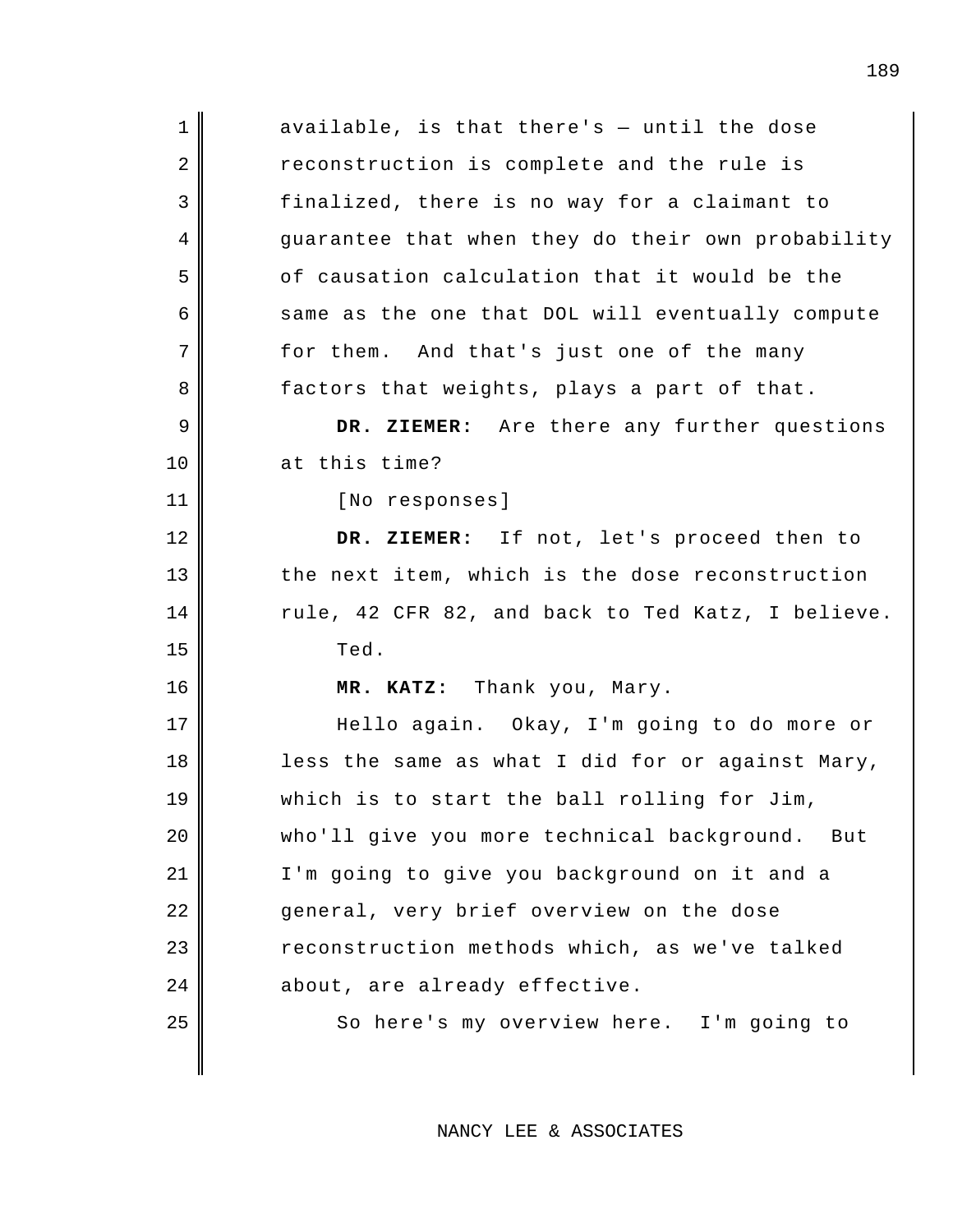3 respect to these methods. I'm going to give you 5 interim rule. And then two issues, one a very 7 balance efficiency and precision. And then a discuss what the purpose of these methods is, how they'll be used, what Congress requires with some basics of dose reconstruction under the core issue, which I say here, how NIOSH will sort of extreme case that we address in the rule too, which is what happens when NIOSH cannot complete a dose reconstruction.

1

2

4

6

8

9

10

11

12

14

15

16

13 incurred by employees. Each employee needs dose So the purpose of the methods is to establish how NIOSH will estimate radiation doses estimates to be able to have a probability of causation determined, and the dose estimates will be used by DOL to determine that cause.

17 18  $19$  only. 20 21  $2.2<sub>2</sub>$ 23 24 25 NIOSH, I make this point, will make — will conduct dose reconstructions for cancer claimants This is important. These dose reconstructions are entirely designed for making compensation decisions, and you wouldn't design them the same way if you were doing research. And it ends up being very important, but we don't have, in the case of a claimant, years to decide how much dose they were exposed, in effect.

190

 $\overline{\phantom{a}}$ 

 $\overline{\phantom{a}}$ 

 $\overline{\phantom{a}}$ 

 $\overline{\phantom{a}}$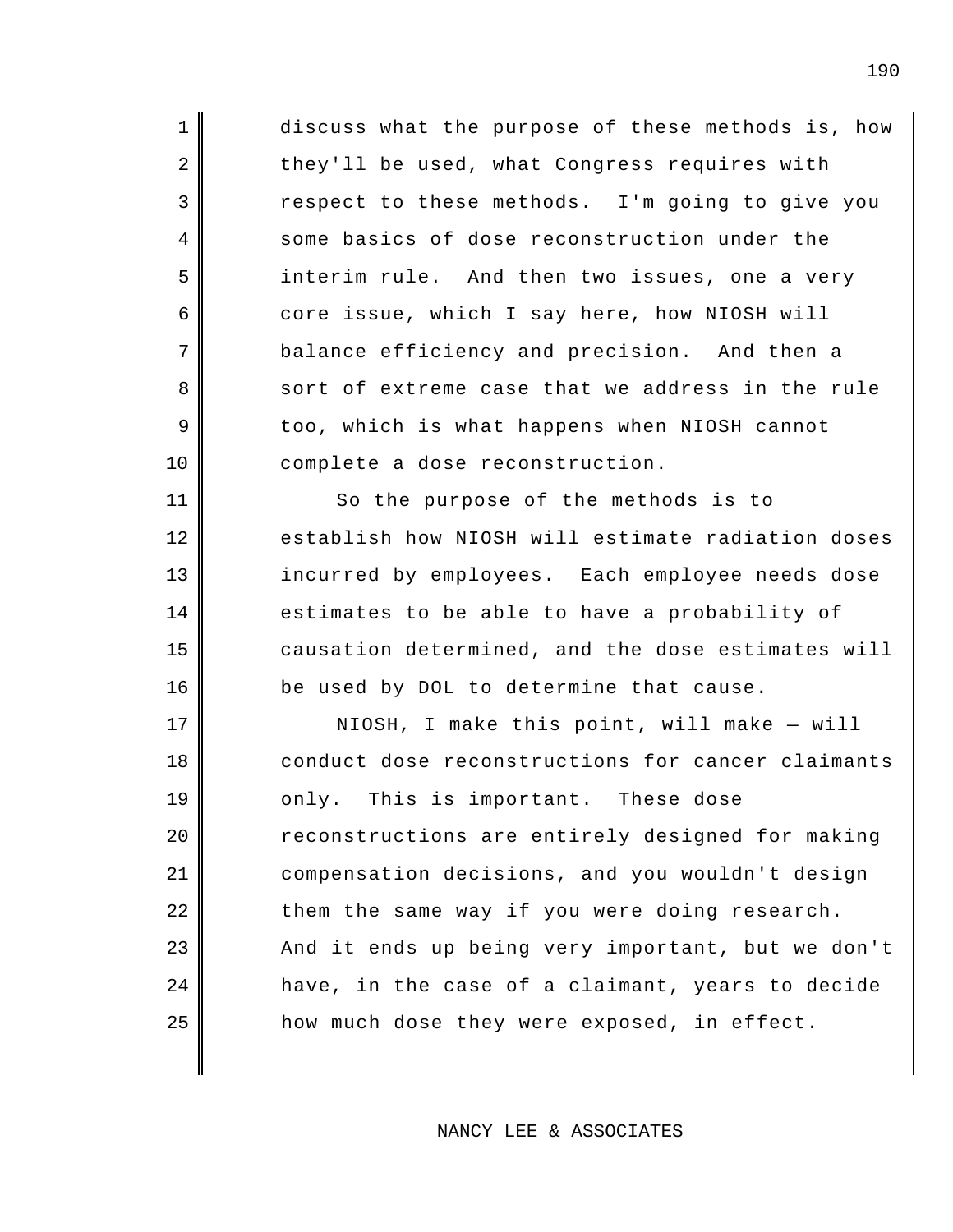1 What does Congress require here? First, it requires that the methods must be applied for employees, and it specifies not monitored, monitored inadequately, and with incomplete records.

2

3

4

5

6

7

9

11

13

14

17

18

19

22

24

8 qualify that here. 10 whether they had complete records and so on. So 12 a look, at the very least. And then the extent 15 | what you have there. 16 the cases for all the claims. And the Board has Now in practical terms, it means the methods will be applied for all claims, and let me Someone has to determine whether they were monitored adequately or not and these are going to have to come to NIOSH to have to which a dose reconstruction is done is determined on a case-by-case basis, depending on But we will have to handle a very important role which has been discussed, which is to independently review the methods and a sample of dose reconstructions.

20 What are the basics? We talk about this in 21 | the rule. We rely on a hierarchy of data that 23 | to monitoring process and source information. starts with personal monitoring data and extends

25 completeness and adequacy of the data. And what The key issue, as I say here, is the

## NANCY LEE & ASSOCIATES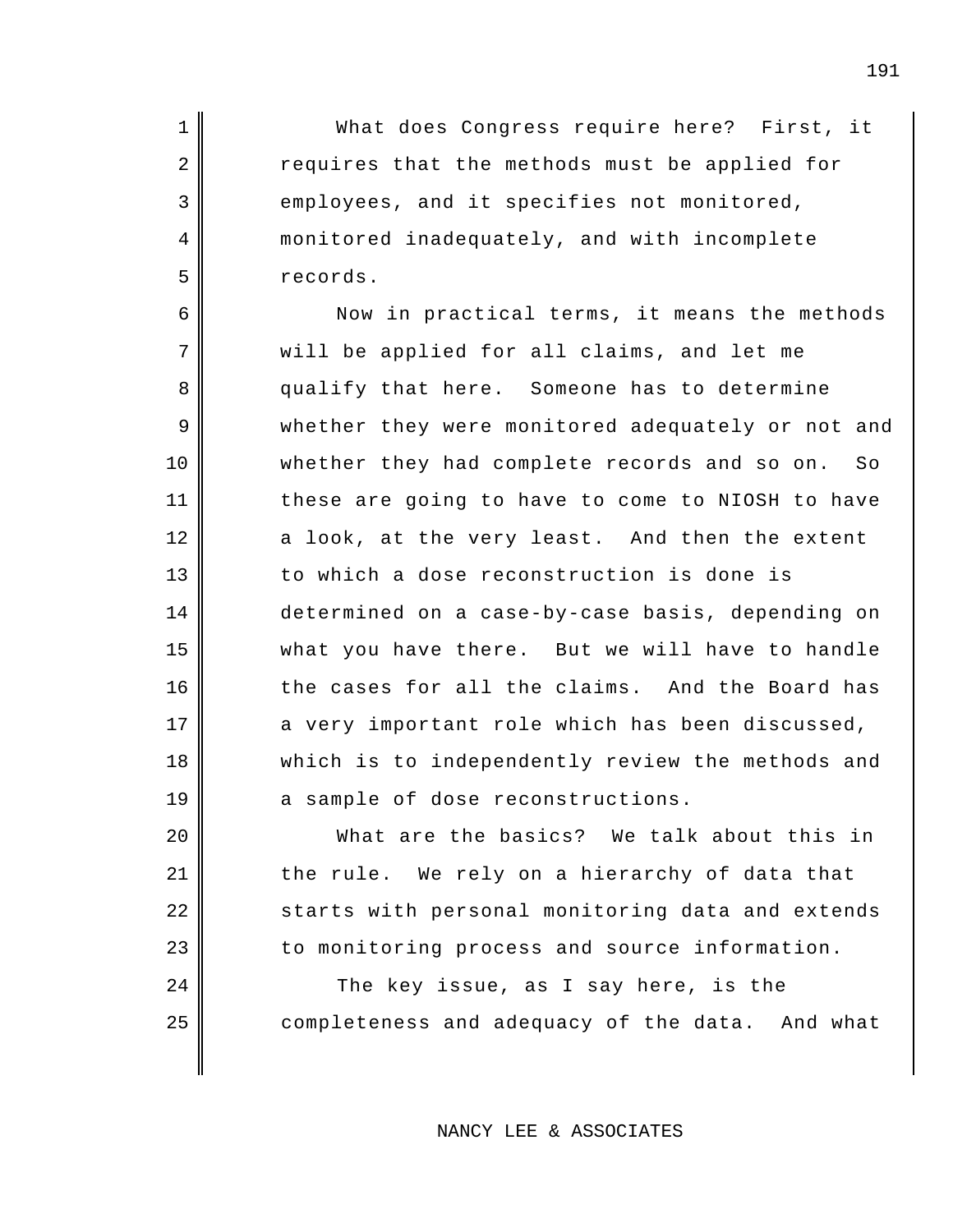2 Sources of data. So the hierarchy, it's a little 8 | monitoring data. this requires, then, is that we address all bit misleading for some in reading this rule, perhaps, thinking that we're just then using the monitoring data if there's monitoring data there. But no, in fact we're going to have to look at these other sources of data to interpret that

1

3

4

5

6

7

9

10

11

13

14

15

17

18

19

20

22

23

24

25

12 data gaps and help interpret the data. The 16 that may not show in their record, and so on. And a key element of this, as has been discussed earlier, is we're going to be interviewing the employees to identify and fill employees can tell us about actual monitoring practices, perhaps, versus official practices. They can tell us about incidents that occurred

21 | Spouse did. And this is why in those cases we'll And it's important to note here that we're dealing with a lot of claims that are going to be coming as well from survivors, and the survivors typically know very little about what their be going to coworkers as a surrogate for the deceased spouse.

> To continue on here, Jim Neton's going to really go into detail about this next point.

## NANCY LEE & ASSOCIATES

192

 $\overline{\phantom{a}}$ 

 $\overline{\phantom{a}}$ 

 $\overline{\phantom{a}}$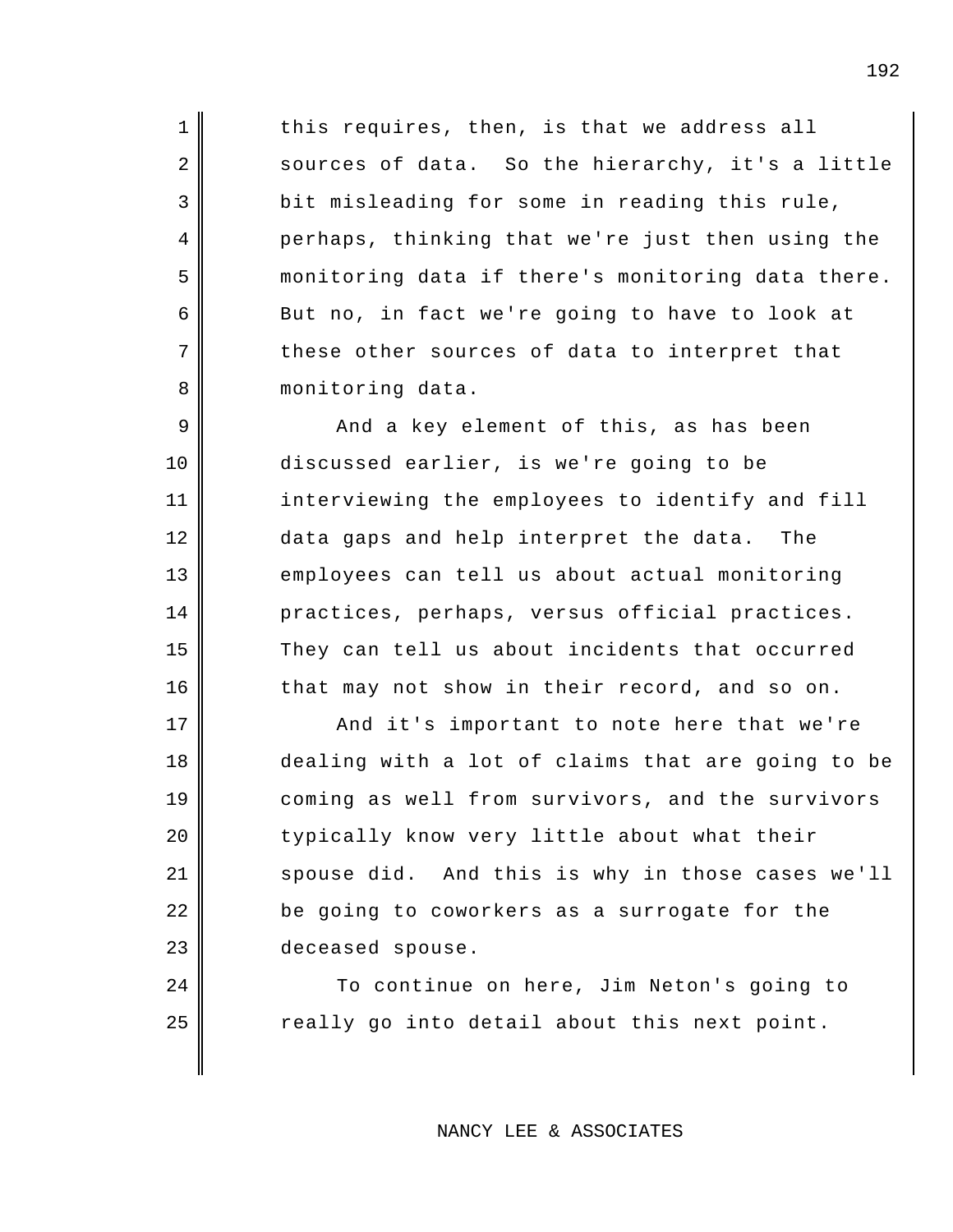3 dosimetry program. We're going to make the use of the best science, ICRP models and a state-of-the-art internal

1

2

4

5

7

8

9

12

13

14

15

17

18

19

20

6 data, assumptions used. They will have, at the 10 did with that information. So they will be fully 11 informed. They can take that information and not Very importantly, we're going to provide full accounting to the claimant of the methods, end of the process, a report that accounts for all the information they provided, for all the information we obtained from DOE, and for all we have to flay us for more information to understand what happened in the process.

16 reconstruction. But at the end of it all, if And also importantly, the claimant's going to be very involved with us in doing the dose they are dissatisfied, if they have reason, they have cause to think that we haven't applied our methods appropriately, they can seek review through DOL.

21 22 23 24 and efficiency. And you see this first bullet is 25 Now this is what I mentioned as a really core issue, which is I think unique to our program here, how NIOSH will balance precision already outdated after a couple of weeks, because

NANCY LEE & ASSOCIATES

 $\overline{\phantom{a}}$ 

 $\overline{\phantom{a}}$ 

 $\overline{\phantom{a}}$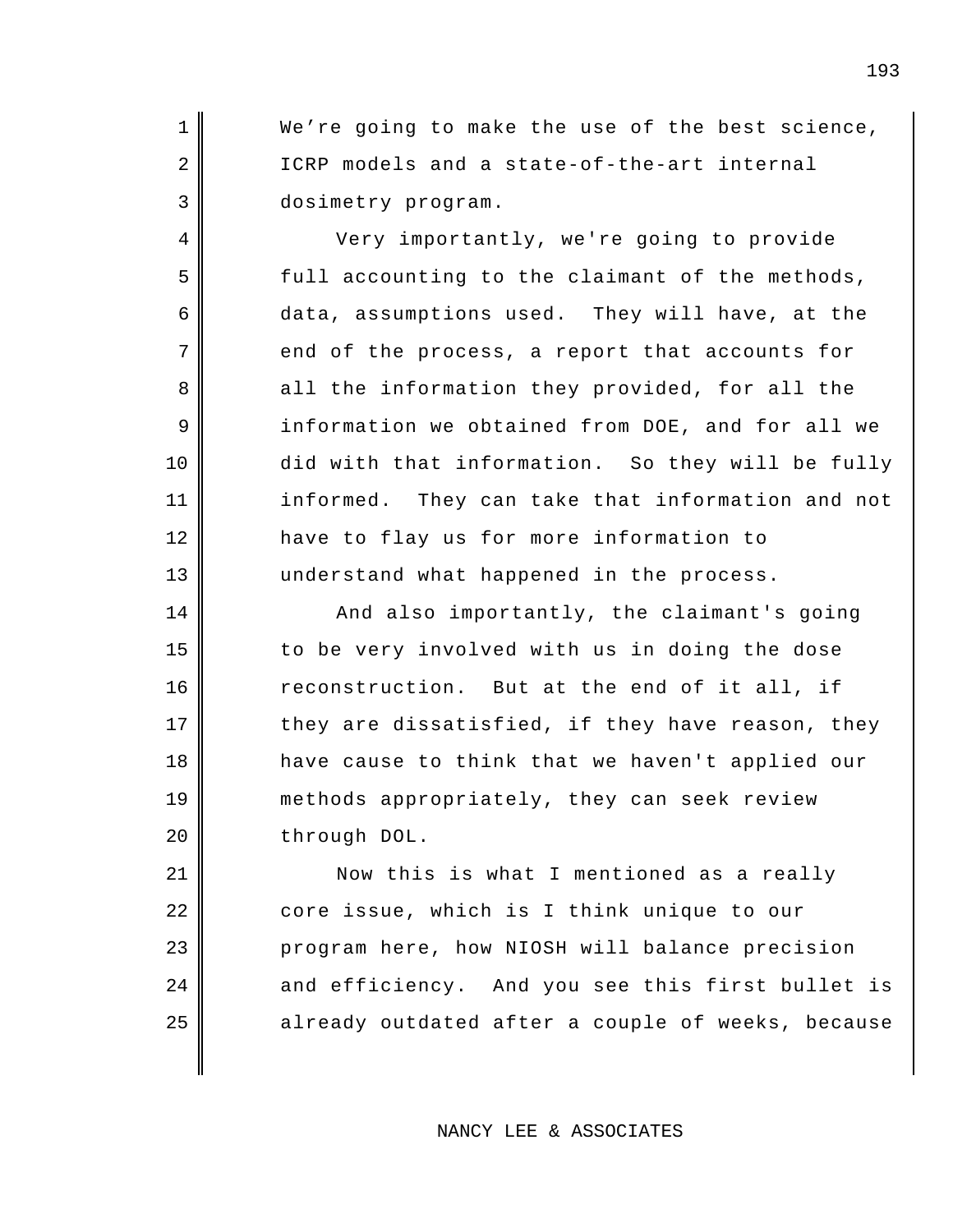| $\mathbf 1$ | I say 12,000 claims and they already have at DOL |
|-------------|--------------------------------------------------|
| 2           | 15,000 claims that are coming our way -          |
| 3           | incredible, unprecedented volume that we're      |
| 4           | dealing with of dose reconstruction here. And it |
| 5           | doesn't allow us to do dose reconstructions, as  |
| 6           | we've said, if we're going to provide timely     |
| 7           | service the way we would for research. And       |
| 8           | Congress emphasized the need for timeliness, and |
| 9           | it's obvious for the human need here. I'm going  |
| 10          | to remind everyone we're doing dose              |
| 11          | reconstruction to permit claim decisions, not    |
| 12          | achieve precision here.                          |
| 13          | So the basic strategy here to get to that        |
| 14          | point, to be able to do this while ensuring      |
| 15          | fairness, is to shortcut the process, in effect, |
| 16          | for two groups.                                  |
| 17          | For groups with very high doses what we're       |
| 18          | going to do is curtail data collection and       |
| 19          | analysis. There's no point delaying their        |
| 20          | compensation for us to develop a more precise,   |
| 21          | complete dose reconstruction record. So we're    |
| 22          | going to move those claims as quickly as         |
| 23          | possible, and they'll have their compensation    |
| 24          | sooner.                                          |
| 25          | And then the other extreme is employees with     |
|             |                                                  |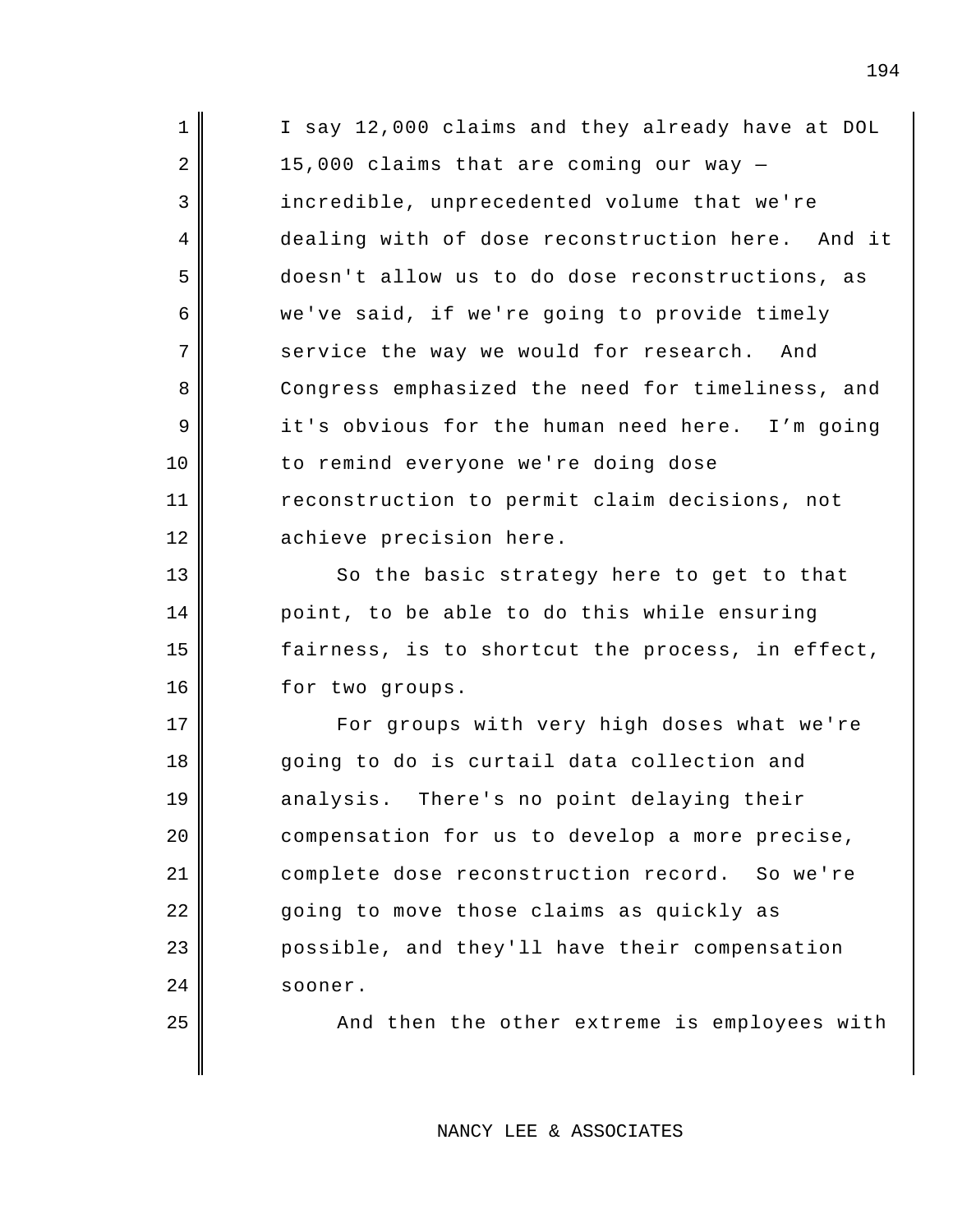1 very low doses. Once we've collected enough information to know that, including speaking with the claimant or coworker and so on, is to use worst-case assumptions so that there's no doubt for the claimant that their dose hasn't reached a compensability level.

2

3

4

5

6

7

8

9

10

11

13

15

17

18

And then for all those claims that fall in the gray area which aren't obviously extremely high or extremely low, we will proceed with the full process.

12 complete a dose reconstruction? Now we don't 14 for how common this fix will be. But it's clear  $16$  think. Last issue, what happens when NIOSH cannot have a good feel, I don't think, at this point to us that it's going to be relatively rare, I And it's going to be situations where we have very little information about source and process.

19 20 21 22 Exposure Cohort. And several people talked 23 24 procedures and these are in the works. And 25 Anyway, this situation has been anticipated by EEOICPA, by Congress, which allows for SEC petitions, petitions to be added to the Special earlier that HHS is responsible for these you'll be hearing about these in future meetings.

NANCY LEE & ASSOCIATES

 $\overline{\phantom{a}}$ 

 $\overline{\phantom{a}}$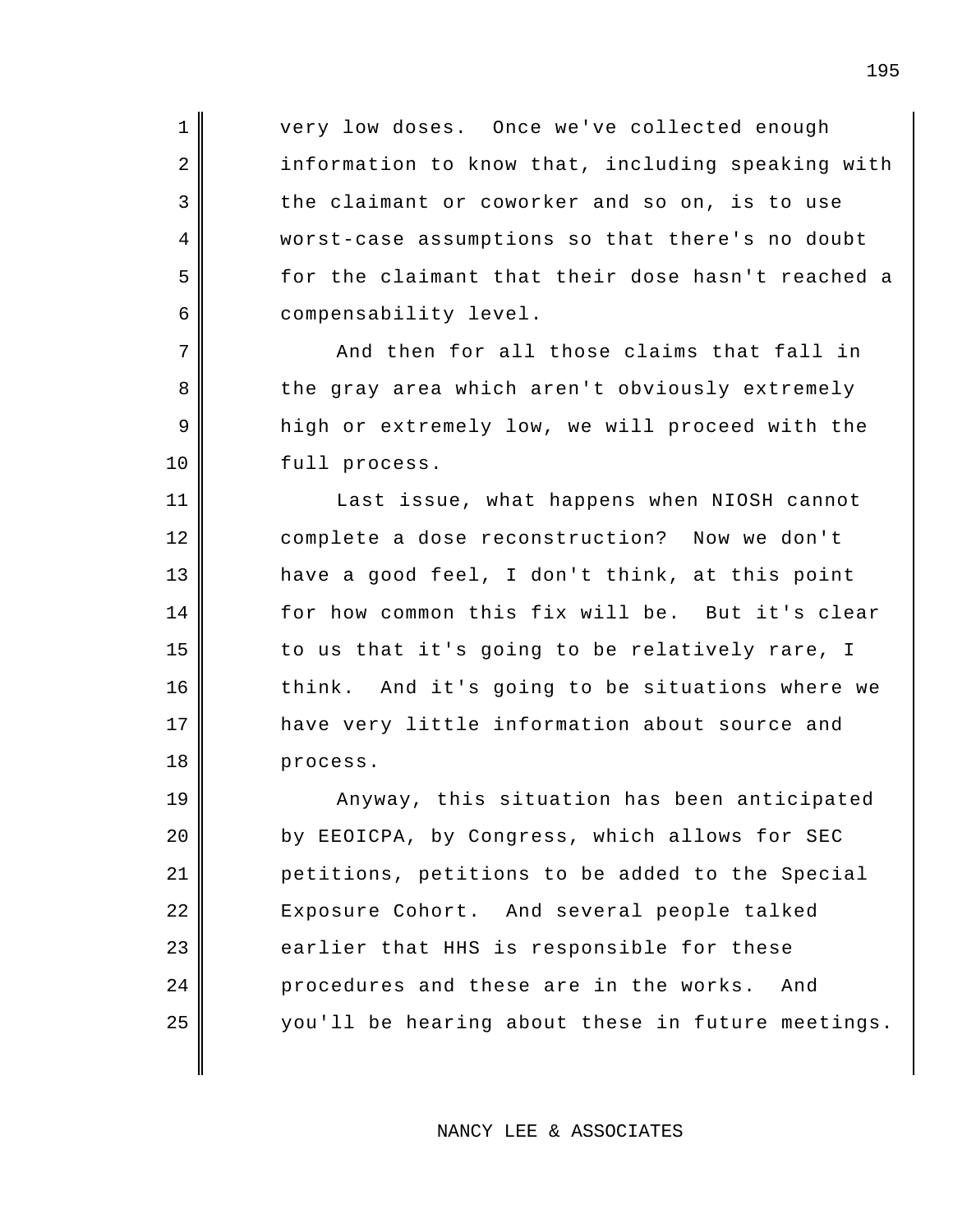1 2 3 4 5 on the specified cancer list. And in their 6 situation this isn't a remedy. This is not an 7 avenue for compensation. 8 Thank you. And would you like me to take 9 10 **DR. ZIEMER:** Well, let's see if there are 11 questions at this moment. 12 13 **DR. ROESSLER:** When you talk about the 14 15 your definition of a very low dose? I mean, is 16 17 18 **|| MR. KATZ:** 19 20 cancer and a number of parameters. But given the 21 22 23 different situations. And so there's no — we 24 25 And the last point I want to make here about these is while this is a remedy for most, there may be individuals who we can't do a dose reconstruction for who have — don't have a cancer questions, or wait for Jim? Yes, Dr. Roessler? shortcut process and the very low doses, what's there a number that you use that puts them in that  $-$ There is  $-$  no, there isn't a number, because low dose depends on what type of volume of experience that's going to be gained very quickly here, we'll learn what it means in couldn't say — we couldn't put out one number that's going to work for all these cancers, for

NANCY LEE & ASSOCIATES

 $\overline{\phantom{a}}$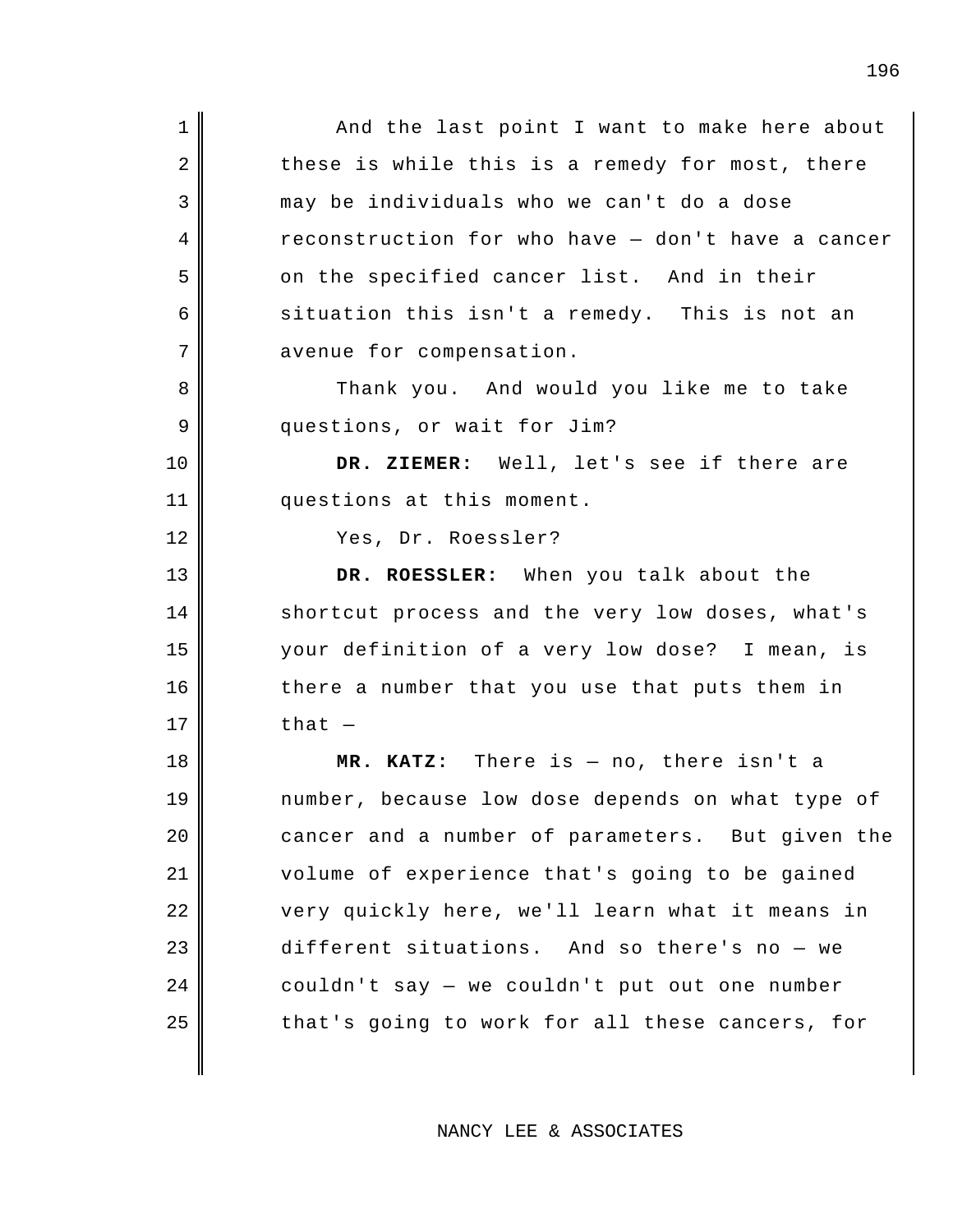| $\mathbf 1$    | all these exposure situations, and so on. But   |
|----------------|-------------------------------------------------|
| $\overline{a}$ | it'll be cases where it's evident that the dose |
| 3              | is far too low to be compensable, again in the  |
| $\overline{4}$ | judgment of the experts who are going to be     |
| 5              | running all this work.                          |
| 6              | Any more questions?                             |
| 7              | [No responses]                                  |
| 8              | DR. ZIEMER: Okay. We'll proceed, then,          |
| 9              | $with -$                                        |
| 10             | MR. KATZ: Thank you.                            |
| 11             | DR. ZIEMER: - Dr. Neton, who will give          |
| 12             | additional information on dose reconstruction.  |
| 13             | DR. NETON: Good afternoon. It's a pleasure      |
| 14             | to be here and finally address the Board, after |
| 15             | it seems like an eternity of waiting for your   |
| 16             | arrival. I appreciate your input on any of the  |
| 17             | information that we're talking about today.     |
| 18             | In particular I should point out that what      |
| 19             | I'm going to discuss is draft. No final         |
| 20             | decisions have been made by our office on these |
| 21             | technical issues. These are just some of the    |
| 22             | ideas that we're sharing at this time.          |
| 23             | I am Jim Neton, and I'm the Health Science      |
| 24             | Administrator within the Office of Compensation |
| 25             | Analysis and Support. And I've got the          |
|                |                                                 |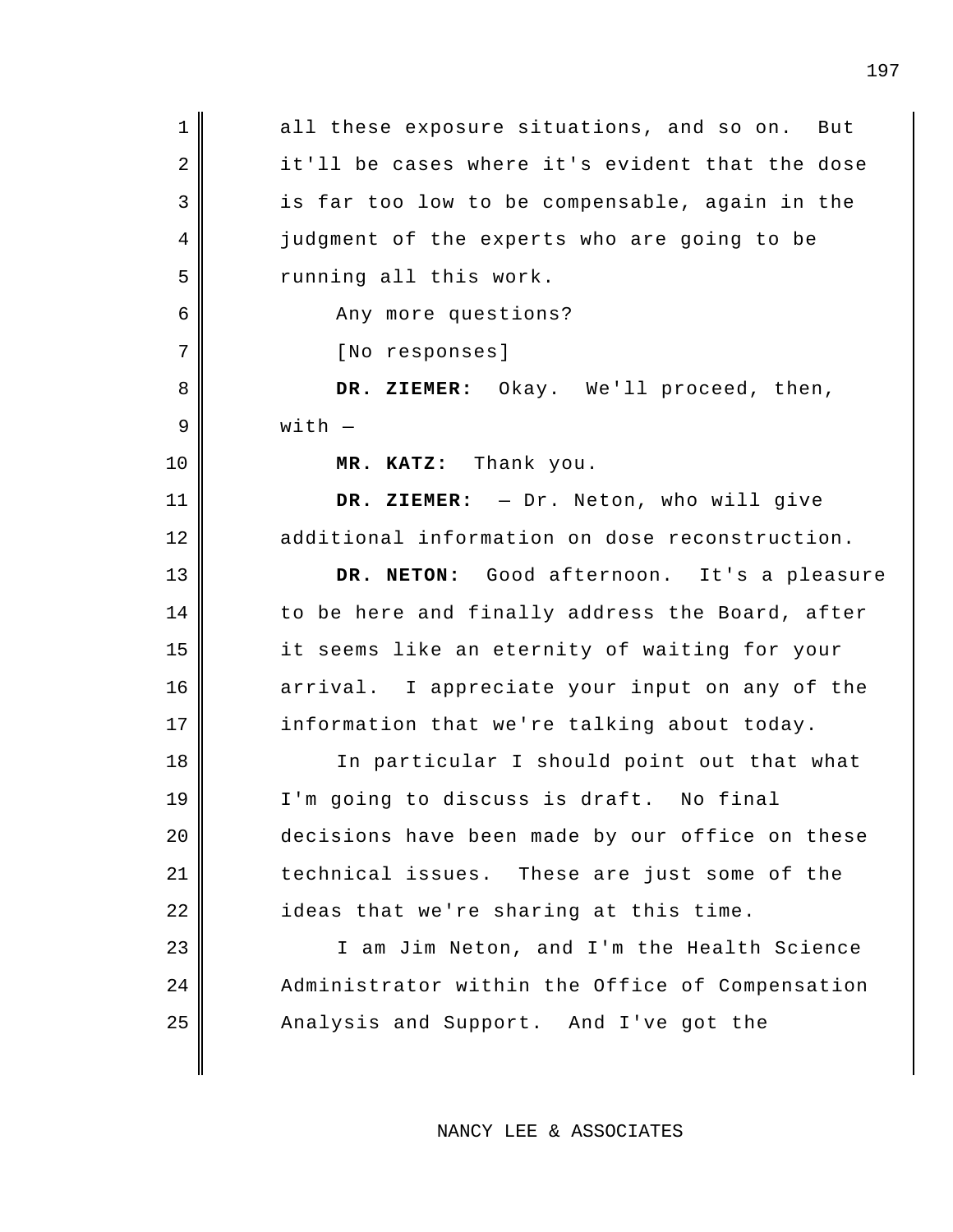challenging effort of trying to process these tens of thousands of claims with a staff of some very qualified people — health physicists and claims processors — to try to make some sense as to how we're going to approach this and do this in a timely manner to award claims, hopefully not in glacial time but in — not in real time, either, but to make it as efficient and fair a process as possible.

1

2

3

4

5

6

7

8

9

10

22

23

25

11 12 compensation dose and regulatory dose. We've 13 14 15 16 17 18 19 20 21 Now the first thing I think it's important to talk about is the difference between hinted about this all afternoon in going through the probability of causation estimates and such, but there are a number of key differences between what a compliance program in the field that the DOE ran for years to try to ensure their workers were adequately protected, versus what we need to know to determine if the probability of compensation is equal to or greater than 50 percent.

24 | Only to covered employment. For example, we're The first issue is the compensation dose evaluation period is not limited, or is limited not interested in lifetime monitoring dose, which

NANCY LEE & ASSOCIATES

198

 $\overline{\phantom{a}}$ 

 $\overline{\phantom{a}}$ 

 $\overline{\phantom{a}}$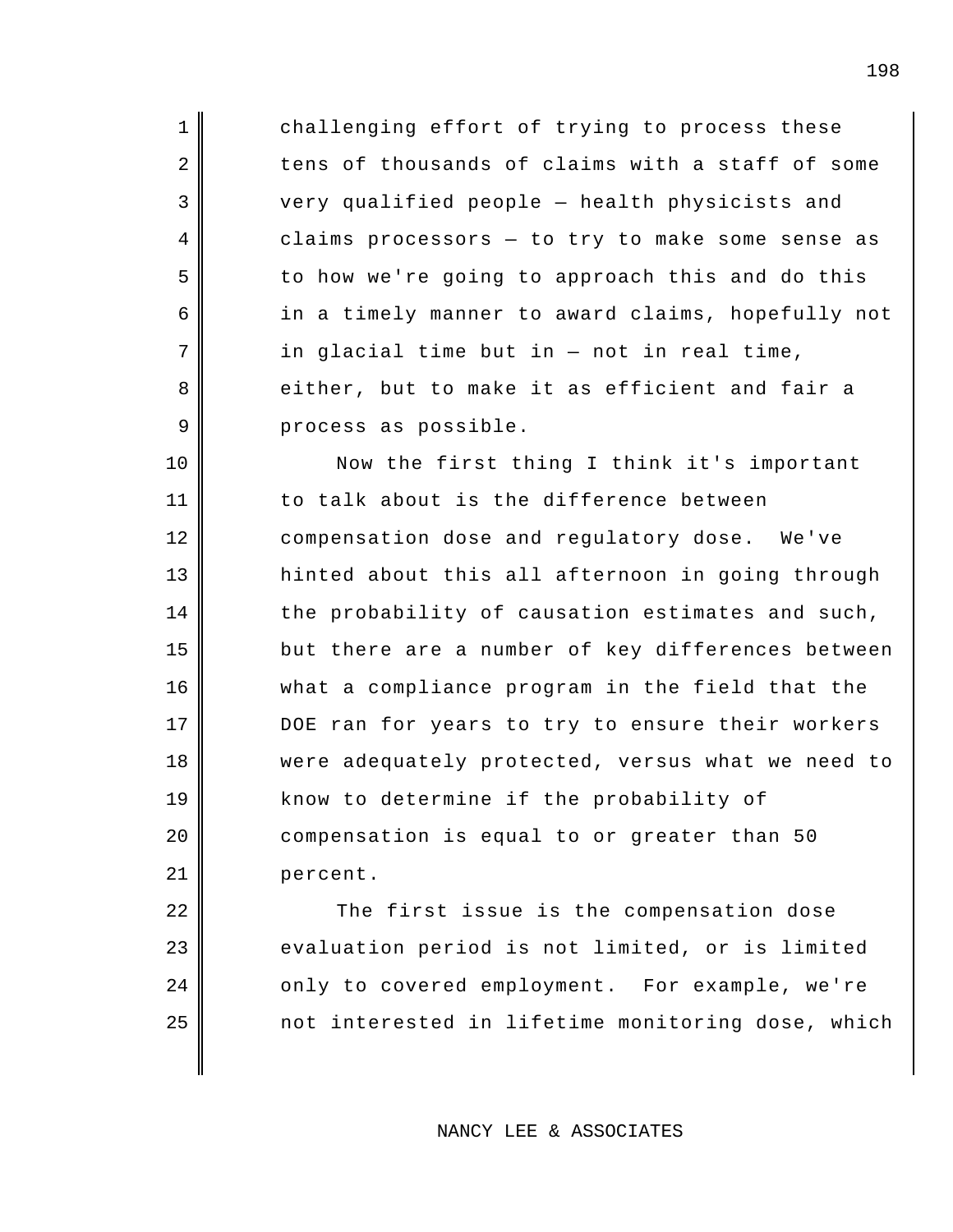| $\mathbf 1$ | many DOE sites have a fairly good handle on, but  |
|-------------|---------------------------------------------------|
| 2           | that's not relevant. And in fact, we need to      |
| 3           | know something more than that. We need to know    |
| 4           | the person's dose from the date of first exposure |
| 5           | of covered employment to the date of the          |
| 6           | diagnosis of cancer. That's the only period that  |
| 7           | we're really concerned about that will be         |
| 8           | actually input in the probability of causation    |
| 9           | calculation. So in that respect we need to pull   |
| 10          | a lot of monitoring records through, sift through |
| 11          | them, and pull out that unique time frame.        |
| 12          | The other issue is that it includes               |
| 13          | internal, external and some occupationally-       |
|             |                                                   |
| 14          | acquired medical sources of exposure. Those of    |
| 15          | you who have done health physics work in the DOE  |
| 16          | are aware that prior to the late eighties, like I |
| 17          | think $1/1/89$ comes to mind, internal doses were |
| 18          | not really calculated at DOE facilities. They     |
| 19          | were - workers were protected based on what they  |
| 20          | called the maximum permissible body burden        |
| 21          | concept, which was dosimetrically based, but does |
| 22          | not provide the type of information that we would |
| 23          | need for a compensation scheme.                   |

25

medical sources of exposures is unique to our

 $\overline{\phantom{a}}$ 

 $\overline{\phantom{a}}$ 

 $\overline{\phantom{a}}$ 

 $\overline{\phantom{a}}$ 

 $\overline{\phantom{a}}$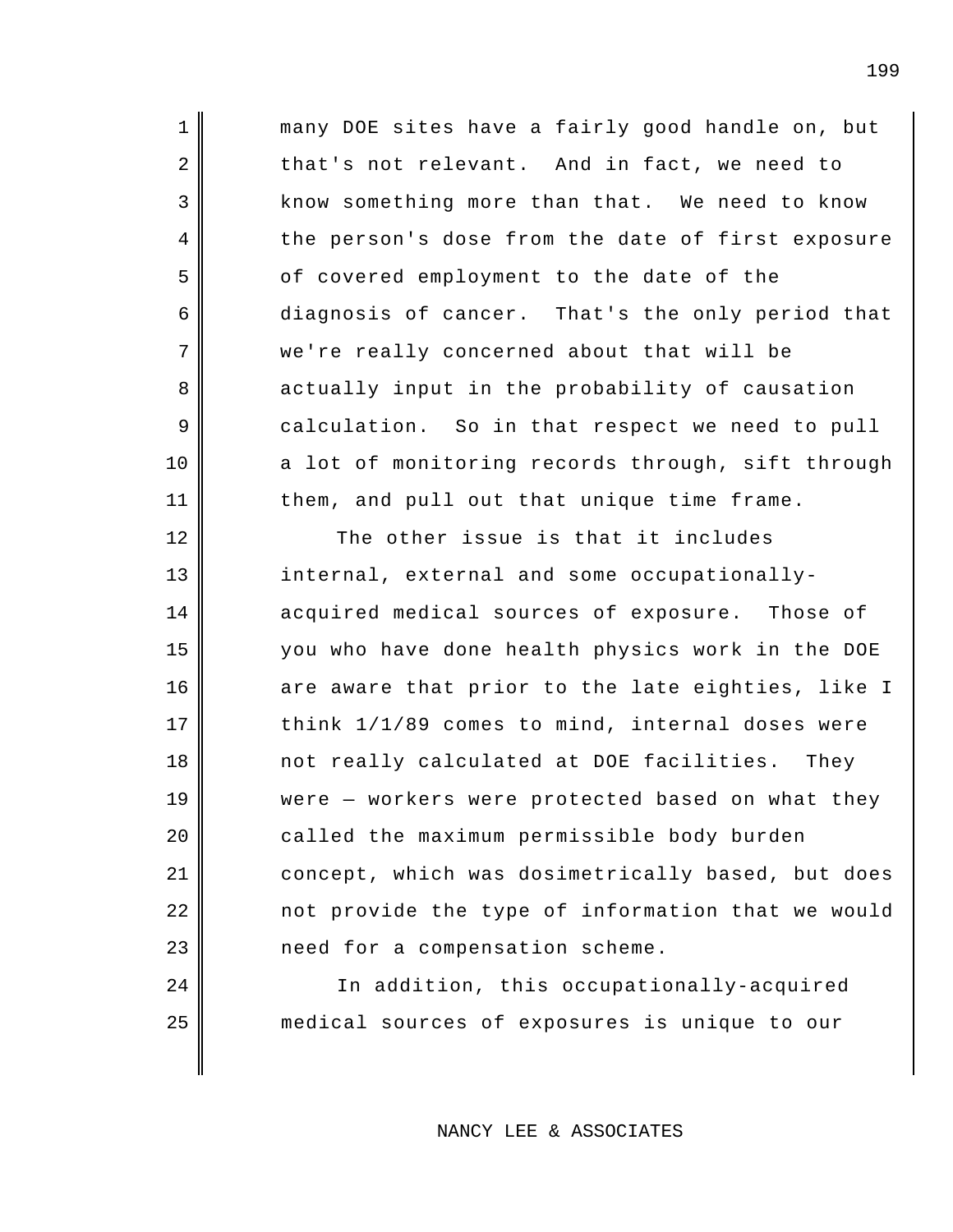1 process as well. And what we mean by that is 3 as a condition of employment. For example, there 6 required to undergo an annual chest X-ray. It 7 was required for you to do your job. In our 10 compensability examination. Routine physical medical exposures that were incurred by a worker are some sites where to be, in the earlier days, to be qualified as an asbestos worker, you were opinion, therefore, that is occupationallyderived exposure that should be included in his examinations, if they were voluntary, that sort of thing, would not be included under this. And it's probably pretty obvious after going

2

4

5

8

9

11

12

13

14

15

16

17

18

19

20

through the probability of causation examples that Russ and Mary did that an annual dose is required for a probability of causation estimate. We cannot use the 50-year committed dose equivalent or committed effective dose equivalent that is currently applied to Department of Energy workers.

21 22 23 24 25 And I know some sites have actually gone back and done sort of pseudo dose reconstruction efforts and calculated a worker's 50-year committed dose from earlier years of employment. That information would be useful for us, but not

NANCY LEE & ASSOCIATES

200

 $\overline{\phantom{a}}$ 

 $\overline{\phantom{a}}$ 

 $\overline{\phantom{a}}$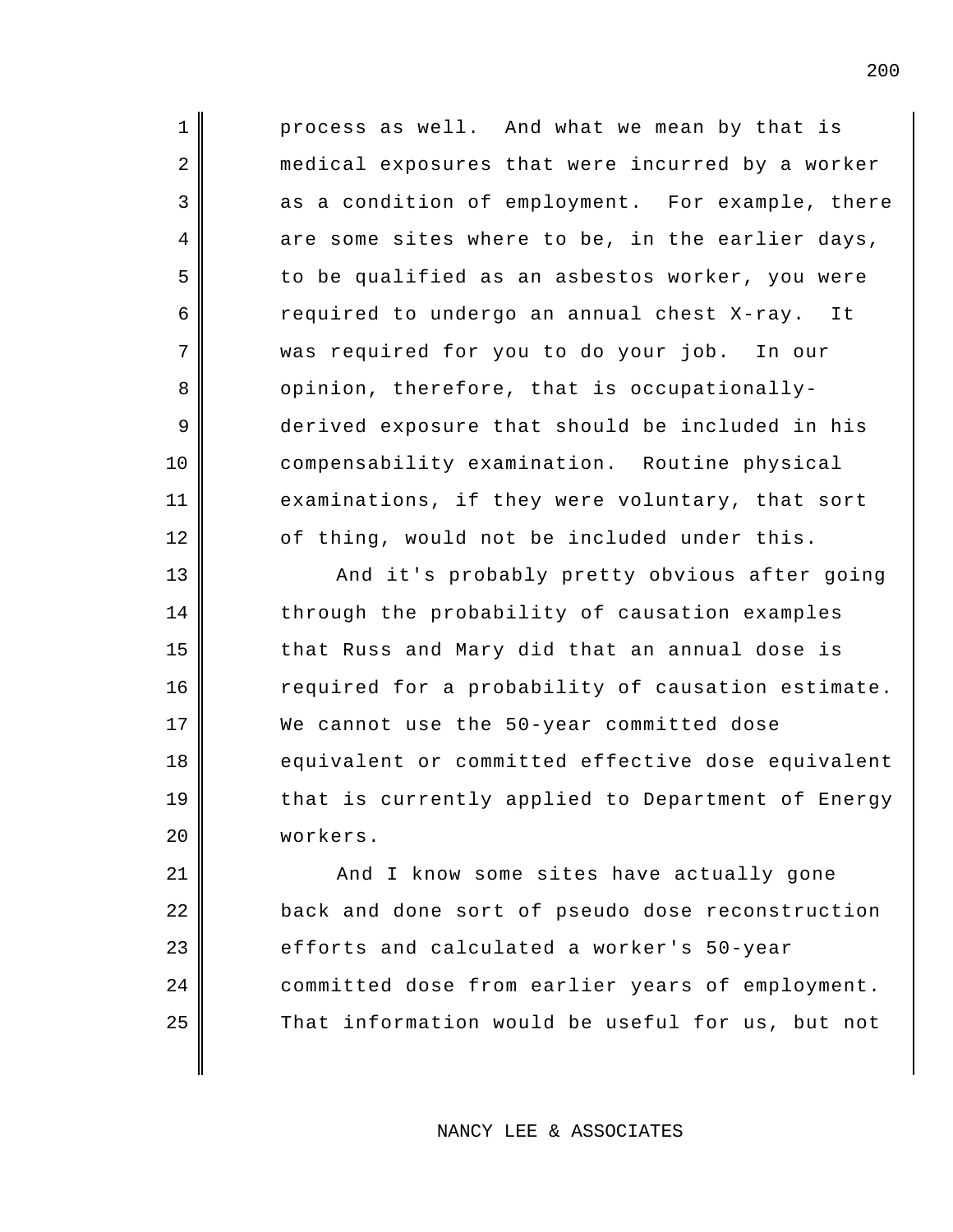1 necessarily in that form. We still are going to 2 3 4 5 6 7 8 applicable. 9 10 11 component of that. The effective dose component 12 13 14 15 worker. We need to strip the effective component 16 17 has the risk model built into it. 18 19 have to pull out the annual dose, because as you saw earlier, the probability of causation changes depending upon the distribution, annual distribution profile of that worker's exposure. On a similar note, the committed effective dose equivalent concept, as I mentioned, is not The 50-year dose that's calculated to a worker from an internal exposure is not something useful for us, nor is the effective of that calculation is really a risk-based unit. I mean, it's taking a radiation exposure and trying to equate it to a risk to protect the out, and as you saw earlier, IREP actually does, So in a sense, what we are ending up with

21 factor times other modifying factors. And that with our calculations is a dose equivalent, the old Hp, H=DQN type thing, dose times a quality is in fact what we need to calculate.

20

22

24

25

23 Okay. Continuing on with some of the differences, at least as I see them, for external exposures the film badges and TLD badges have

NANCY LEE & ASSOCIATES

 $\overline{\phantom{a}}$ 

 $\overline{\phantom{a}}$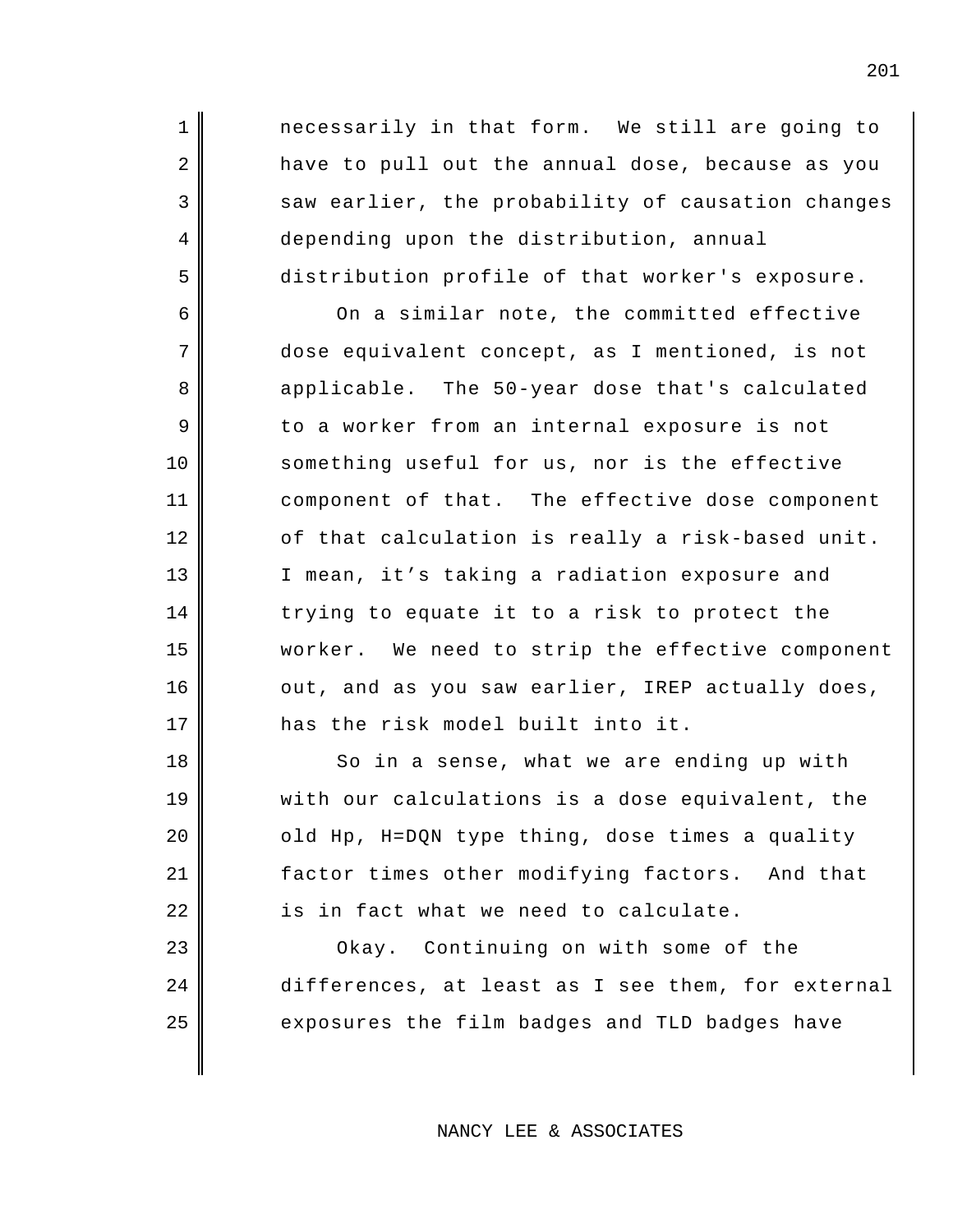2 inception of DOE operations. But what that does 3 is that measures the dose to the badge. In the 8 call that deep dose. been used historically since virtually the earlier years it measured the dose to the badge. Under current regulatory framework, you actually measure the dose — you try to estimate the dose at one centimeter deep in the body, and we'll

1

4

5

6

7

9

11

12

13

14

15

10 worker's compensation analysis. For example, Well, that may or may not be applicable to a organs that are very deep in the body, such as, you know, the liver or a lung, which is covered by five centimeters of overlying chest tissue, may be lower than the badge reading that the worker received.

16 17 18 pretty close for high energy photons. The 19 20 21 22 23 | the actual dose delivered to the organ. And we 24 25 Now for most scenarios — and I'm going to talk about this in some detail tomorrow — it's situation where you get into very low energy exposures, such as from americium-241, 60-keV gammas or plutonium X-rays, there can be massive differences between the recorded badge dose and need to take a look at that and bring some sanity to that calculation.

202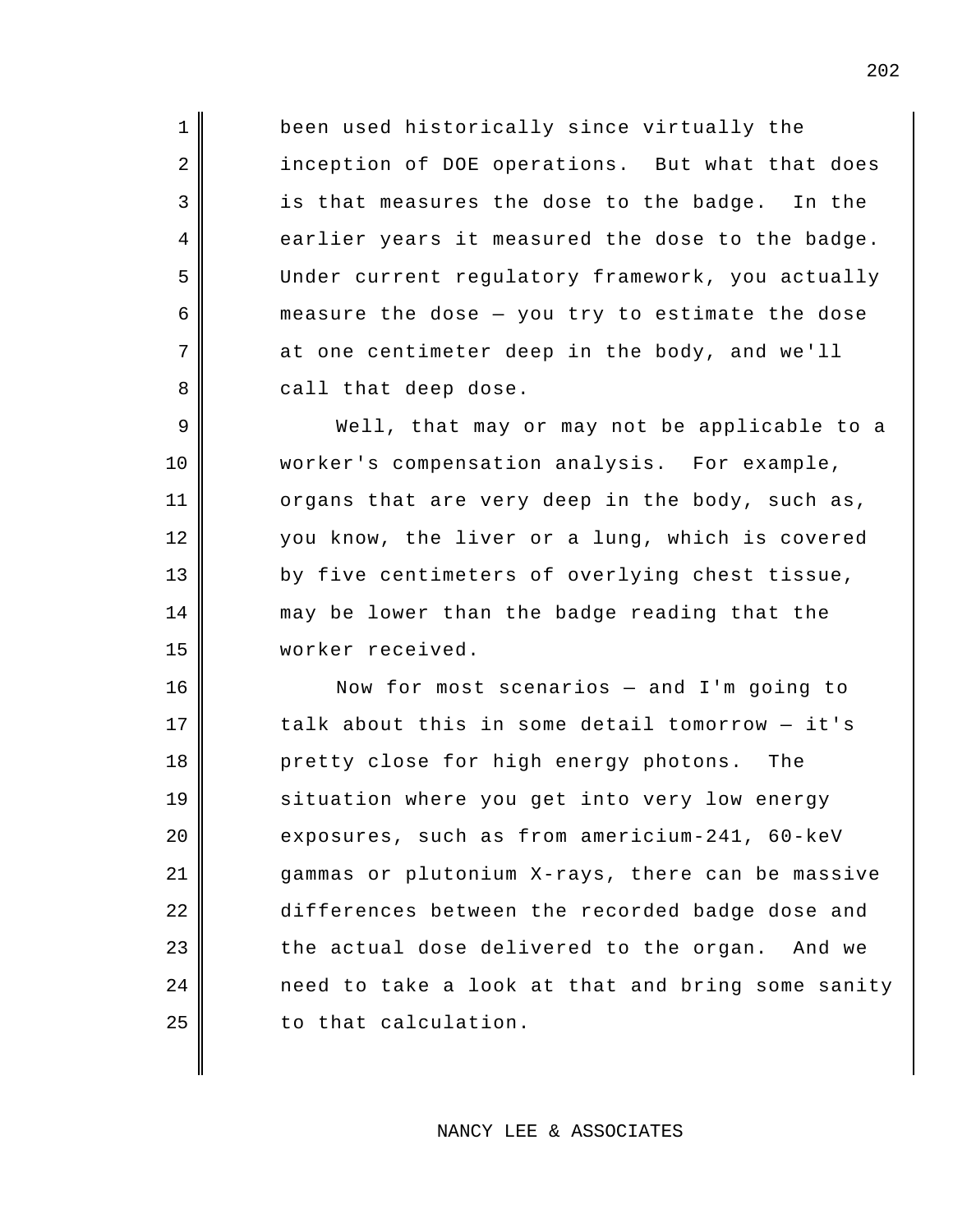3 is an important factor. In a regulatory 9 protective of the worker. We need to take that A very important point is that undetected dose, also known in the business as missed dose, framework one is interested, particularly in the earlier years, of maintaining employees' exposure below some regulatory limit, and the monitoring programs could have a fair amount of dose that was undetected and still be considered adequately into account when reconstructing the worker's exposure.

1

2

4

5

6

7

8

10

11

12

13

14

16

18

19

20

21

23

24

 $15$   $\parallel$   $1imit.$ 17 by an employee. And if that badge was exchanged, 22 undetected. So we are developing ways of dealing I'm going to go over a couple of little examples of that later on, but the classic example is the film badge has a certain detection In the earlier years it could have been as high as 30 millirem received on a weekly basis like I said, every week, then there's a potential — I'm not saying it was received — but a potential for the worker to receive upwards of one and a half rem of exposure and had gone with that in our guidelines.

25 | are allowed. In the compliance-based world Another factor is uncertainty distributions

NANCY LEE & ASSOCIATES

 $\overline{\phantom{a}}$ 

 $\overline{\phantom{a}}$ 

 $\overline{\phantom{a}}$ 

 $\overline{\phantom{a}}$ 

 $\overline{\phantom{a}}$ 

 $\overline{\phantom{a}}$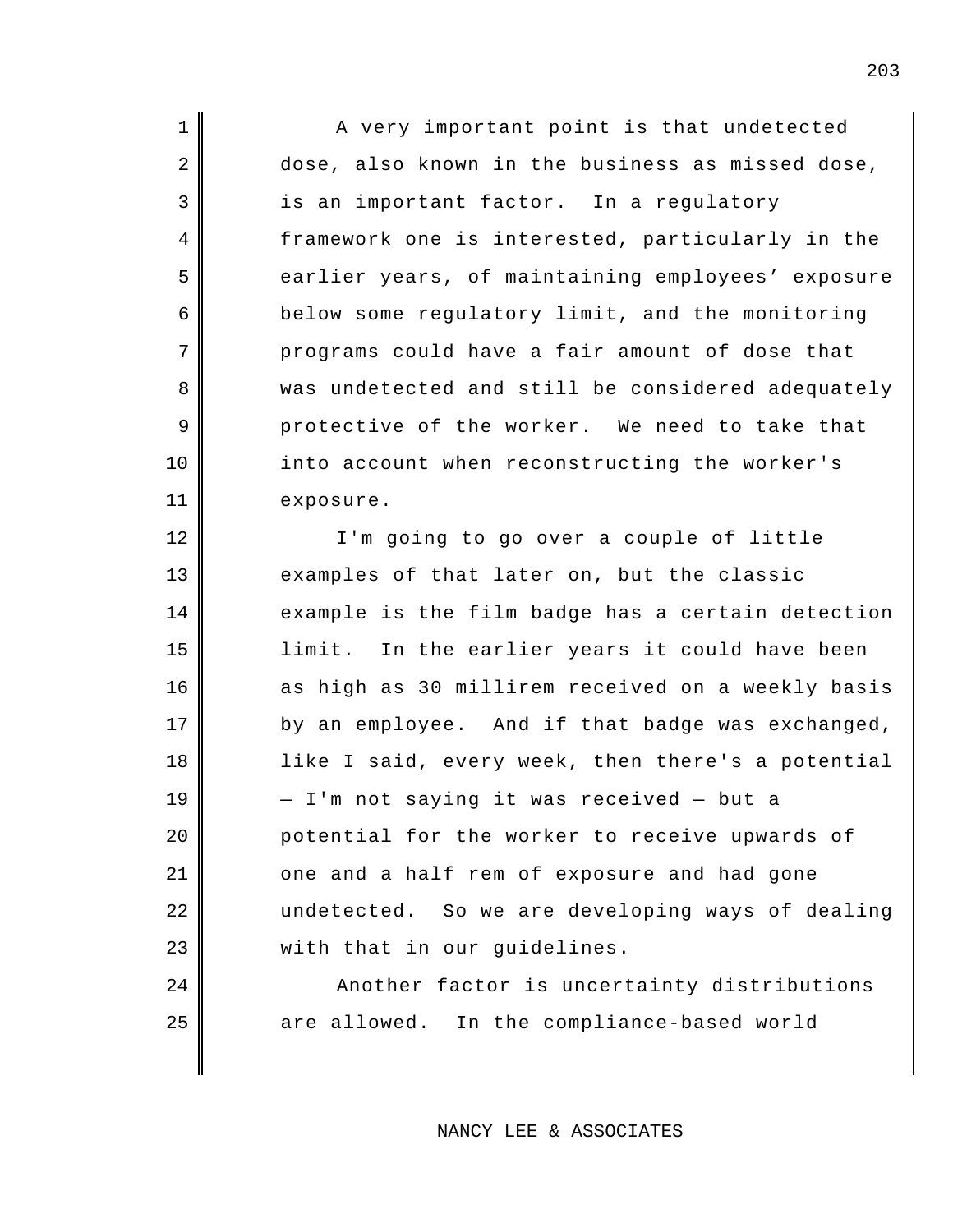1 | they're point estimates. I've never seen any errors associated, unless maybe some massive dose reconstruction for some really big incident like a criticality, errors are not typically assigned because they're below the limit, and that's fine. We have the opportunity here to characterize these uncertainty distributions for each worker.

2

3

4

5

6

7

8

9

11

12

13

14

10 estimate can do to the probability of causation. 15 three is probably not unheard of. We've demonstrated earlier with IREP as to what the change in the standard deviation of that We're taking a long, hard look at how we actually apply those, particularly in the area of internal dose where geometric standard deviations — well, if it's lognormal distributed, a gSD of two or

16 17 18 by regulatory-required science. All the current 19 20 21 philosophy, which is fine. But there are more 22 23 24 estimating the actual dose to the organ. And 25 And the other, one of the nice features that we have available to us, is we're not constrained standards — the Department of Energy right now is based on the old ICRP 30, 26 dose limitation current and appropriate models out there that we feel are better science and do a better job at we'll talk a little bit about that.

NANCY LEE & ASSOCIATES

 $\overline{\phantom{a}}$ 

 $\overline{\phantom{a}}$ 

 $\overline{\phantom{a}}$ 

 $\overline{\phantom{a}}$ 

 $\overline{\phantom{a}}$ 

 $\overline{\phantom{a}}$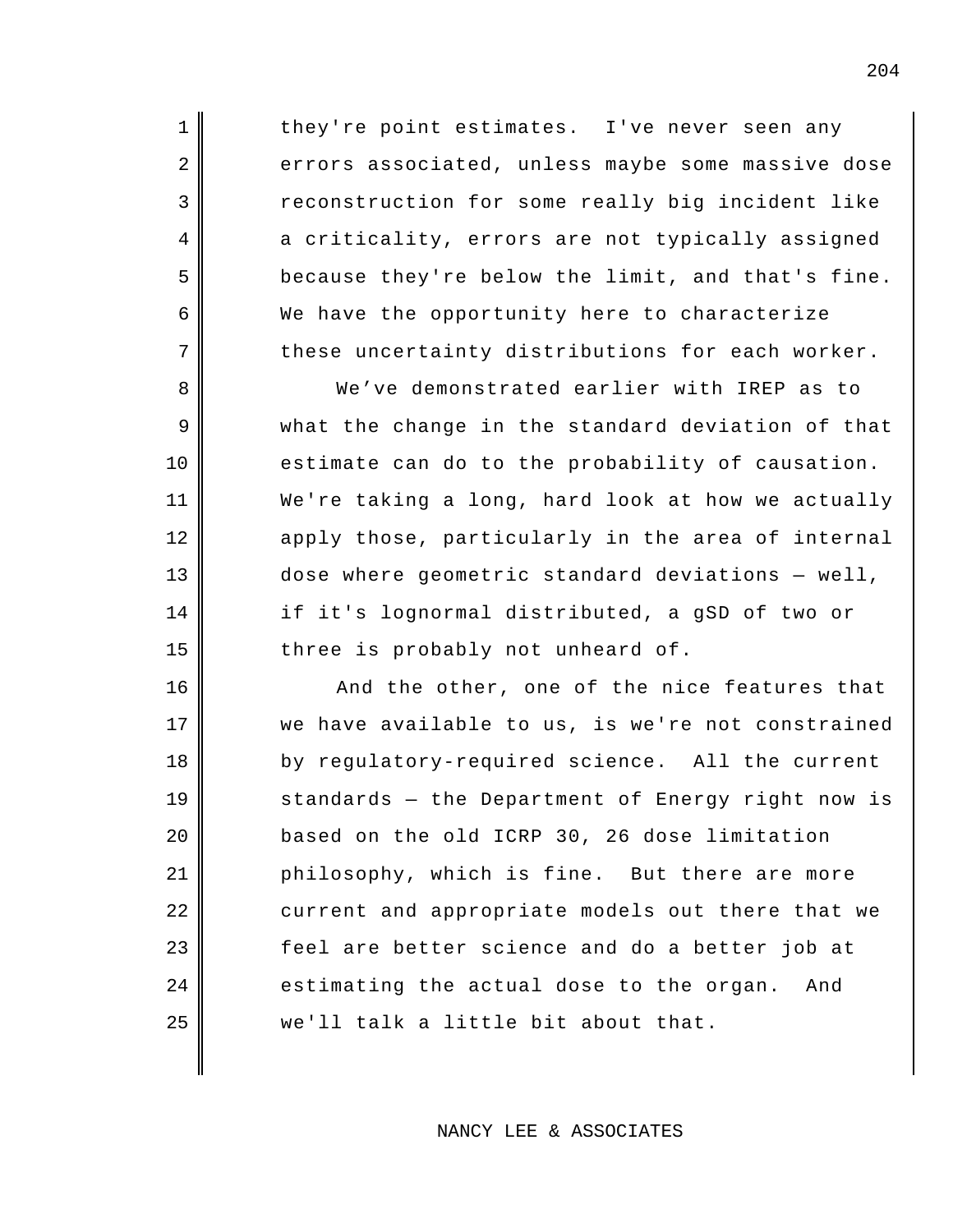| $\mathbf 1$ | Okay, a technical approach. The first thing        |  |  |  |  |  |  |
|-------------|----------------------------------------------------|--|--|--|--|--|--|
| 2           | we need to do is to take a look at all doses of    |  |  |  |  |  |  |
| 3           | record and evaluate them for data quality          |  |  |  |  |  |  |
| 4           | shortcomings. We are not going to accept even      |  |  |  |  |  |  |
| 5           | personnel monitoring data at face value and        |  |  |  |  |  |  |
| 6           | assume that it's adequate. I mentioned in the      |  |  |  |  |  |  |
| 7           | earlier days at some facilities there were         |  |  |  |  |  |  |
| 8           | plutonium exposures that - it's well known that    |  |  |  |  |  |  |
| 9           | the badge was not capable of detecting those low   |  |  |  |  |  |  |
| 10          | energy X-rays, so those were unrecorded. We need   |  |  |  |  |  |  |
| 11          | to make some adjustments to those data as we       |  |  |  |  |  |  |
| 12          | develop our knowledge base of the technology at    |  |  |  |  |  |  |
| 13          | the different sites.                               |  |  |  |  |  |  |
| 14          | As I talked about, we're going to assess the       |  |  |  |  |  |  |
| 15          | capability of external programs over time, look    |  |  |  |  |  |  |
| 16          | at the badges, their response to neutrons, gamma,  |  |  |  |  |  |  |
| 17          | X, and in particular the radiochemical techniques  |  |  |  |  |  |  |
|             |                                                    |  |  |  |  |  |  |
| 18          | for bioassay sampling needs to be taken a look     |  |  |  |  |  |  |
| 19          | In the early days some of the radiochemical<br>at. |  |  |  |  |  |  |
| 20          | processes, although they were good, were -         |  |  |  |  |  |  |
| 21          | tracers weren't necessarily used all the time, so  |  |  |  |  |  |  |
| 22          | one does not really know about the chemical        |  |  |  |  |  |  |
| 23          | recovery of the method that was used, different    |  |  |  |  |  |  |
| 24          | issues like that; the efficiency of the alpha      |  |  |  |  |  |  |
| 25          | proportional counters that were used. We're        |  |  |  |  |  |  |

205

 $\overline{\phantom{a}}$ 

 $\overline{\phantom{a}}$ 

 $\overline{\phantom{a}}$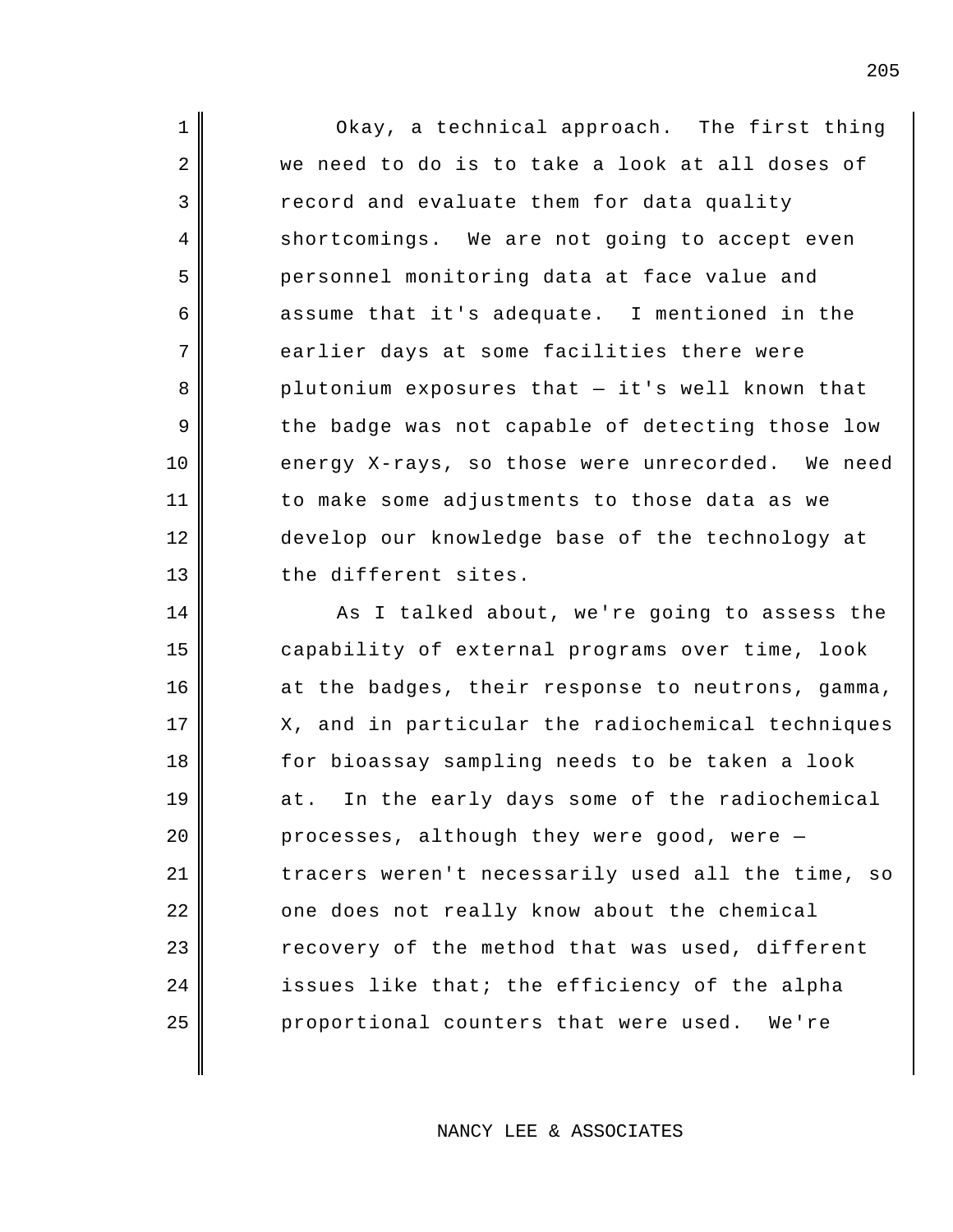going to take a look at all those types of information.

1

2

3

5

6

7

9

10

11

12

13

15

17

4 potential for undetected dose. And for external 8 detection divided by two. If a badge could read 14 monitoring period. But it's a little more 16 or normal distribution. We can talk about that I talked about earlier looking for the exposures we've concluded that we're going to use — and I'll talk in much more detail tomorrow if there's time — about what they call the limit of 30 millirem, there are a number of papers out there — Hornung, et al. and others — have suggested that the detection limit divided by two is an appropriate metric to estimate the central tendency estimate of that exposure for that complicated than that, whether it's a lognormal tomorrow.

18 19 20 21 22 23  $24$   $\parallel$  quite variable. 25 And a parallel note, the minimum detectible internal dose is even more complicated because bioassay monitoring programs have a certain detection limit, but depending on how frequently a sample is collected for a worker, the dose could be  $-$  is quite  $-$  the undetected dose is It's sort of intuitive that if one takes a sample on an annual basis, the worker

NANCY LEE & ASSOCIATES

206

 $\overline{\phantom{a}}$ 

 $\overline{\phantom{a}}$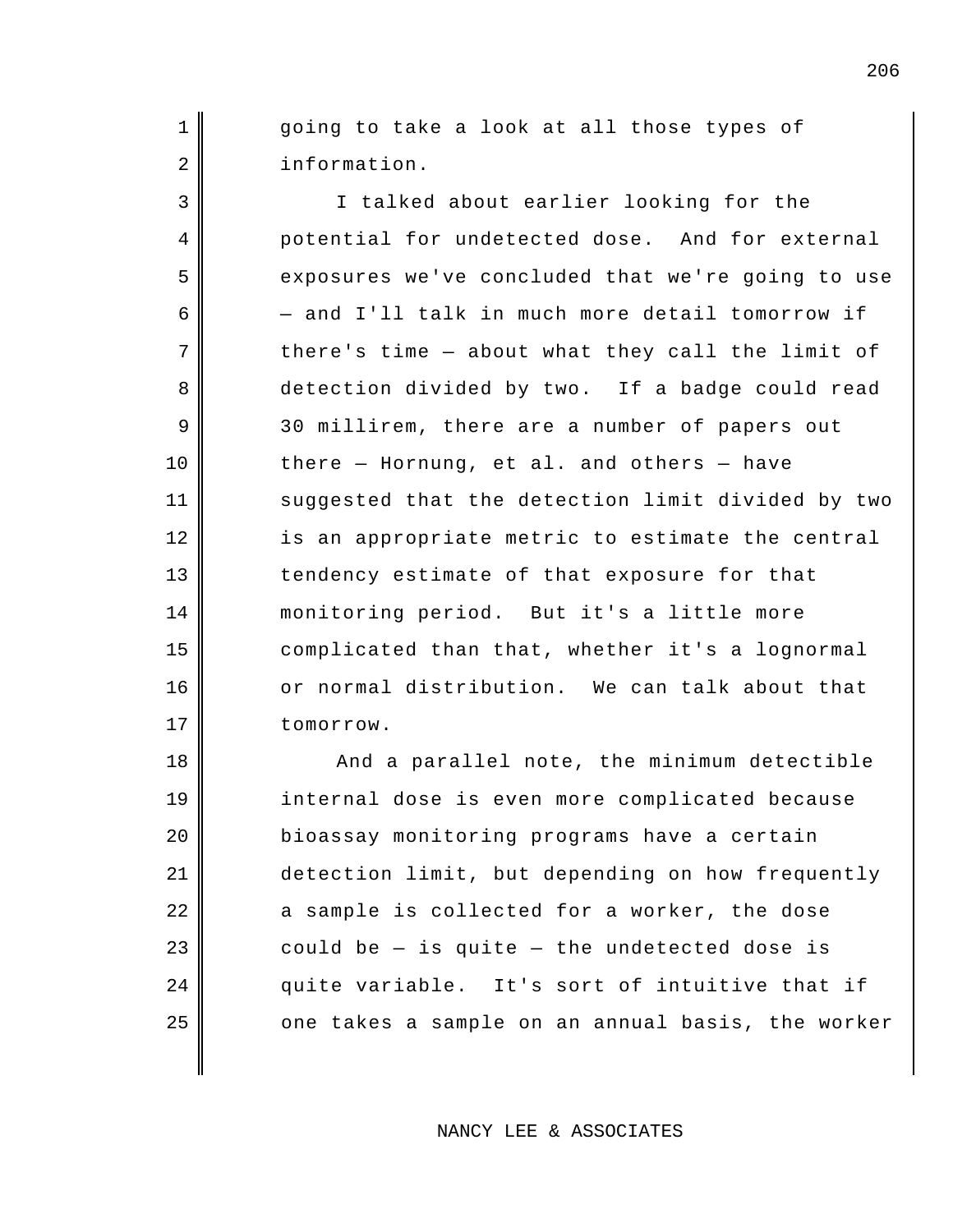3 basis or a daily basis. So we're taking a long could have received a lot more dose and been undetected than if a sample is taken on a weekly hard look at that as well.

1

2

4

5

6

7

9

12

14

15

17

18

21

22

23

25

8 model for our dose calculation efforts. We have  $10$   $\parallel$  program for us.  $11$  point. 13 be applying. I talked about using these ICRP — Internal Commission on Radiological Protection — models. In particular we are embracing the ICRP 66 lung a contractor, ACJ & Associates, has developed a It's a beta version at this It's called IMBA, Integrated Modules for Bioassay Analysis, and that's what we're going to

16 material in the body. The old ICRP 30 models are 19 sort of thing. These new plutonium models allow 20 for that type of analyses. So we feel it's a We also believe that some of the more recent ICRP models take advantage of recycling of sort of what comes in one end goes out the other, and it never mixes back in the blood pool, that better representation of the biology.

24 | those evaluations. And again I can talk in some In the external dosimetry evaluation the ICRP 74 model, ICRP 74, we're going to use to do more detail about that, but it takes into account

## NANCY LEE & ASSOCIATES

207

 $\overline{\phantom{a}}$ 

 $\overline{\phantom{a}}$ 

 $\overline{\phantom{a}}$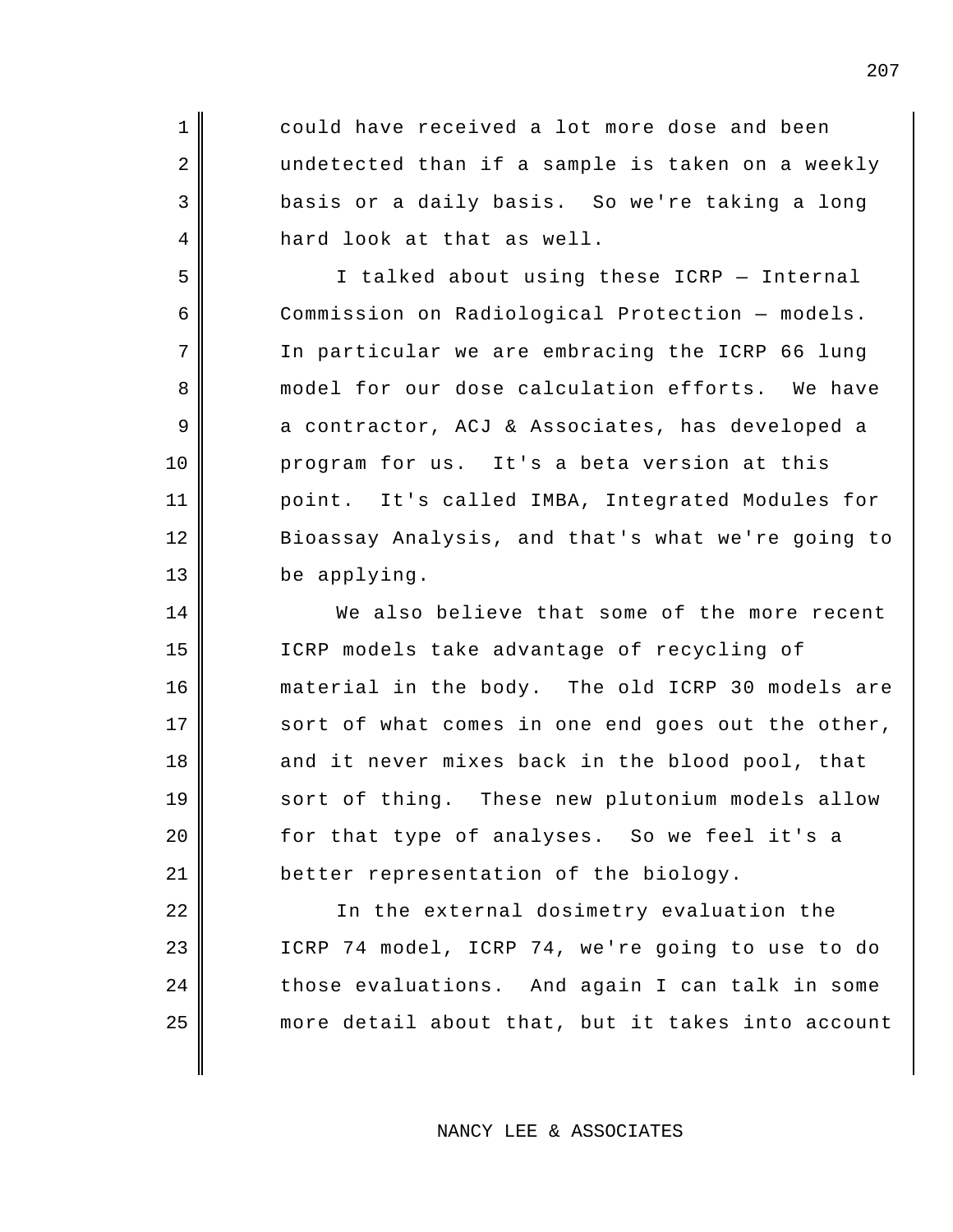| effects of conversion of the badge dose to what |  |  |  |  |
|-------------------------------------------------|--|--|--|--|
| the organ actually received; also evaluation of |  |  |  |  |
| the effect of the geometry of exposure.         |  |  |  |  |

1

2

3

4

5

6

7

8

10

11

12

13

14

15

17

18

9 We're evaluating all those various factors and For instance, if a person wears a badge on the front of their chest and is exposed in isometric fashion, then the badge that's calibrated from a beam impinging directly on the body is not necessarily calibrated properly. trying to incorporate that uncertainty into the overall analysis.

16 And that makes sense. 19 start if it's available. Ted touched on this earlier, but we do once we evaluate the quality of the data, we do preferentially want — will use individual monitoring data if it appears to be adequate. It was the actual  $-$  the person's own monitoring information at that time at that place, and that's where we intend to

20 21 22 23 24 25 monitoring data. And then as Ted alluded to, if As that information becomes less and less available, we'll have to back off and go to other strategies, and that would — the hierarchy goes area dosimeters, radiation surveys, air sampling, those type of things, what I consider work place

NANCY LEE & ASSOCIATES

208

 $\overline{\phantom{a}}$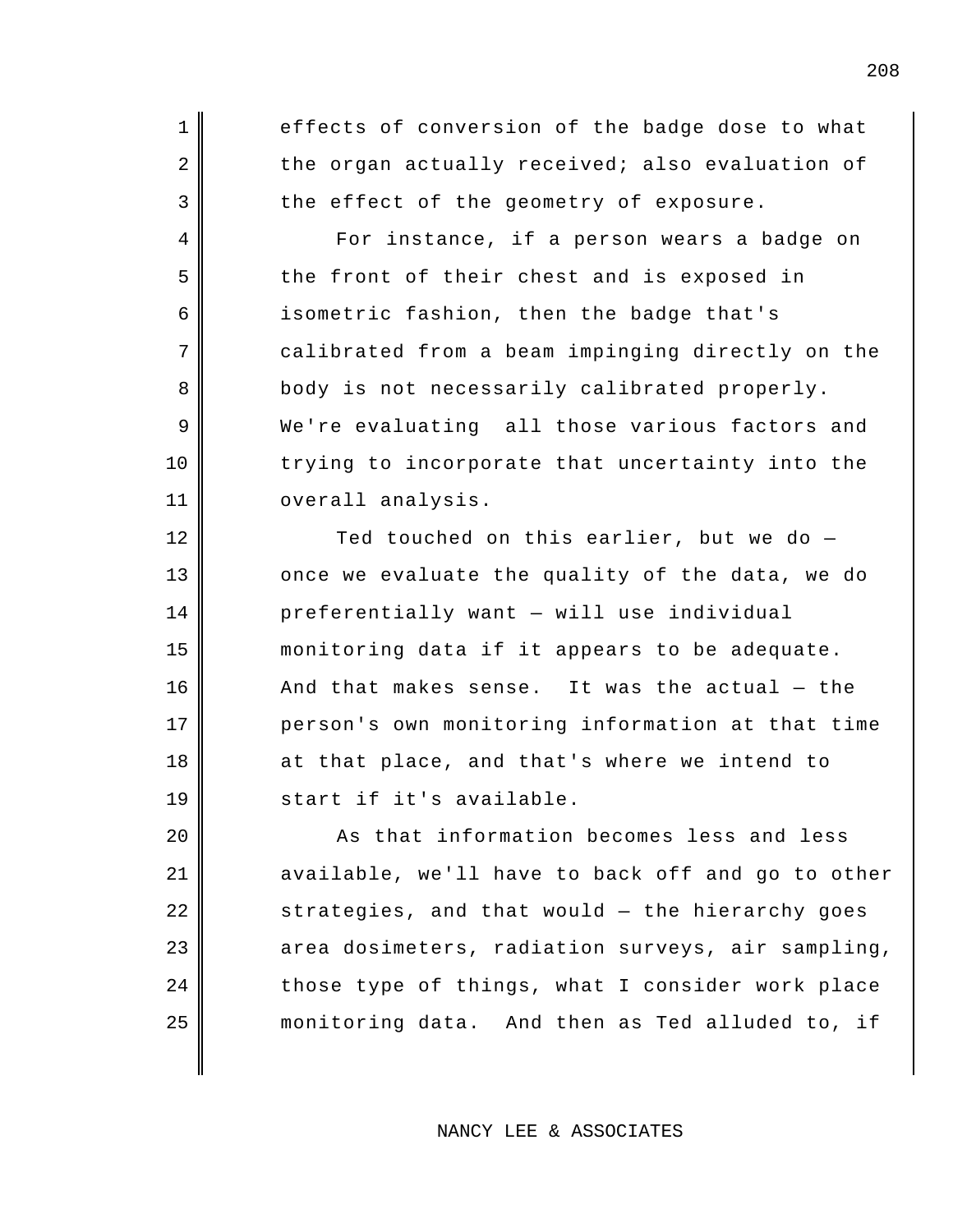2 | term to evaluate that information. And there's nothing out there, we can use a source surprisingly, source term information can do a go a long way towards bracketing a worker's potential exposure.

1

3

4

5

6

7

8

9

11

12

13

14

15

16

19

22

23

24

10 it contained in a rod. With those kind of I always use the example, you know, did a worker — when you're interviewing a claimant, did you work with grams, kilograms or tons of this material, and was it in dispersable form or was bracketing assumptions — I have an example  $tomorrow - it's possible to put some - an$ estimate of central tendency, and put some confidence limits about that information.

17 This is in the rule, in 82. It's not all-18 inclusive. Some folks have pointed out there's a 20 bhere. 21 is not in there. But I think it's a pretty good These are just — this is sort of what I consider to be the universe of information types. few items that probably could be included on For instance, continuous air monitor data list, and gives us an idea of what types of information we would use.

25 use all of this information on every claim. That Now I'm not suggesting that we're going to

NANCY LEE & ASSOCIATES

 $\overline{\phantom{a}}$ 

 $\overline{\phantom{a}}$ 

 $\overline{\phantom{a}}$ 

 $\overline{\phantom{a}}$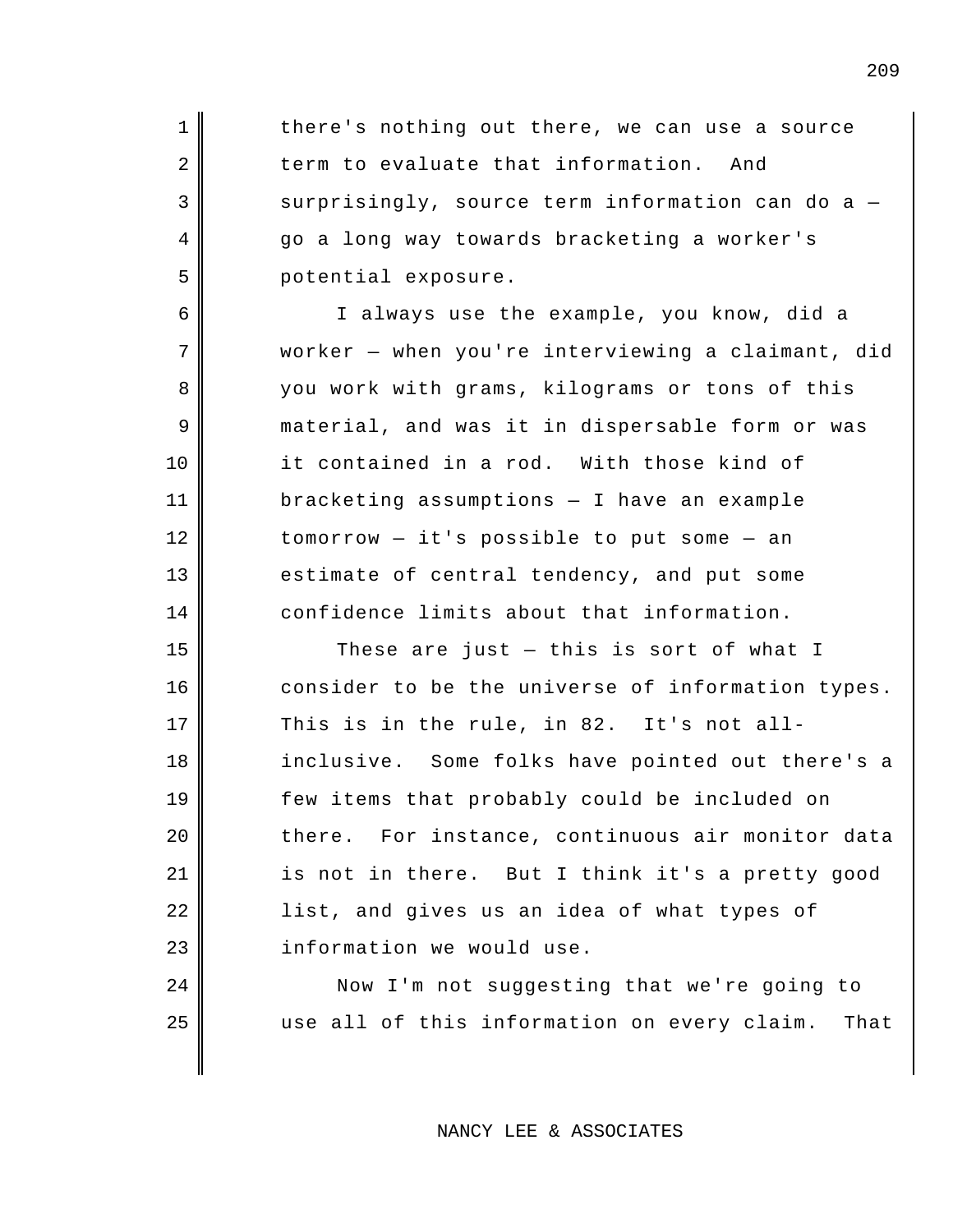5 of this information out there? And not only is 8 program in the near term? seems to be a common misconception out there. What it really says is, you know, if we can't  $$ if we can find some of this stuff, we'll use it. And we need to get out there and verify, is some it there, but is it in usable form, readily available for us to apply to a compensation

1

2

3

4

6

7

9

10

12

13

14

16

17

18

11 copies in offices. It would take us three to 15 much we're going to use this information. I It does us no good if there are air sampling results distributed over 50 facilities, paper five years to data-capture and code. So we need to go out there and do what I call a dosimetry information resource evaluation to determine how think we owe it to the claimants, though, to at least uncover all these stones and determine why we did not use this — these types of information.

 $19 \parallel$  Okay. 20 21 | this might work. We're going to start 22  $23$  data. 24 25 Talk about processing strategy. I'm going to try to give you a little example of how conservatively, using simple available monitoring And for example, let's take the case where have adequate either bioassay or TLD information, and we determine it to be of adequate quality.

NANCY LEE & ASSOCIATES

 $\overline{\phantom{a}}$ 

 $\overline{\phantom{a}}$ 

 $\overline{\phantom{a}}$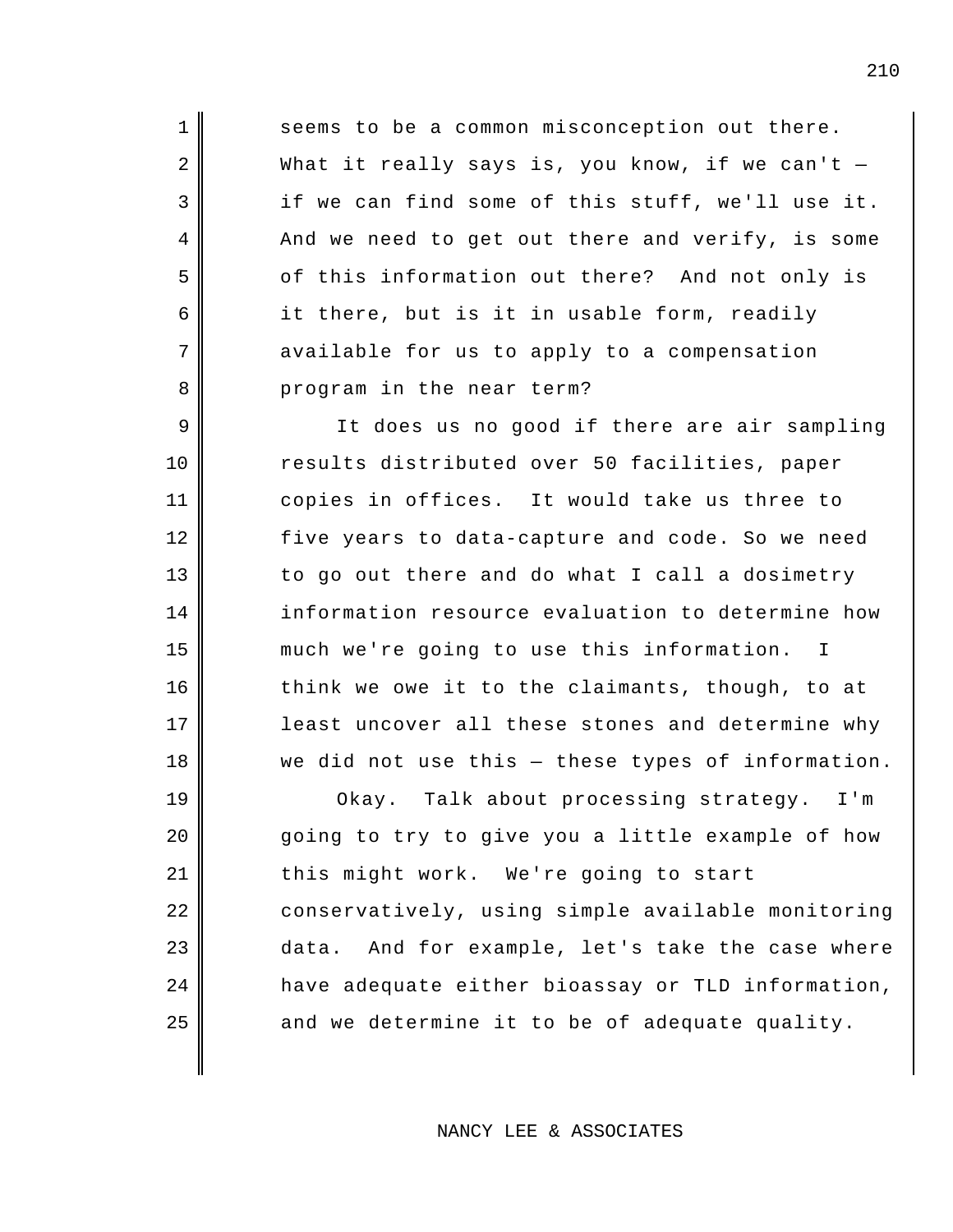Perform an initial evaluation using extremely worst-case assumptions in some cases, and if it looks like the probability of causation's going to be low, we're done.

1

2

3

4

5

9

10

11

13

14

16

20

21

23

25

6 the number? We really have no number at this  $7$   $\parallel$  point. 8 tables that you can kind of run through. If you 12 scenarios. You can take a cancer type and an 15 get an idea on this. But we're still working on Now the question was raised, well, what's We're in the process of constructing can automate your IREP inputs, you can do continuous runs of IREP and generate tables of distributions of doses that can bracket certain optimum, say, exposure scenario — optimum exposure condition set for a cancer and try to really what these cut points are going to be.

17 Here's a flow diagram. It looks somewhat 18 complicated, but it's really quite simple. Let's 19 just take through one example. For instance, the 22 exposure. What we're saying there is this is 24 of professional judgment. top box, if you take the top box here, determine the organ of interest and most probable mode of where a health physicist has to apply some degree

If a person worked at a uranium facility, I

NANCY LEE & ASSOCIATES

211

 $\overline{\phantom{a}}$ 

 $\overline{\phantom{a}}$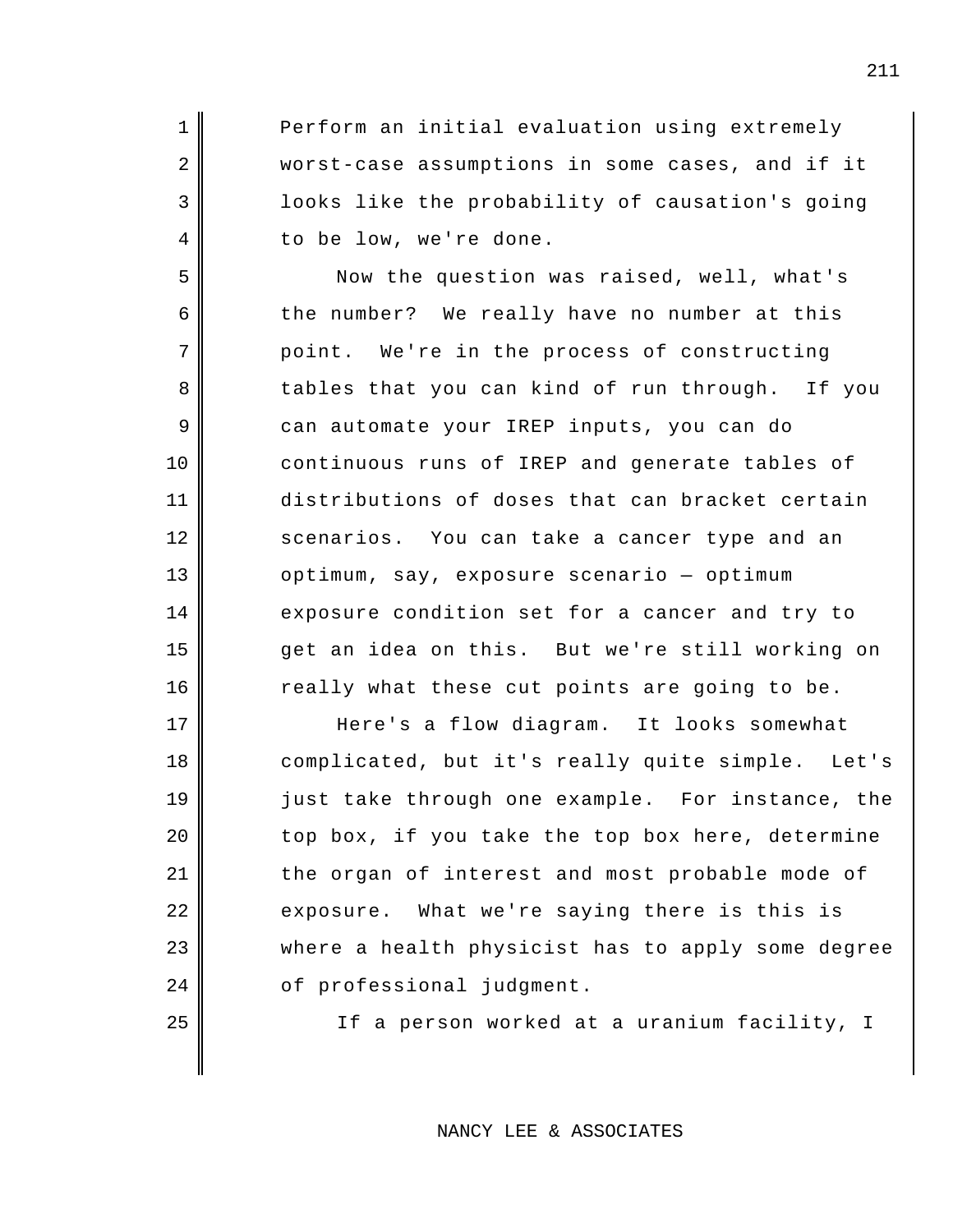3 likely high source of exposure. Uranium 5 fairly low in the gamma component. If you took 7 always have a higher potential. think it would be fairly well agreed upon that uranium and internal exposure would be the most facilities, at least not enriched ones, are the ratio of internal to external, internal would

1

2

4

6

8

9

10

24

11 12 13 14 15 16 external exposure was. So we would go through 17 18 19 based on badge exchanges, et cetera. If it's 20 21 22 dose reconstruction is done. We bypassed a fair 23 So if one went through and first picked and said, okay, I'm going to go through and do an internal dose calculation for this person using worst-case assumptions, and I go through and it's a low probability — and by worst case, I mean very insoluble material, worst-case missed dose, minimum detectible dose — if it's a low probability, we still need to consider what his and use worst-case assumptions for his external exposure, accounting for all that missed dose still a low probability, then there's no way that this number would likely be compensable, so the amount of work.

25 on this. Likewise, if it was not a low I have a couple of short examples I can show

NANCY LEE & ASSOCIATES

 $\overline{\phantom{a}}$ 

 $\overline{\phantom{a}}$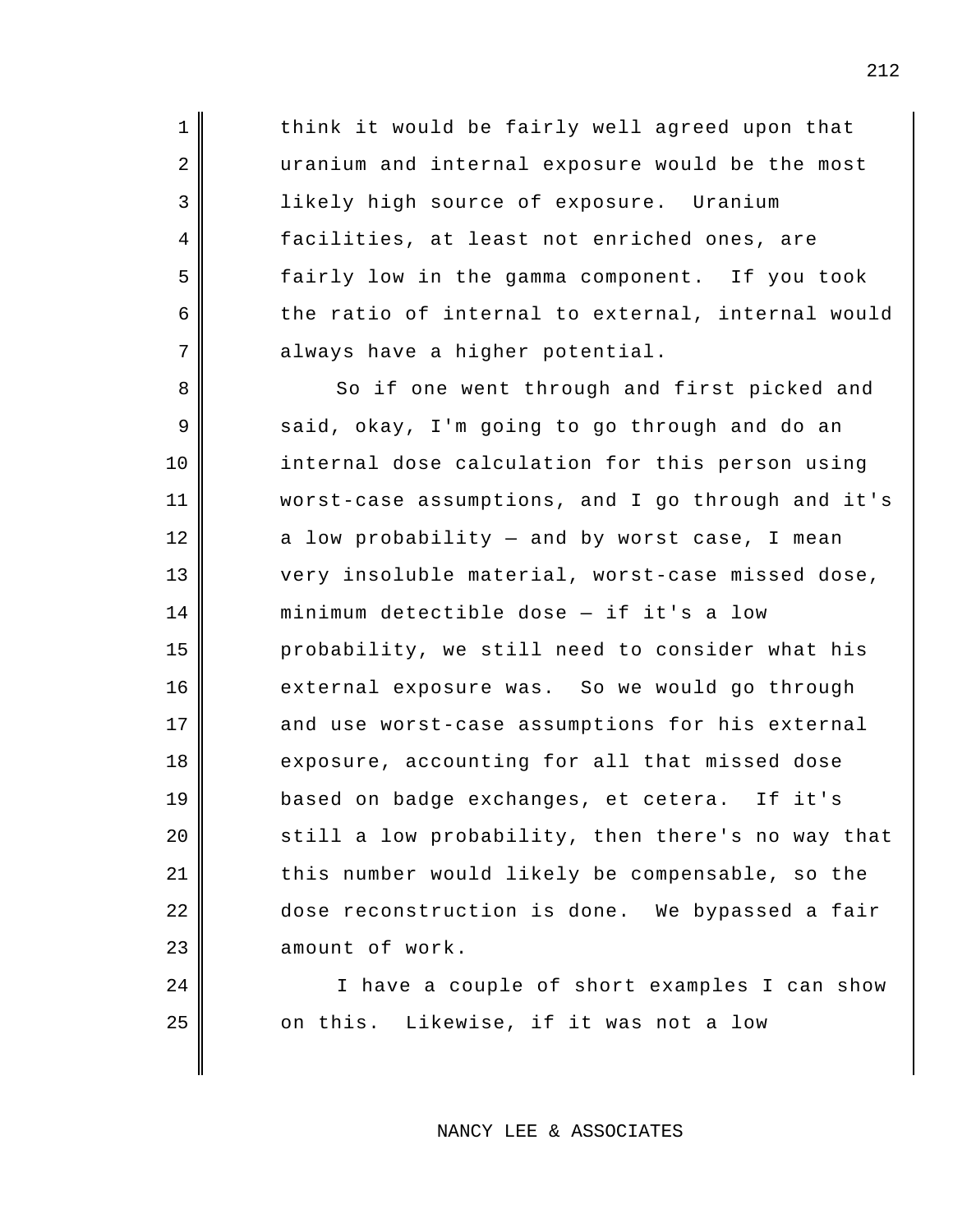| $\mathbf{1}$ | probability, say it came out very high for the    |
|--------------|---------------------------------------------------|
| 2            | internal exposure based on these insoluble        |
| 3            | materials, and then we went and said, okay, let's |
| 4            | do a conservatively low estimate for that         |
| 5            | internal exposure as well. So we've gone high.    |
| 6            | It looks like it's high. Let's figure out what    |
| 7            | the lowest plausible exposure was, and if it's a  |
| 8            | high probability - if it's still a high           |
| 9            | probability after you've taken your least - most  |
| 10           | conservative assumption, then you're done.        |
| 11           | So this is a process that we've outlined,         |
| 12           | and we've gone through several scenarios. And it  |
| 13           | appears like it will allow us to gain a great     |
| 14           | amount of efficiency in this process, where we're |
| 15           | not going to have to go through a very detailed   |
| 16           | analysis for every case.                          |
| 17           | Here's an example $-$ and these are some          |
| 18           | fairly real-world type examples of an exposure at |
| 19           | - I believe this was Hanford. The person was      |
| 20           | exposed from 1954 to 1961, had fairly low annual  |
| 21           | doses for X-ray and gamma exposures. And so we    |
| 22           | would go in and account for this missed dose, the |
| 23           | undetected dose, add it back in and input - not   |
| 24           | input this into IREP, but use our experience base |
| 25           | from IREP and realize that this case is going to  |
|              |                                                   |

 $\overline{\phantom{a}}$ 

 $\overline{\phantom{a}}$ 

 $\overline{\phantom{a}}$ 

 $\overline{\phantom{a}}$ 

 $\overline{\phantom{a}}$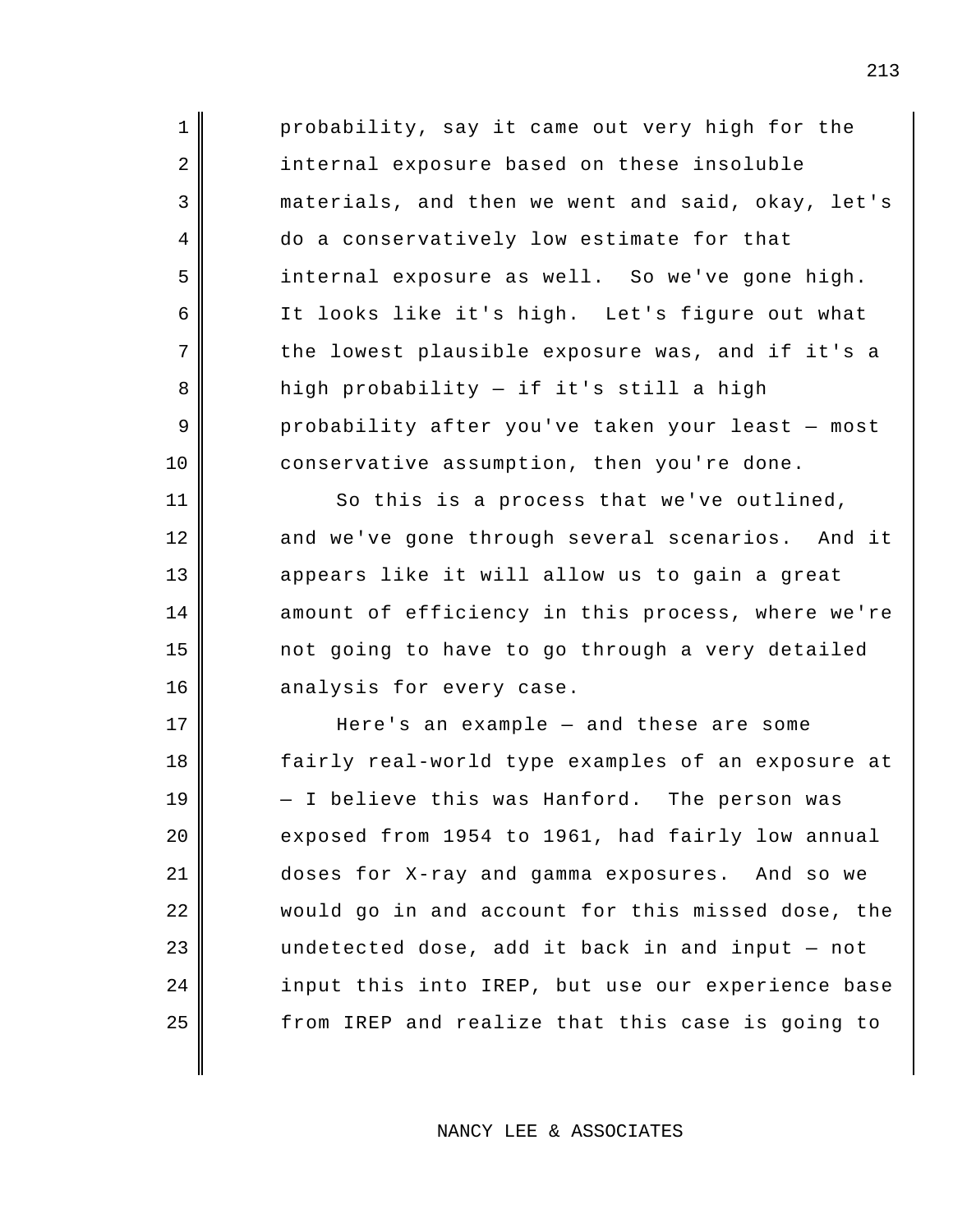3 available. I think when you saw — for solid 5 done earlier. Solid tumors with under a rem of be — has a very low probability for compensation, especially if there was no external component tumor particularly, you saw the runs that were exposure, whatever that amounts to, are very, very low probability of compensation.

1

2

4

6

7

8

9

10

12

13

14

16

18

19

22

23

24

11 per liter. The dates aren't really relevant, but  $15$  here. 17 could be modeled as chronic exposure. On the other hand, we would take something like this plutonium bioassay data, and this is urine concentration of plutonium at picocuries say that this was over a several-year time span. The detection limit for this fellow was .05 picocuries per liter, so that's right around in And you can see that he's had a series of acute intermittent exposures, which I suppose

20 just look at this thing. This is a fairly large 21 exposure. Let's take these points and assume But in our first worst-case assumption we're going to ignore it, and we're going to say, let's that the exposure for these points occurred way back here at the date of first employment.

25 | this intake, ignoring all this low stuff. And if So what you end up is wildly over-predicting

NANCY LEE & ASSOCIATES

 $\overline{\phantom{a}}$ 

 $\overline{\phantom{a}}$ 

 $\overline{\phantom{a}}$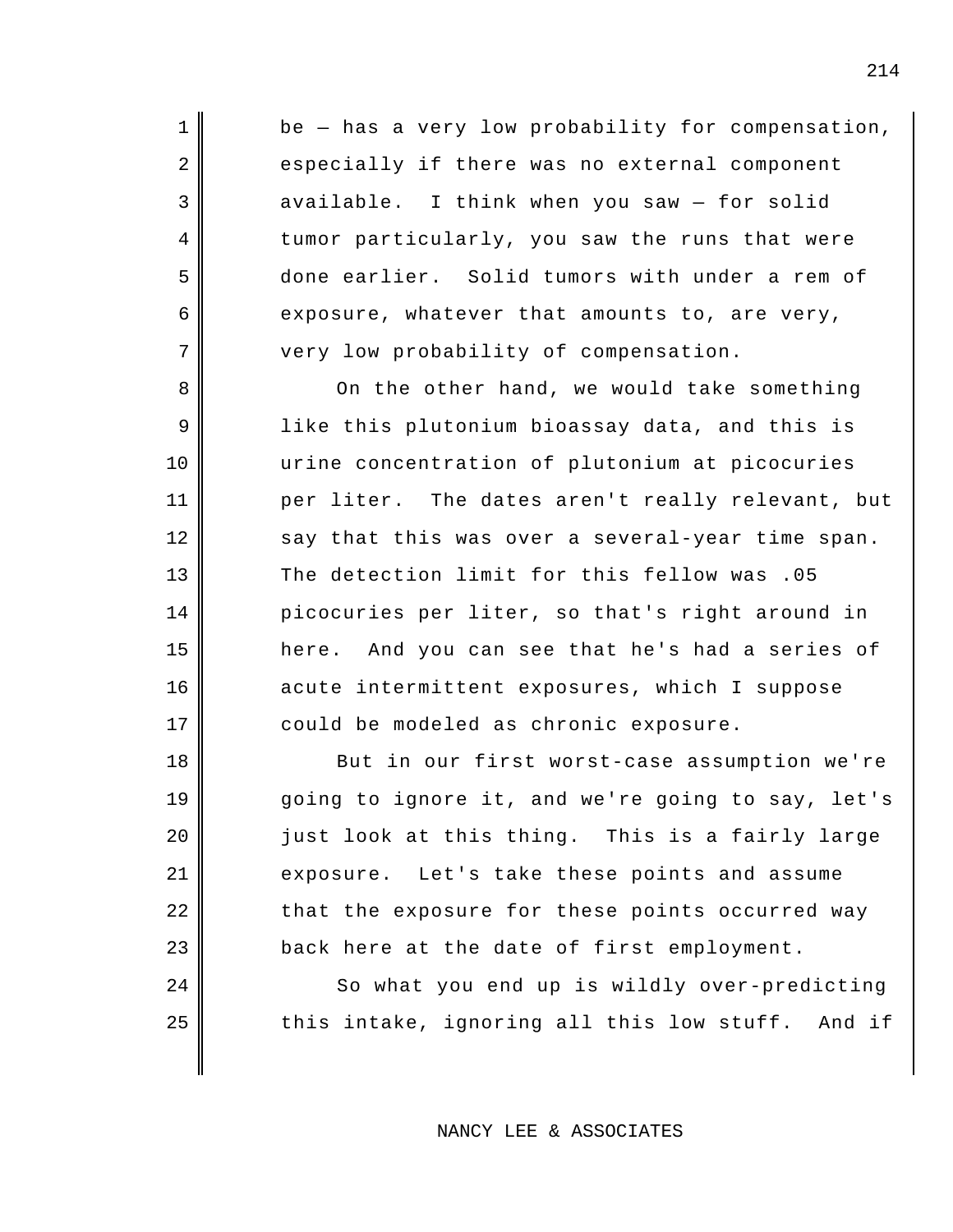2 | vou're done. You'll never have to even mess 4 because you've demonstrated that. This may be that calculation still came out very low, then around with these other 20 or 30 data points the case for some very soluble material like UF4 that leaves a lung very quickly as opposed to insoluble.

1

3

5

6

7

8

9

10

11

14

16

18

12 itself. Let's see if this intake alone is high 13 **| enough for the person to be compensated.** We 15 points. And if we model this intake — just these 17 causation was very high, we're also done. So it Conversely, say if this exposure came out very high based on this, which you would expect if it was insoluble, then we could go over here and say, well, let's just look at this intake by still haven't had to calculate any of these data points right here — and the probability of does a lot for us.

19 20 21  $22$  to. 23 24 25 | that tend to concentrate the material. For Now one thing that's not obvious until you start looking at it is it really has a lot to do with the organ that you're calculating the dose For internal exposures it's somewhat selflimiting in the fact that the only organs that really get a fairly large exposure are the organs

NANCY LEE & ASSOCIATES

 $\overline{\phantom{a}}$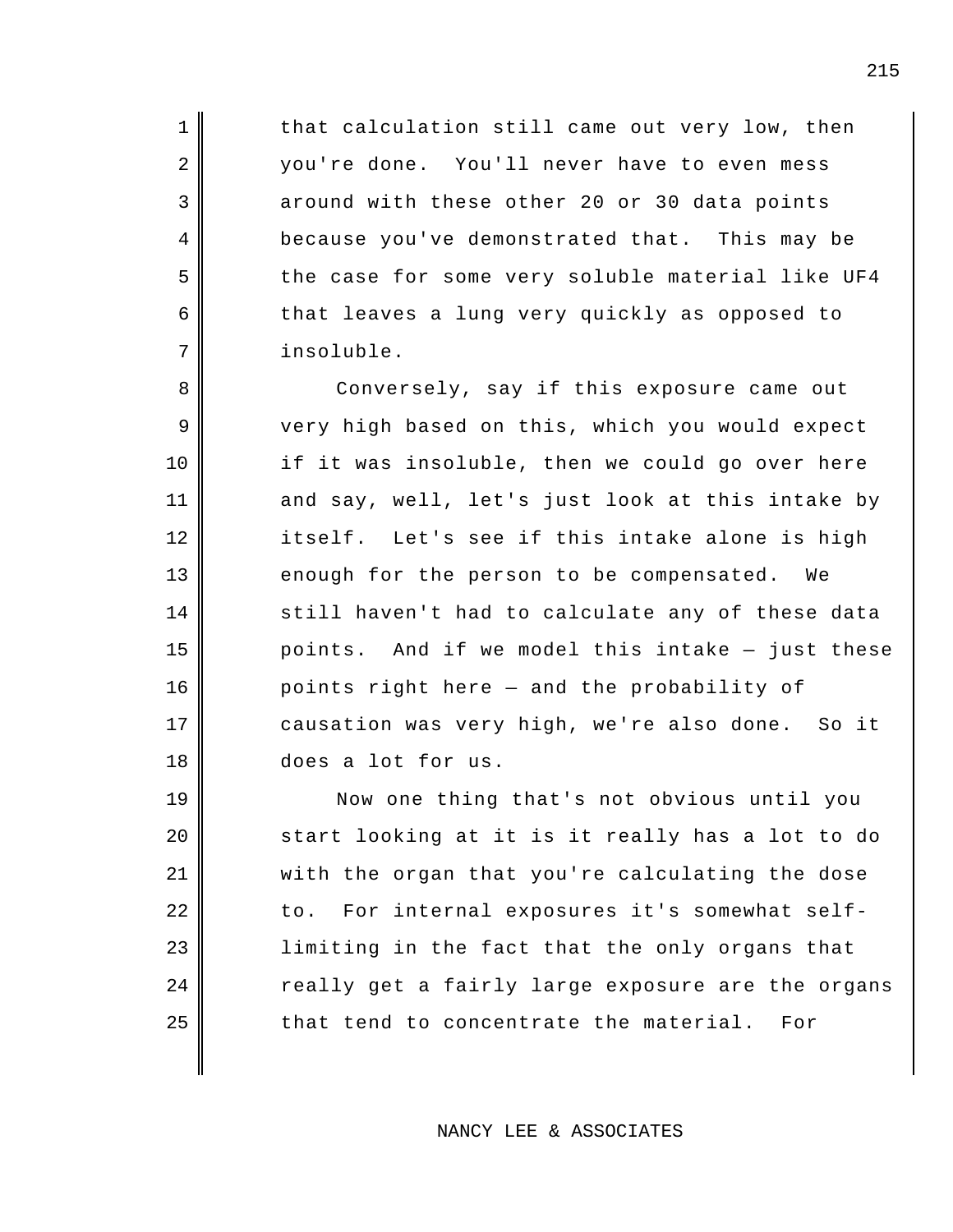2 | the liver and the skeleton. If you have a cancer 8 other organs like that. And in fact, if you run plutonium that would be something like the lung, for any other organ and I wildly over-estimate this dose, I can pretty much bet that the dose to those non — what I call source organs, is also going to be low because plutonium does not concentrate in the prostate or the gallbladder or through the models, it is very low.

1

3

4

5

6

7

9

10

11

12

13

14

16

18

19

20

15 these large differences. Virtually the only dose 17 from the organ — one organ to another. And there We've actually had our IREP or IMBA program, Integrated Modules for Bioassay internal dose program, we've had them go through, and we calculate a dose to each of the 36 ICRP 60 type organs that are out there now, and we can see you get to a non-source organ is the crossfire may be some ways of looking at the transfer compartment and adding a little dose back, but I still suspect it's going to be low.

 $21$  0  $\mathsf{0kav}.$ 22 and probably needs updating. I apologize, but I 23 guess I got lazy at the last minute. This is 24 25 This slide is woefully out of date essentially our attempt to demonstrate what an input to IMBA would look like — IREP would look

NANCY LEE & ASSOCIATES

216

 $\overline{\phantom{a}}$ 

 $\overline{\phantom{a}}$ 

 $\overline{\phantom{a}}$ 

 $\overline{\phantom{a}}$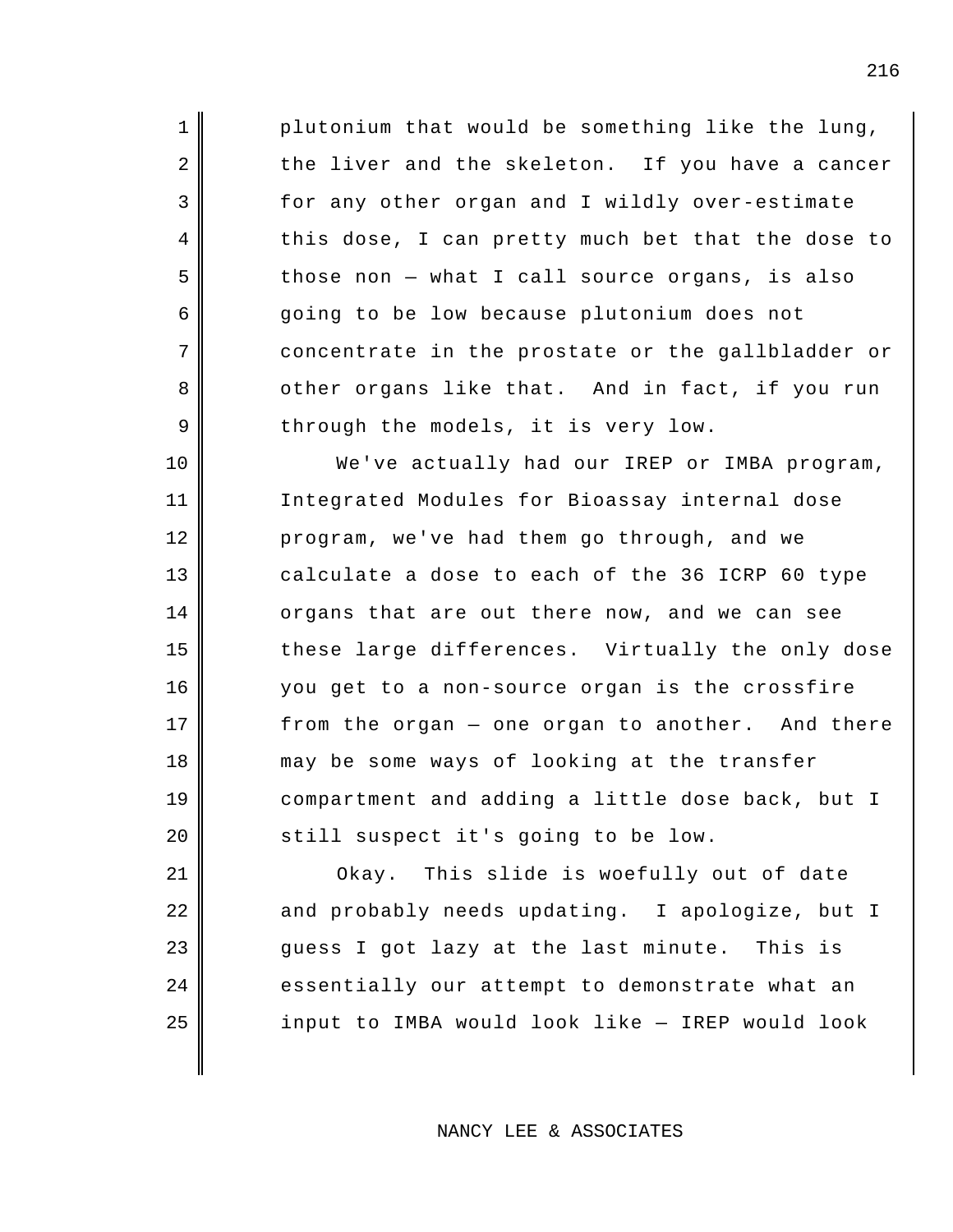$2$  Labor. 7 if it's lognormal. If it was normal, of course like when we provided it to the Department of And you've seen the demonstration where we have to determine what the type of distribution we expect the exposure to be, and we put in our best estimate of central tendency, and we also insert our geometric standard deviation that would just be the regular standard deviation.

1

3

4

5

6

8

9

10 11 12 13 whether it's an acute or a chronic exposure. We 14 15 16 17 18 19 20  $21$  that. 22 23 24 25 chronic. So we defined those parameters. So we do this for these  $-$  you know, in this case, 1951 through '58 — from both an internal and an external perspective, and identifying just had that conversation that we are going to default, unless known otherwise, an external exposure will be classified as an acute exposure, because we cannot tell from badge monitoring data what the exposure scenario was unless there was something in the person's file that was involved in an incident, a criticality or something like For neutrons, however, we're in the position to be claimant-friendly of calling neutron exposures chronic exposures, and all alpha exposures from internal are going to be

NANCY LEE & ASSOCIATES

 $\overline{\phantom{a}}$ 

 $\overline{\phantom{a}}$ 

 $\overline{\phantom{a}}$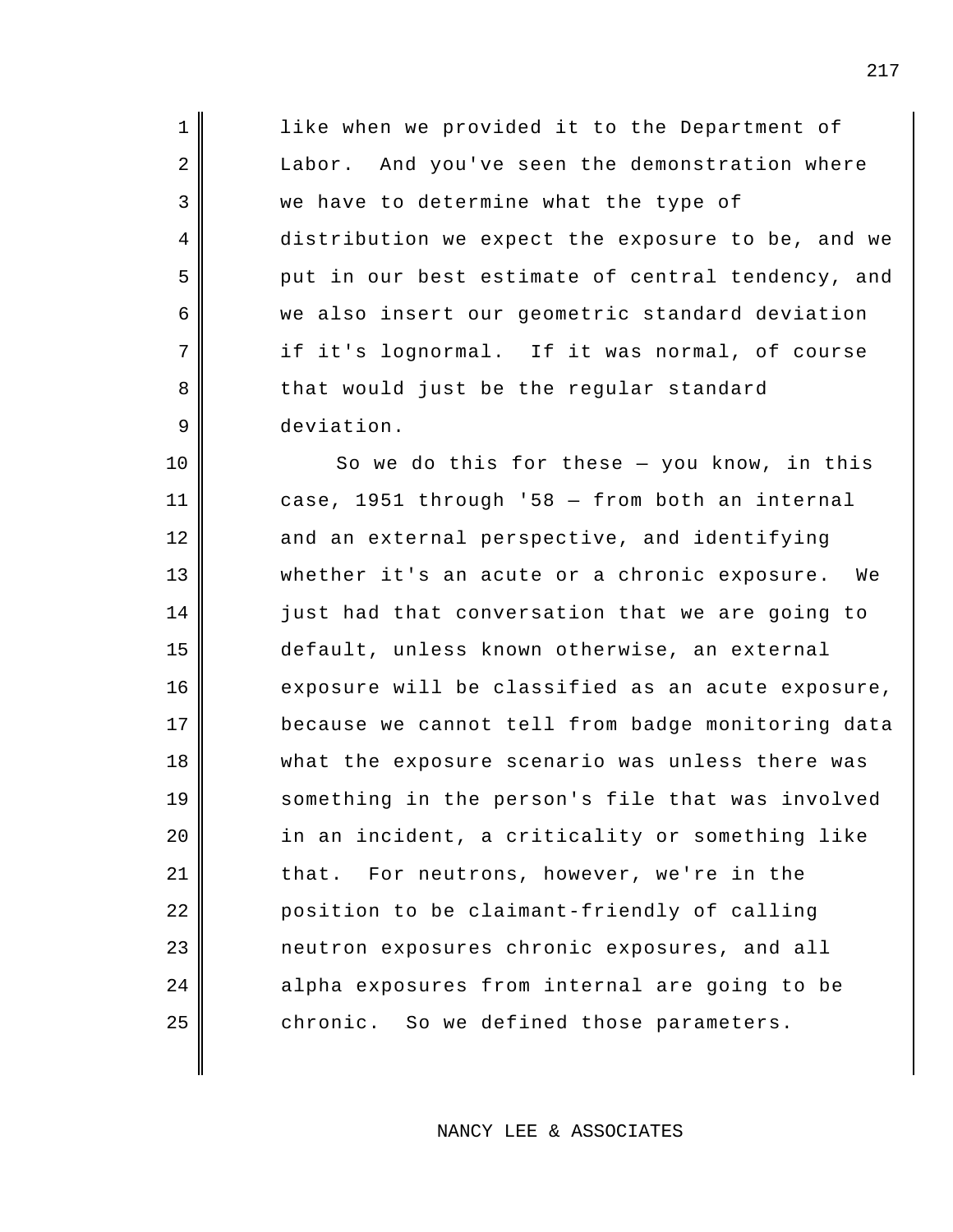3 radiation exposures. 4 energy intervals. There are three gamma energy One thing that's not shown on here, though, is the IREP allows for 11 different types of There are five neutron intervals, and then also there's electron exposure, beta exposure, as well as a tritium exposure — it has a slightly different radiation weighting factor — as well as the alpha factor. So we can select  $-$  I'm not suggesting that we're going to know every claimant's exposure scenario down to that level of detail, but it is there if it's known.

1

2

5

6

7

8

9

10

11

12

16

 Okay. How long are we going to expect these dose reconstructions to take? It's going to vary all over the board. My guess — and I said level of complexity. I said days to months. complex — you know, it may vary depending on

18 19 20 21 22 23 24 environment and the missed dose is fairly low. 25 I've seen, in looking through some of these cases, that there's some that can probably be done in a day or so, depending on — some of these low dose ones where a person after interview realizes that's their entire history, where it's a fairly low potential external exposure The internal exposures, if we do our

NANCY LEE & ASSOCIATES

 $\overline{\phantom{a}}$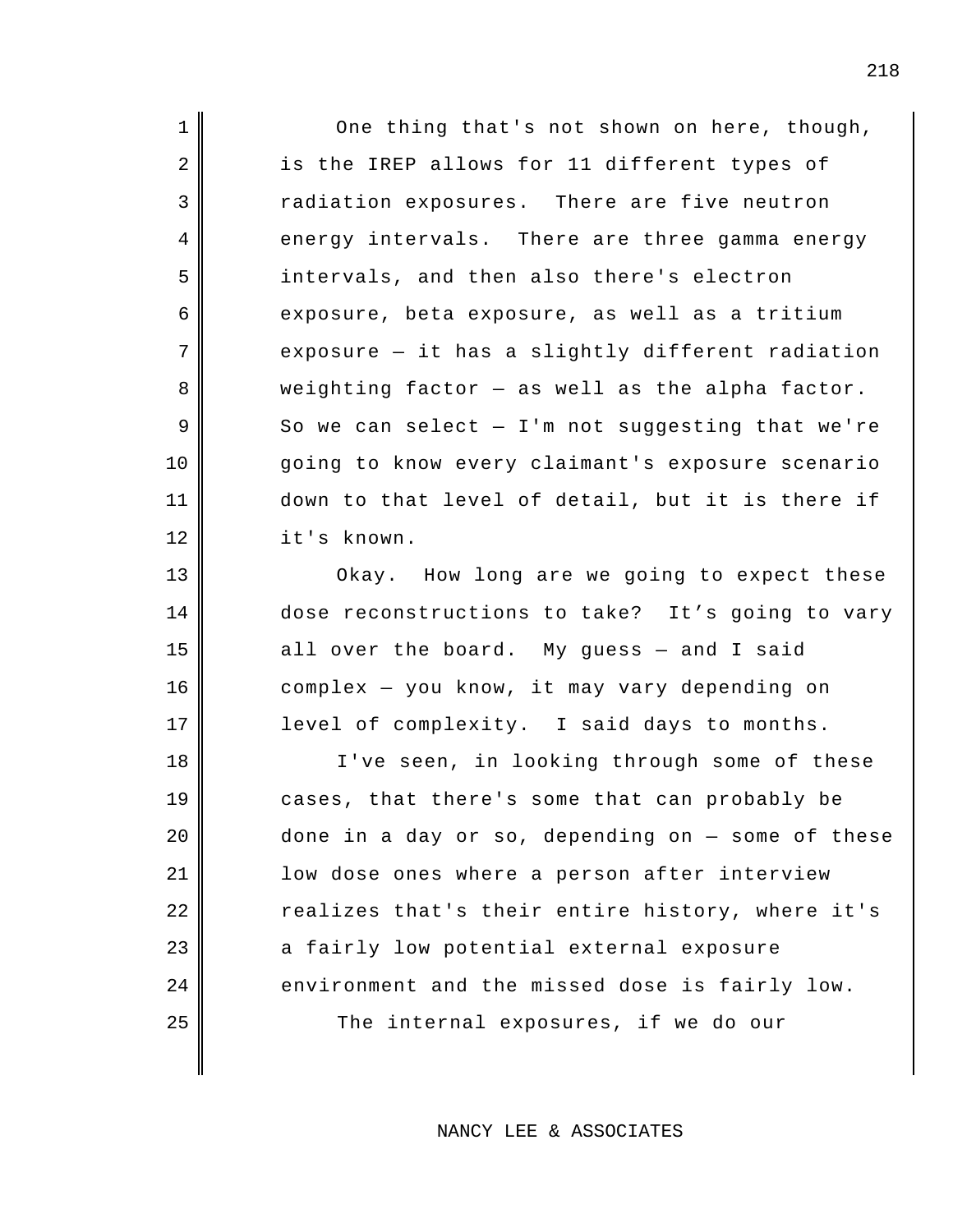9 | the claimant. bracketing worst-case assumption and then go to our conservative assumption and they still come out kind of on the bubble, that's where we're going to have to take and do a whole full-blown dose reconstruction and account for every data point and model the exposure, and that could take months, particularly if we really don't know the exposure very well, the exposure conditions of

1

2

3

4

5

6

7

8

10

12

11 exposure I expect to be the most complex. I I also say cases with extensive internal guess I just talked about that.

13 14 15 atomic weapons employers. There's almost 300 of 16 17 18 That's going to take some time. I mean, it's not 19  $20$  |  $\quad$  in a day or two. 21 22 And additional time required for previously unexamined locations and processes, we have these them out there where we have almost no monitoring data, and we know very little about the process. intuitive, we're going to go in there and be done That's going to take some research and investigation to accomplish those cases.

23 Okay. Where are we so far? I think it was 24 25 hanging out in the system somewhere. We have inmentioned there's about 13- or 15,000 claims

NANCY LEE & ASSOCIATES

 $\overline{\phantom{a}}$ 

 $\overline{\phantom{a}}$ 

 $\overline{\phantom{a}}$ 

 $\overline{\phantom{a}}$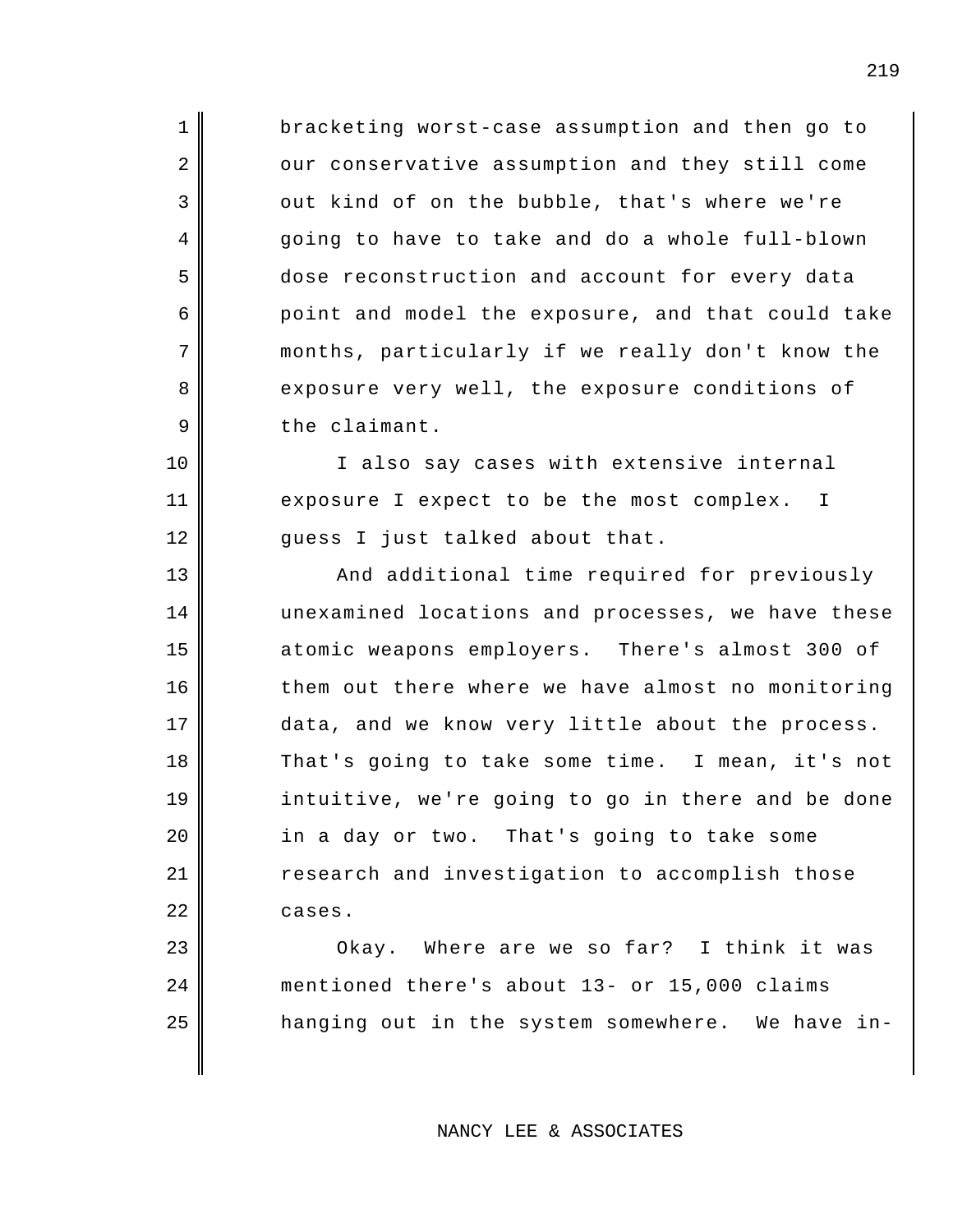1 2 3 claims in-house. So we're frantically working to 4 5 6 7 reconstructions. We have fairly limited 8 Tesources. We, in addition to myself, we have a 9 10 11 12 13 14 and that's moving along. 15 16 17 sharing their information. That right now is 18 undergoing internal review. The DOE is expecting 19 20 21 22 23 24 | information. We're not right now going after any 25 | Of the work place information. We feel it's most house within NIOSH — I think last guess was about  $1,500$ , is that close? - so we have about  $1,500$ try to get this process in place. It was never envisioned, though, that the NIOSH staff itself would actually do all the dose staff of three health physicists who are right now working on getting the program in place. We've — just a week or so ago the first draft of the implementation guides themselves for external dosimetry and internal dosimetry were completed, We're working toward a Memorandum of Understanding with the Department of Energy in us to provide them a straw man version of that Memorandum of Understanding, and hopefully that will be issued sooner than later. We are going through the process right now of requesting DOE personnel monitoring

NANCY LEE & ASSOCIATES

 $\overline{\phantom{a}}$ 

 $\overline{\phantom{a}}$ 

 $\overline{\phantom{a}}$ 

 $\overline{\phantom{a}}$ 

 $\overline{\phantom{a}}$ 

 $\overline{\phantom{a}}$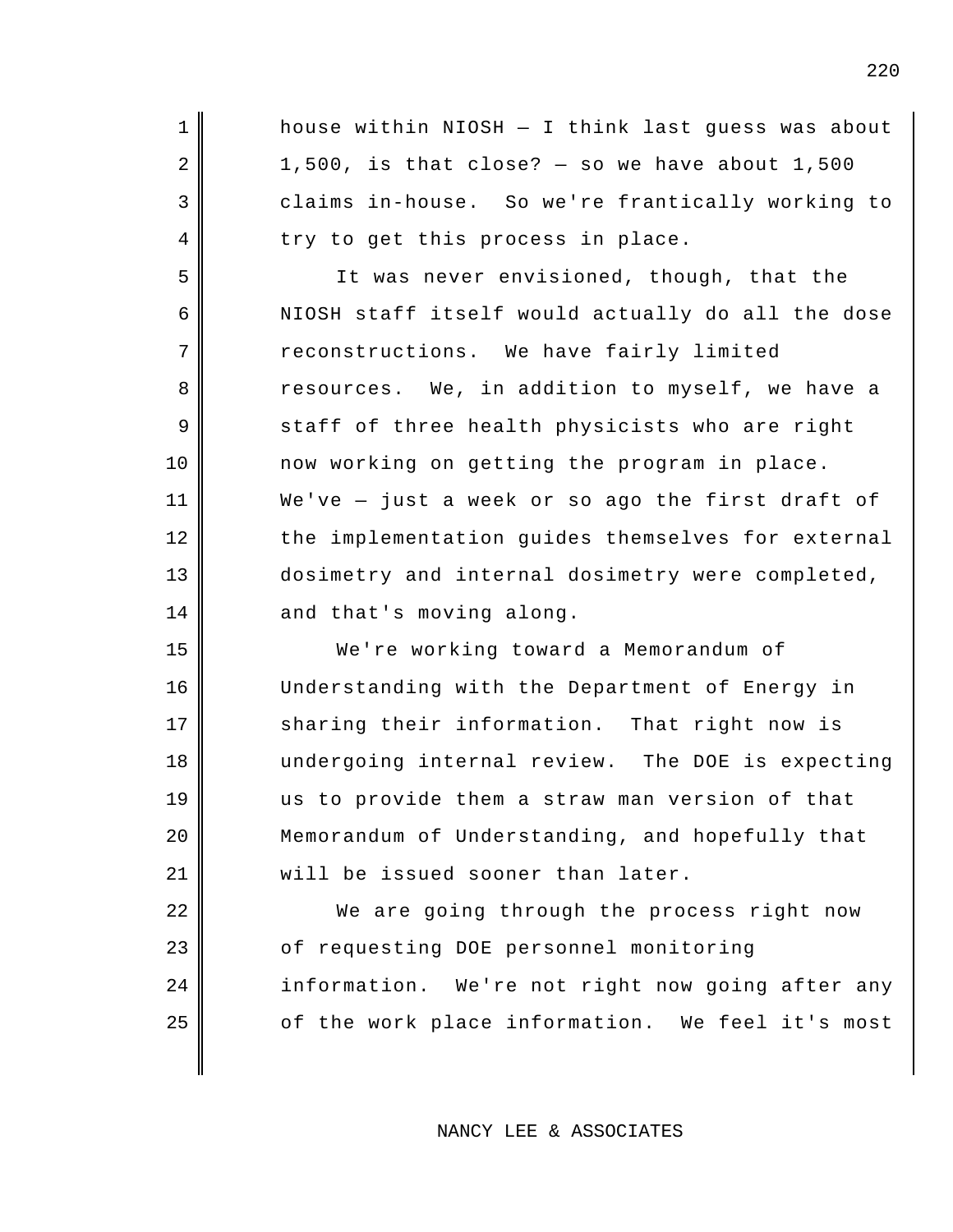4 going to be our starting point. In cases where appropriate right now to go for the personnel monitoring information, to look at it, to evaluate it to see how it can be used, and that's there is no monitoring information — for instance, many construction workers were never monitored — we need to then go out and start looking at the on-site work place monitoring data.

1

2

3

5

6

7

8

9

10

11

13

14

15

16

17

19

22

23

24

12 working to close that gap. Hopefully shortly I think we've issued somewhere around 700 DOE requests for information so far, so we're there'll be sort of a one-to-one correspondence when the claimant's notified, that then we receive their claim, that the DOE request for information goes out.

18 at certain facilities. We have a pilot study — 20 and Hanford.  $21$   $\parallel$   $1$   $\text{like}$ . 25 We are developing a computer database. It's We are looking at the records availability two pilot studies that we've started, Oak Ridge Those are moving slower than we'd The Memorandum of Understanding will go a long way towards, I think, helping define the roles and responsibilities of the players involved in doing these records searches.

NANCY LEE & ASSOCIATES

221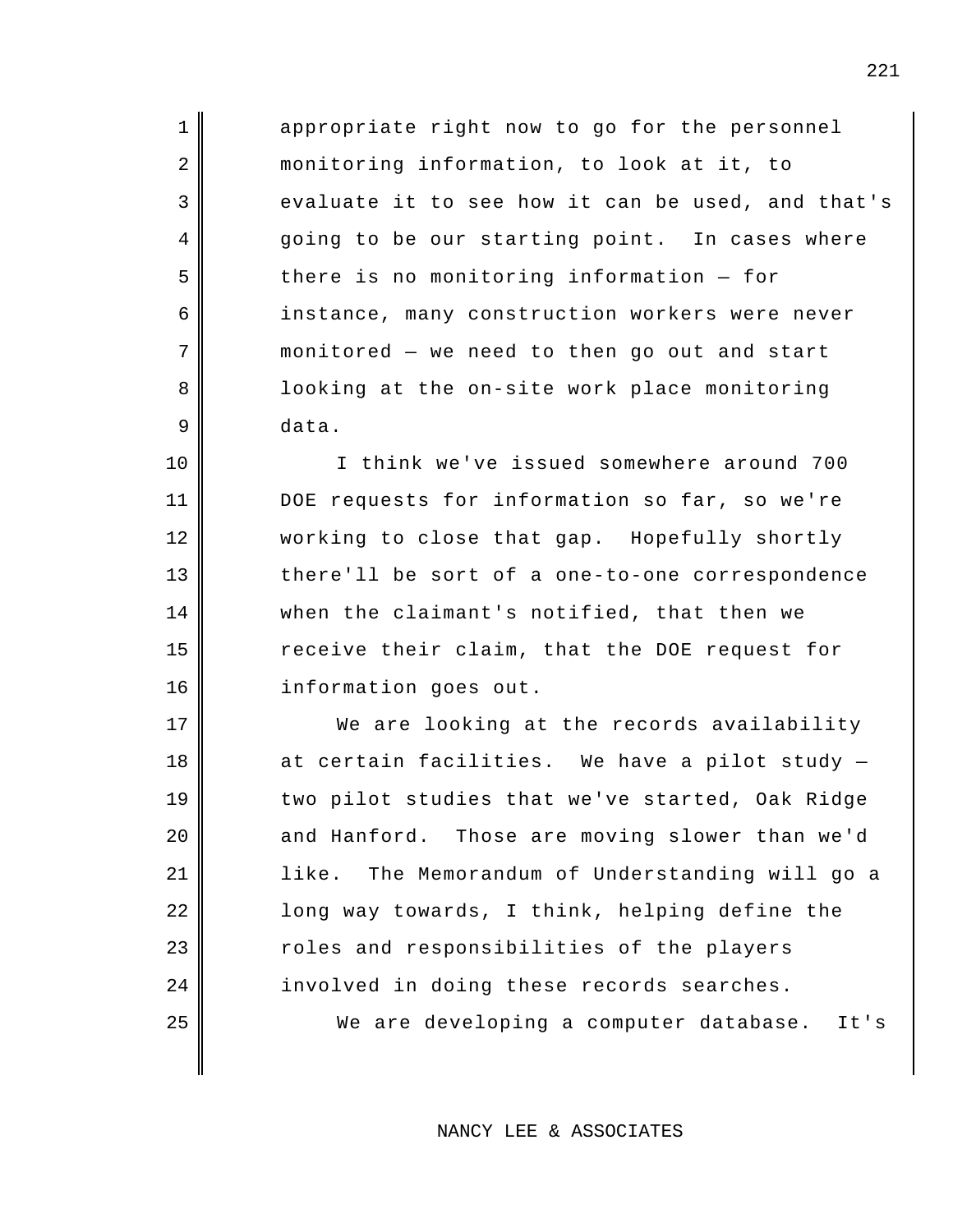| $\mathbf 1$ | been talked about earlier that the Health-Related |
|-------------|---------------------------------------------------|
| 2           | Energy Research Branch within NIOSH has been      |
| 3           | doing DOE workers studies for nine or ten years   |
| 4           | now. They've developed a considerable database    |
| 5           | of occupational monitoring records, mostly        |
| 6           | oriented towards doing epidemiologic studies. We  |
| 7           | are working in cooperation with HERB to collect   |
| 8           | that information and assemble it in a form and    |
| 9           | format that's useful for doing dose               |
| 10          | reconstructions. And we hope to grow that         |
| 11          | database and go and get more DOE information,     |
| 12          | essentially have a very large internal database   |
| 13          | that will allow us, as time goes by, to be less   |
| 14          | and less dependent upon Department of Energy as a |
| 15          | resource for much information.                    |
| 16          | And most importantly to me at this point, we      |
| 17          | have a request for contracts for dose             |
| 18          | reconstruction assistance. It was in              |
| 19          | procurement, but as of last week it is available. |
| 20          | We're expecting proposals due from the            |
| 21          | contractor, I believe, February 19th, fairly      |
| 22          | short turnaround time. We are working as fast as  |
| 23          | we can to get a contractor on board who will do   |
| 24          | the bulk of the dose reconstruction effort under  |

our guidance and quality control and oversight.

25

## NANCY LEE & ASSOCIATES

222

 $\overline{\phantom{a}}$ 

 $\overline{\phantom{a}}$ 

 $\overline{\phantom{a}}$ 

 $\overline{\phantom{a}}$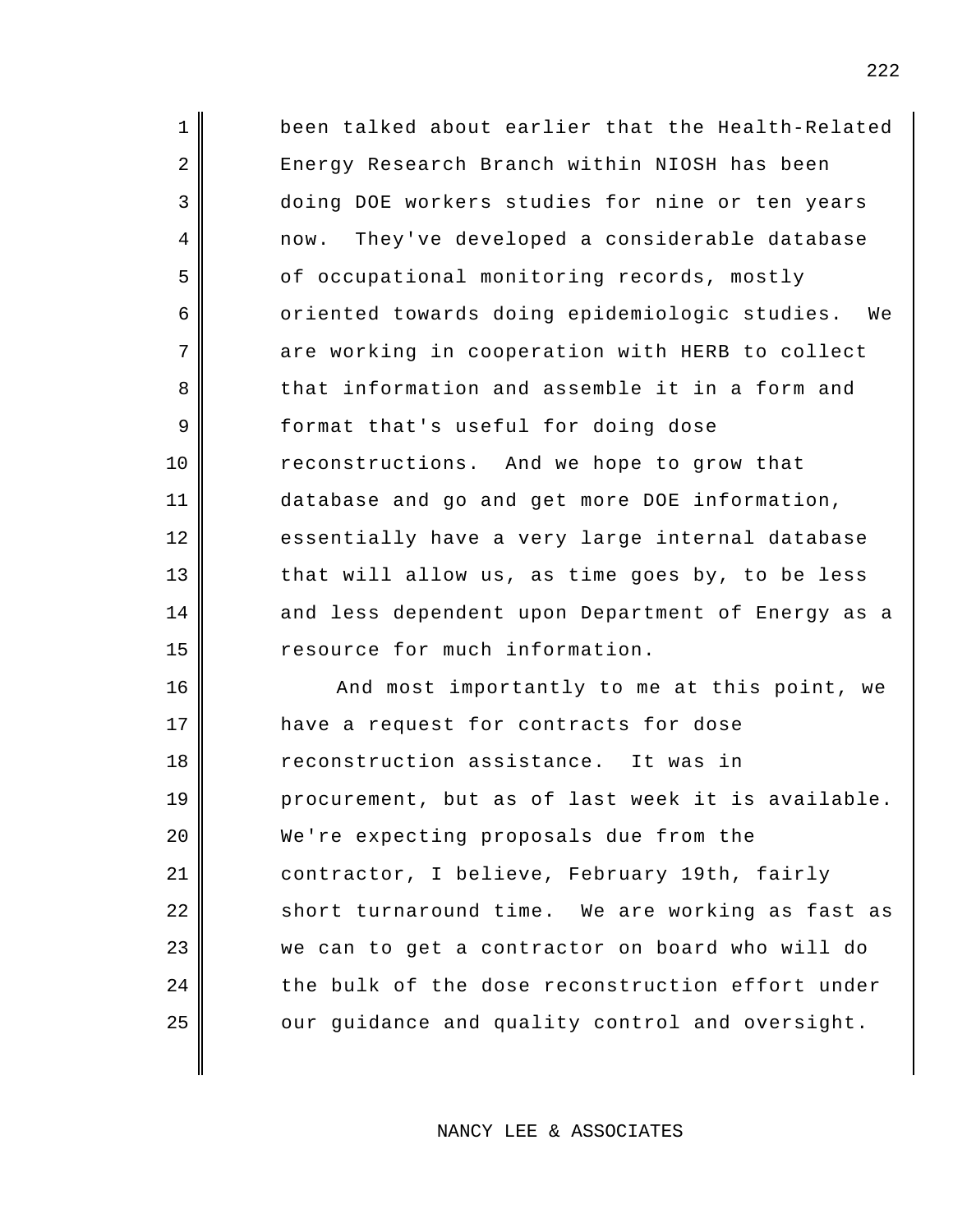1 Okay. I've come to the end of my formal 2 3 4 **| DR. ZIEMER:** 5 Who has a question? Maybe I'll start it 6 7 8 9 10 11 12 13 14 say, well, there's my dose record. They tell me 15 16 17 **| DR. NETON:** 18 **DR. ZIEMER:** I'm not asking you to answer 19 20 21 | Of talking to claimants. I'm pretty sure some of 22 23 24 25 **| DR. NETON:** comments, be happy to answer any questions if anyone has any. Thank you, Jim. out. It seems to me there's a possibility that, as you use newer models and do depth-dose calculations for external, that your numbers could come out quite different from what some would call the dose of record in the agency. That would seem to cause some problems with potential claimants who would look at that and that's my dose, and you guys are saying it's much less than that. That issue that, but it seems to me that's a problem that the agency's going to have to deal with in terms the new ICRP 60 will give lower internal doses on some of those organ doses than the older models do. Not across the board.

NANCY LEE & ASSOCIATES

223

 $\overline{\phantom{a}}$ 

 $\overline{\phantom{a}}$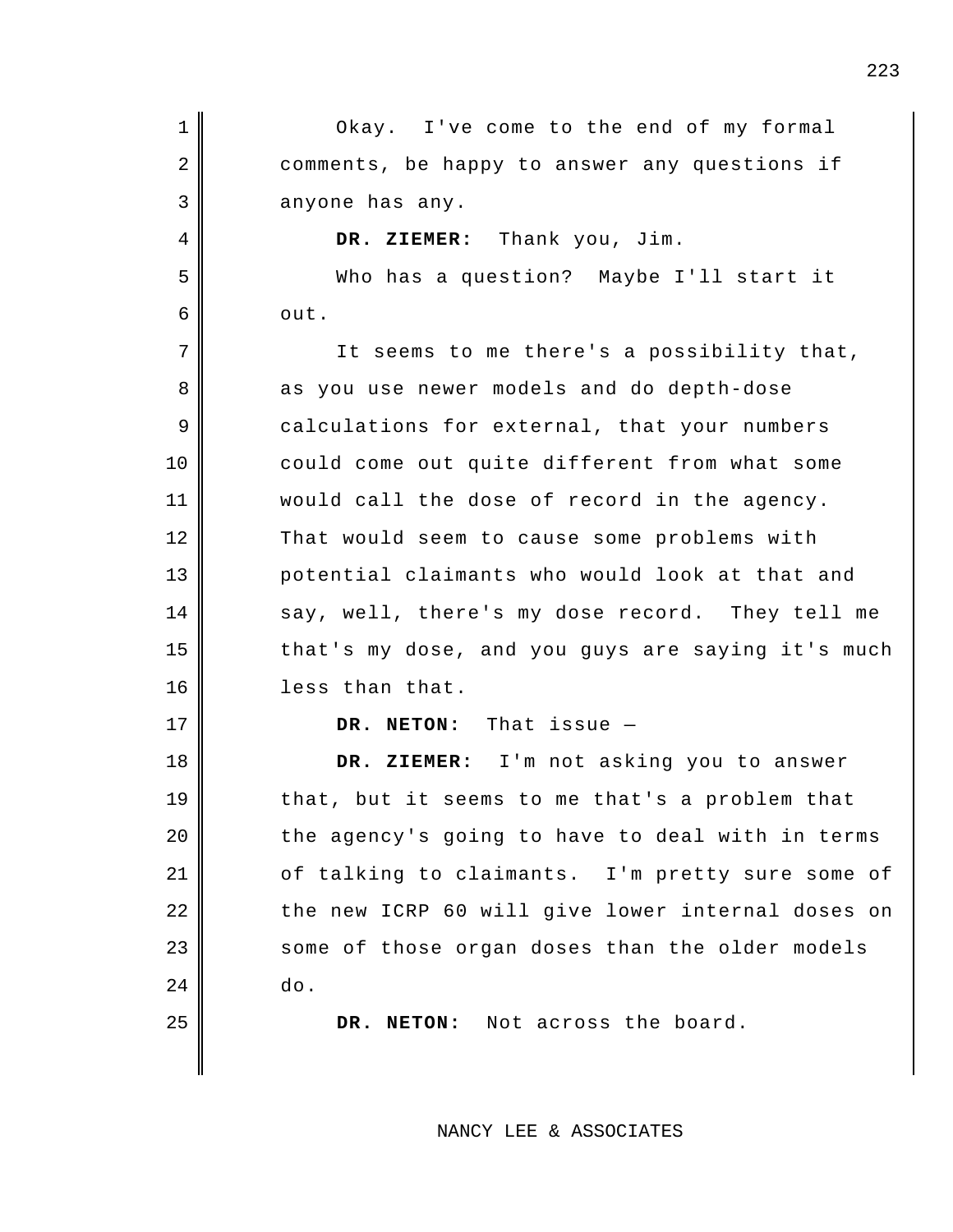| $\mathbf 1$ | DR. ZIEMER: No, not across the board, so it      |
|-------------|--------------------------------------------------|
| 2           | depends on what it is.                           |
| 3           | DR. NETON: Right.                                |
| 4           | DR. ZIEMER: I'm just saying it seems to me       |
| 5           | there is that possibility.                       |
| 6           | DR. NETON: I agree, I think there's $a -$        |
| 7           | DR. ZIEMER: The film badge dose, which is -      |
| 8           | you know, the depth dose is one centimeter and   |
| 9           | you're going deep, it's going to be a different  |
| 10          | number.                                          |
| 11          | DR. NETON: It's going to be - have to be a       |
| 12          | very intensive communication campaign to educate |
| 13          | the claimants as to what we've really done. We   |
| 14          | intend to do our best to get that out there in a |
| 15          | fairly comprehendible or comprehensible fashion  |
| 16          | to the claimant.                                 |
| 17          | I think in many cases this difference will       |
| 18          | not be obvious, because most DOE programs don't  |
| 19          | calculate a dose over the time period we're      |
| 20          | looking at. I mean, we're going to look at the   |
| 21          | time of first employment to date of diagnosis on |
| 22          | an annual basis, so internal exposures won't -   |
| 23          | there will be no one-to-one correspondence with  |
| 24          | those. External exposures, yeah, I think so.     |
| 25          | But I think those are going to be closer. We're  |

NANCY LEE & ASSOCIATES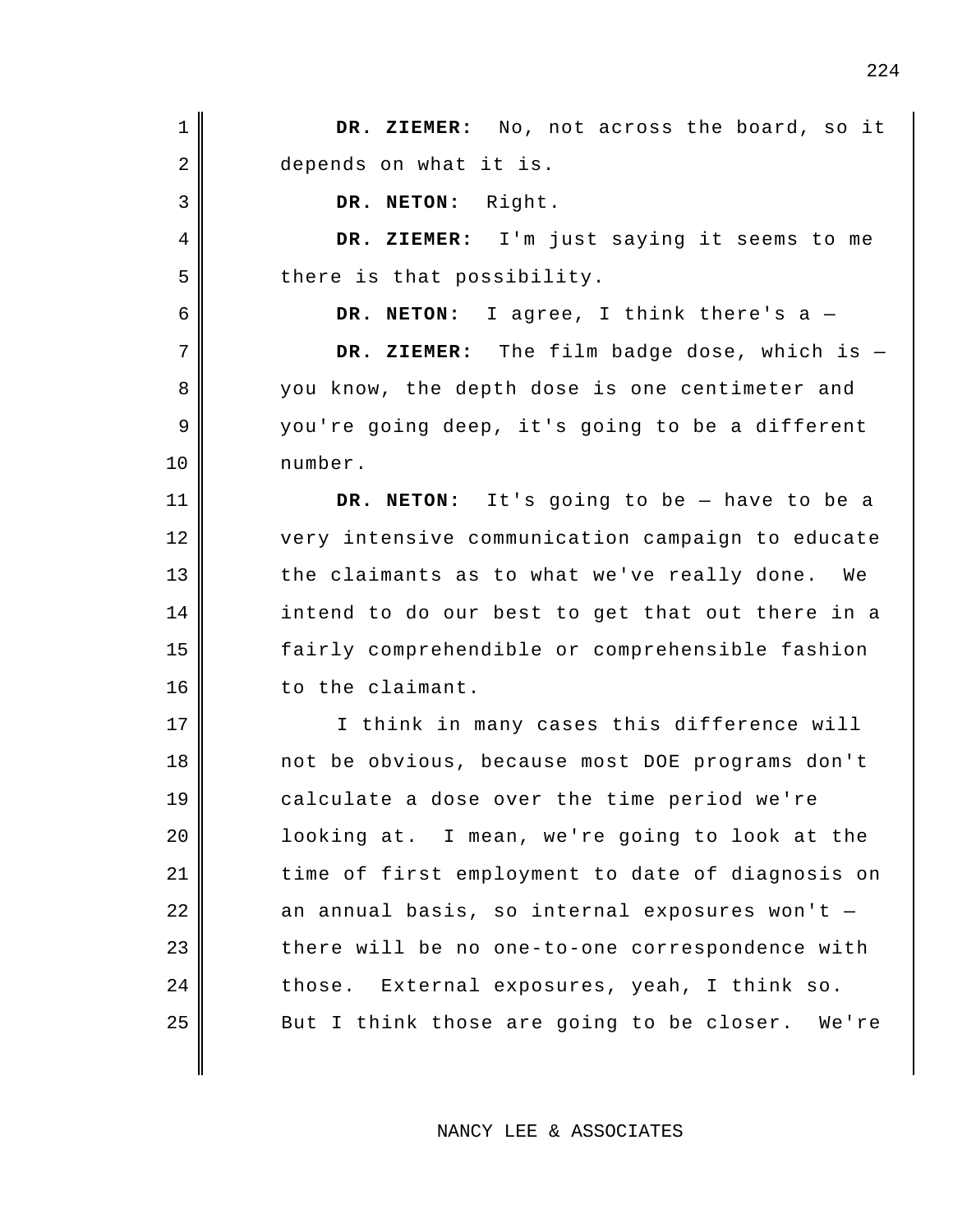not doing anything fancy there, other than accounting for some of the obvious geometrical differences, which I think can be explained.

1

2

3

4

5

6

7

8

10

12

13

14

15

17

18

19

20

22

24

9 Sense to them based on their past experience. I 11 dose type number. But when IREP is run, it uses 16 | estimate for the radiation weighting factor. Another factor is that when you run IREP, if you notice, what happens is we use the ICRP 60 weighting factors, radiation weighting factors, to come out with an equivalent dose so that we can report to the claimant something that makes mean, they're used to seeing like an equivalent the distribution for that radiation weighting factor and applies it, so in a sense it's going to be inflated — not inflated; it will be sampled over its total distribution, so there is no point

> So there's a lot of these things that are different that need to be explained to workers as to why they are different, and why we did what we did.

21 | DR. ZIEMER: Other questions? [No responses]

23 **DR. ZIEMER:** Okay, thank you very much. We now come to the part of our agenda which

25 | is the public comment period. We have requests

## NANCY LEE & ASSOCIATES

225

 $\overline{\phantom{a}}$ 

 $\overline{\phantom{a}}$ 

 $\overline{\phantom{a}}$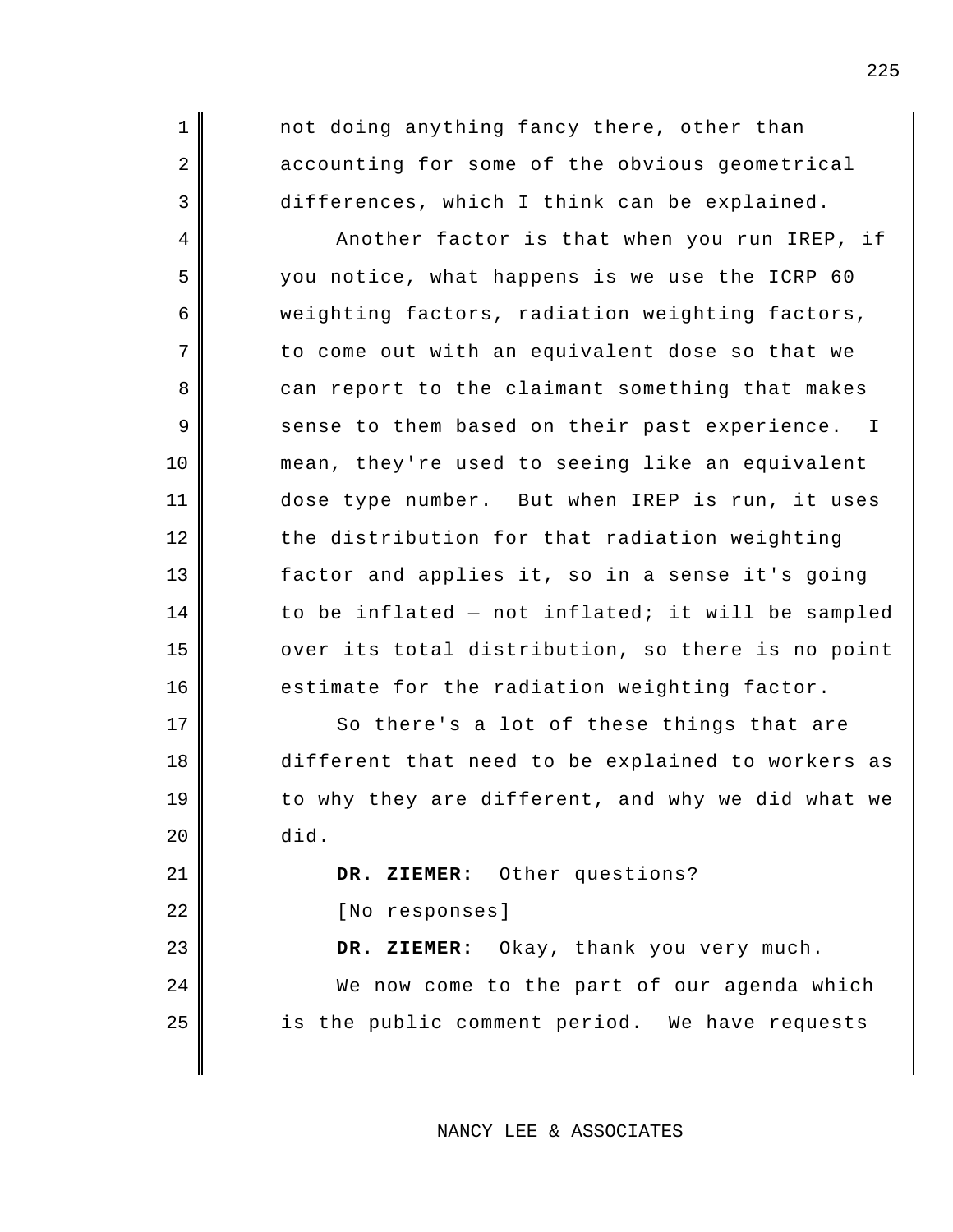| $\mathbf 1$    | from three individuals to speak.                 |
|----------------|--------------------------------------------------|
| $\overline{2}$ | Richard Miller requests to speak at 4:00.        |
| 3              | Does that mean Rich is not here right now? You   |
| 4              | are here, okay.                                  |
| 5              | And David Richardson - David, how much time      |
| 6              | do you anticipate you would need?                |
| 7              | MR. RICHARDSON: Five minutes, maybe.             |
| 8              | DR. ZIEMER: Oh, okay. I was just trying to       |
| 9              | get a feel for this.                             |
| 10             | And Richard, about how much time do you          |
| 11             | need? How much time do you need?                 |
| 12             | MR. MILLER: Five minutes.                        |
| 13             | DR. ZIEMER: Five minutes, okay. Then none        |
| 14             | of these are extensive. I wasn't trying to force |
| 15             | anybody to use up the hour. So Richard, if you   |
| 16             | would approach the mike, and you can use either  |
| 17             | the mike here or maybe preferably go to the very |
| 18             | front so we can see you easily.                  |
| 19             | Richard is with the Government                   |
| 20             | Accountability Project. Richard Miller.          |
| 21             | MR. MILLER: Greetings. I - the Government        |
| 22             | Accountability Project, just to explain what it  |
| 23             | is and why I'm here today, has been tracking the |
| 24             | implementation of this legislation, I guess      |
| 25             | largely because I moved over there. I had        |
|                |                                                  |

NANCY LEE & ASSOCIATES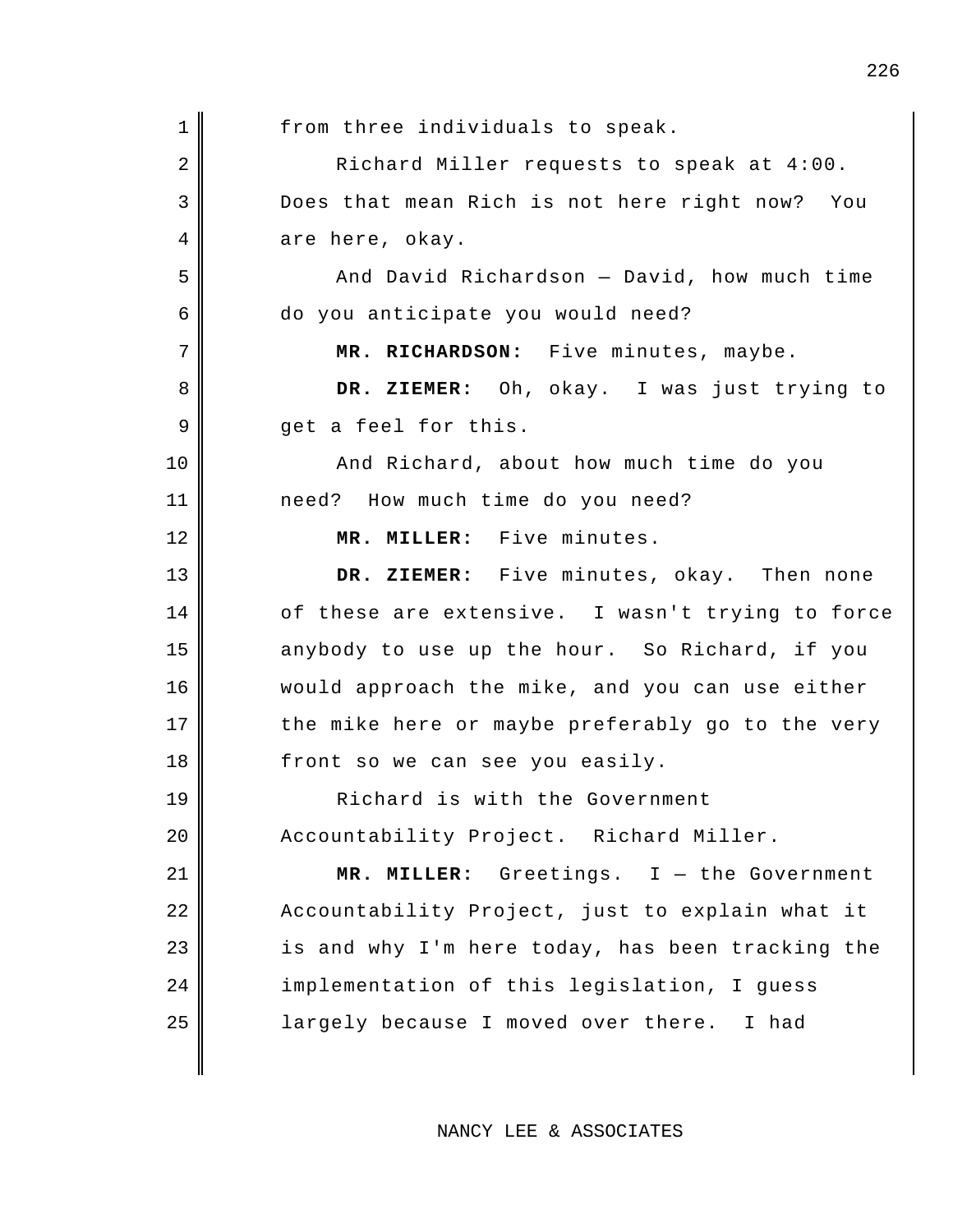4 pass this legislation. previously worked for the Oil, Chemical and Atomic Workers Union and then PACE, which had spent a significant amount of effort trying to So it's quite interesting for some of us who were involved in the negotiations over the bill and the drafting of the language and the lobbying that followed it to now watch it play out before your eyes.

1

2

3

5

6

7

8

9

10

11

13

25

12 achievable. And I want to just focus on two Needless to say, the law of unintended consequences prevails, despite what we thought were our best insights and what was politically areas today.

14 15 over which you really have no control. But I — 16 17 18 19 20 21 consist of. 22 23 The first is the composition of the Board, just for what it's worth, and it is frankly beyond the control of NIOSH or CDC by statute, as the President, of course, appoints you all to this Advisory Board, and the statute's very clear on what the appointment process is supposed to And I'm just going to read from the statute one paragraph, if you can indulge me, which is Section 3624 on the Advisory Board.

24 It says, (Reading): The President shall make appointments to the Board in consultation

## NANCY LEE & ASSOCIATES

227

 $\overline{\phantom{a}}$ 

 $\overline{\phantom{a}}$ 

 $\overline{\phantom{a}}$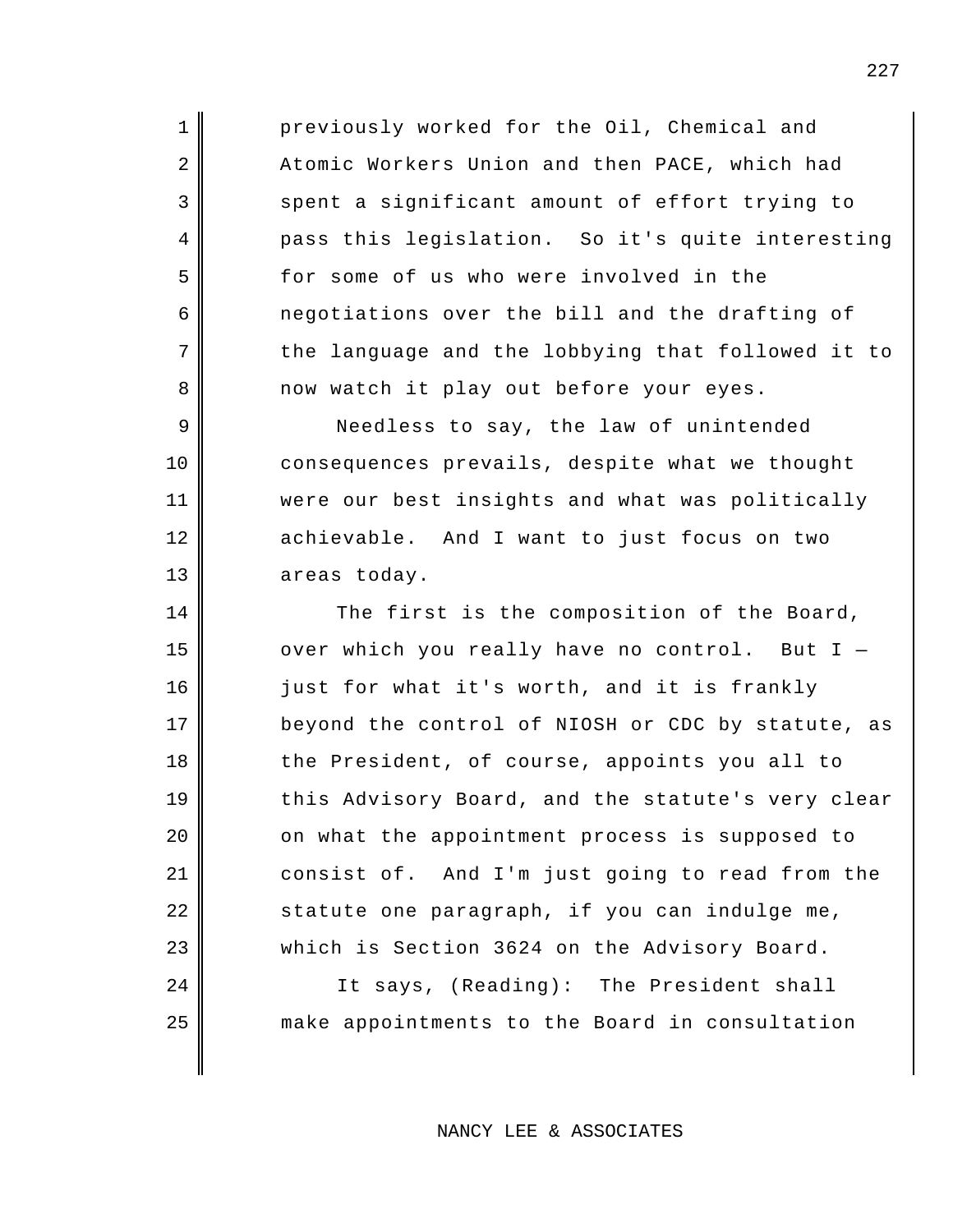with organizations with expertise on worker health issues in order to assure that the membership of the Board reflects a balance — key word — of scientific, medical and worker perspectives, and the President shall designate a Chair, which he has done.

1

2

3

4

5

6

7

8

11

12

14

15

16

17

18

9 Congress. 10 different things to different people. But if I 13 each of those categories, give or take. You've The question is whether the Board in fact is constructed with a balance, as was intended by Now balance can mean a number of see three criteria and there's roughly ten people on the Board so far, a third should fall into got a little bit of wiggle room there; you can have four in one category and three in others. And likewise, if the Board were increased in size, you would still expect some kind of proportional allocation.

19 20 21 22 23 24 25 Now it doesn't specifically say what the areas of science are or are not, but from the outside at least — and again, it is not a criticism of any individual here on the Board or whether they should or should not have been appointed — but it is an observation for those of us who are watching you deliberate on providing

NANCY LEE & ASSOCIATES

 $\overline{\phantom{a}}$ 

 $\overline{\phantom{a}}$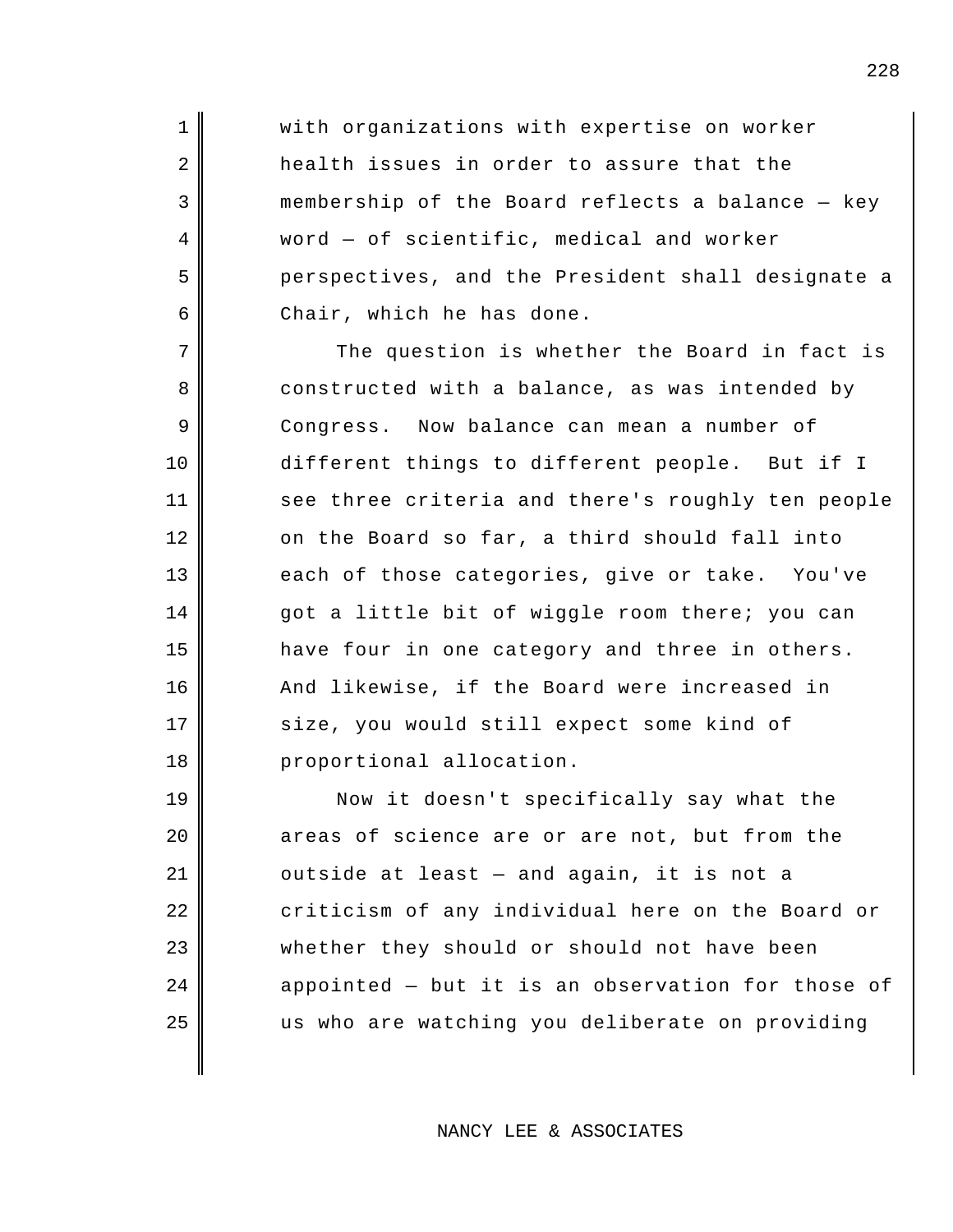2 | woefully underweights worker representation. And 6 what they meant by worker perspectives. And advice that the constitution of this Board it is indisputable, at least from my perspective, that the only worker here is Richard Espinosa on the committee, as I think Congress had intended, well, each person's entitled to their views, and I will offer mine.

1

3

4

5

7

8

9

10

11

13

15

16

17

18

12 effectively a worker. The question is whether 14 control or not. And this was a law which was If — with that in mind, the question becomes — everybody, by the way, is a worker, because if everybody's collecting a paycheck you're you are or were in a position to be in management intended to benefit, in effect, those who had the least power in a process that was largely conducted in a self-regulated and generally under significant secrecy.

19 20 21 22 23 adequately constituted. Will this affect the 24 | outcome of the deliberations? You know, it's a 25 So today, when you look at this body deliberating within this framework on this matter, from those of us from the outside at least, some of us believe that the Board is not social science experiment.

NANCY LEE & ASSOCIATES

 $\overline{\phantom{a}}$ 

 $\overline{\phantom{a}}$ 

 $\overline{\phantom{a}}$ 

 $\overline{\phantom{a}}$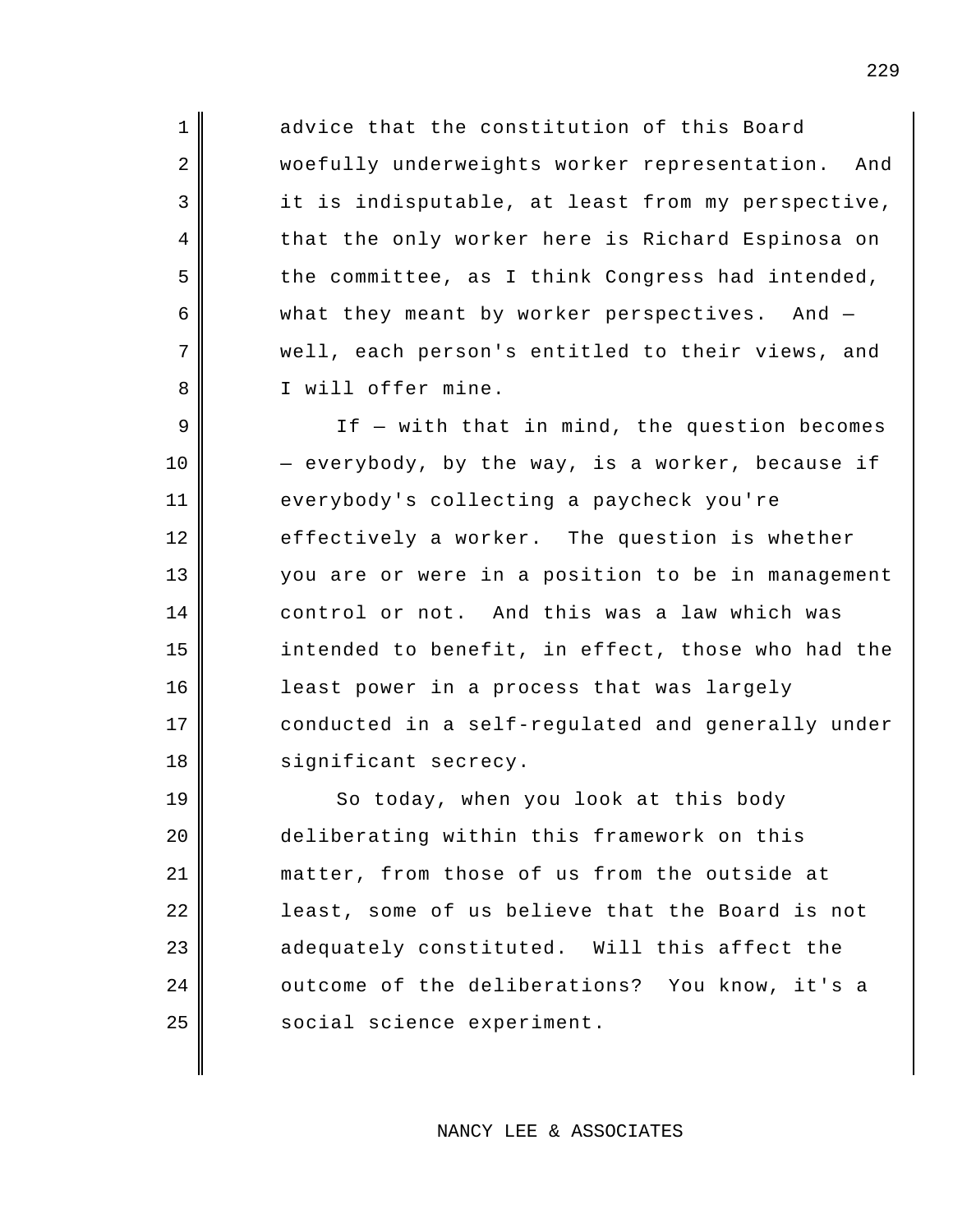6 those criteria. And we've communicated those Nevertheless, I just thought I would put that on the table because it is something that we very much would like to see done, and I want it on the record that this body, at least as constituted from our perception, does not meet views to the President.

1

2

3

4

5

7

8

9

11

12

13

15

25

10 about, which was the forthcoming contract. And 14 along, and I apologize for being one short. I The second issue which I wanted to address has to do with the — what Jim Neton was talking I've brought a letter which I sent to NIOSH — and I apologize, I only brought nine copies, so we'll have to get an extra one — but I brought some think somebody borrowed one of my ten copies.

16 17 18 19 20 level, concerns about conflict of interest. And 21 22 23 24 dose reconstruction contract. And what this gets to is the fact that as NIOSH moves forward with its dose reconstruction contracting process and the RFP's on the street, NIOSH has been, I think, sensitive to, at a staff the concerns around conflict of interest largely rest, at least from my perception, that there are likely to be perhaps only two bidders for this

I don't know that there will only be two,

NANCY LEE & ASSOCIATES

230

 $\overline{\phantom{a}}$ 

 $\overline{\phantom{a}}$ 

 $\overline{\phantom{a}}$ 

 $\overline{\phantom{a}}$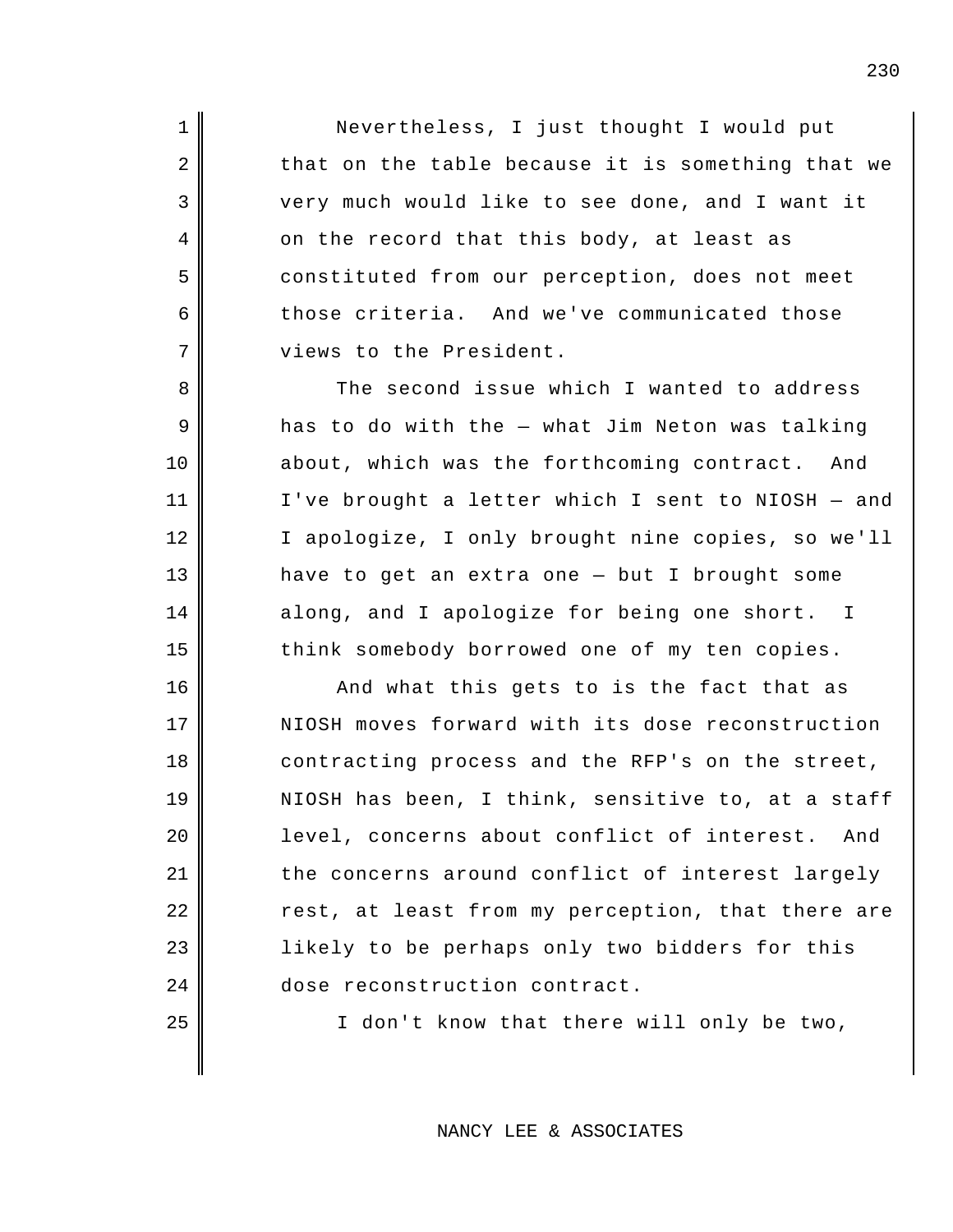10 and may include MJW or someone else. But they're but I have every reason to believe there will only be two based on conversations with the sort of the contractors who showed up at the bidder's conference that was held in Cincinnati. And those two contractors, so that there's no mistake and no secrets about it, are going to be one team headed by SAIC and likely include Battelle, and a second one which is going to be headed up by Oak Ridge Associated Universities going to be the — those are going to be the two folks.

1

2

3

4

5

6

7

8

9

11

12

13

14

15

16

17

18

20

21

22

23

24

 $19$  work. Now the statute, specifically the energy employees statute, when it spoke to the question of performing dose reconstruction work, was very specific in precluding either the Secretary of Energy or his or her designees or subordinate officers from performing the dose reconstruction It didn't say DOE contractors couldn't perform it, but it sought by assigning out this work for dose reconstruction away from what's perceived to be the agency, which could in some respects be considered culpable if there's harm involved.

25 And so what do we do? What do you do if the

NANCY LEE & ASSOCIATES

231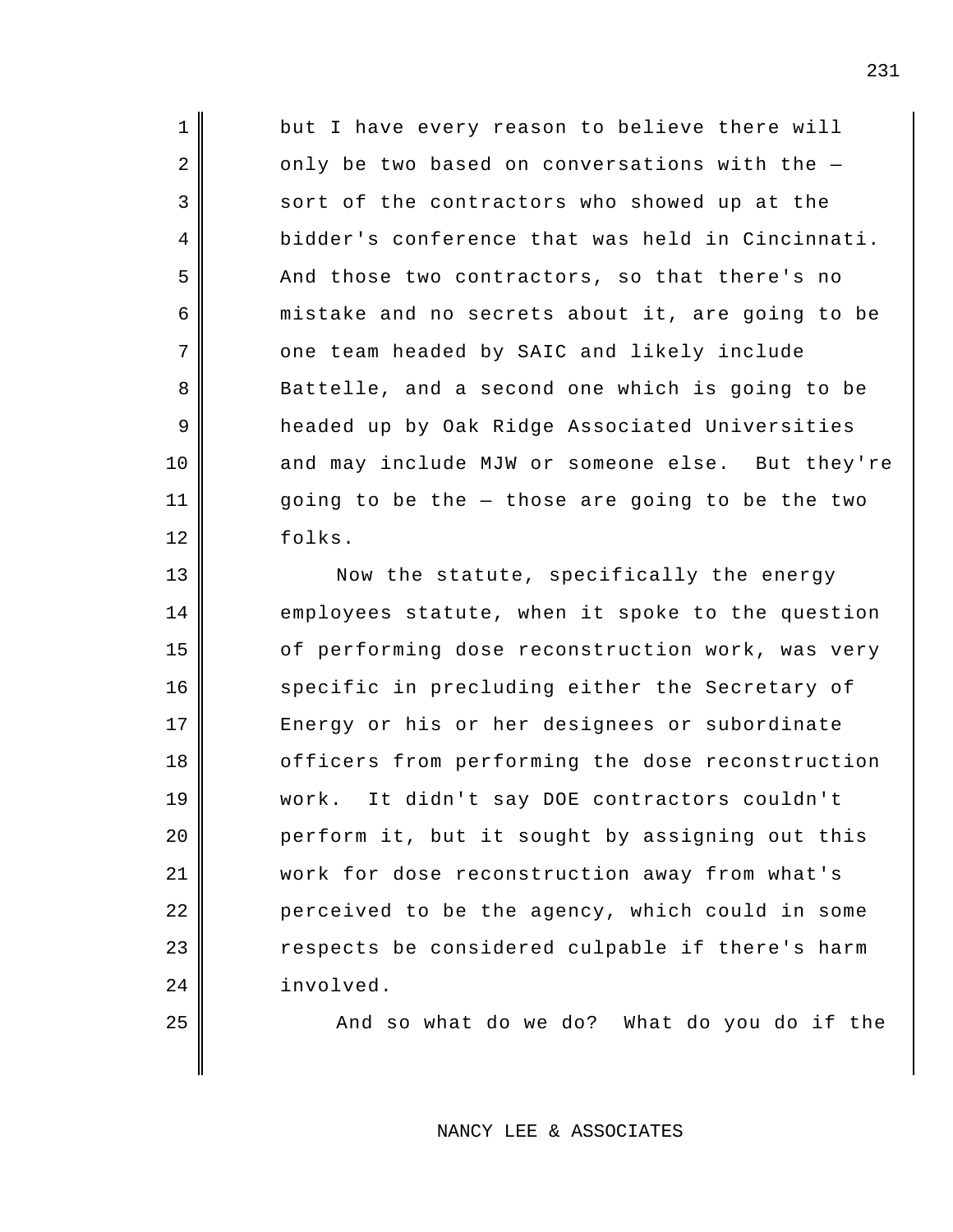| $\mathbf 1$    | folks who were involved in doing the work are     |
|----------------|---------------------------------------------------|
| $\overline{2}$ | involved in doing the dose - who are doing the    |
| 3              | dose reconstruction contract have relationships   |
| 4              | within the Energy Department?                     |
| 5              | Now NIOSH has done an excellent job of            |
| 6              | putting a crisp paragraph in its contract RFP     |
| 7              | that is on the web now which says, you know, if   |
| 8              | you're performing work at a given site you can't  |
| 9              | be involved in doing the dose reconstruction work |
| 10             | at that site. Does that go far enough? I think    |
| 11             | it's an important first step.                     |
| 12             | Our concern and perception, as our letter         |
| 13             | lays out, is that there needs to be transparency, |
| 14             | that the individuals that are hired by the teams  |
| 15             | need to be disclosed. What is their work          |
| 16             | history? Where did you work, who did you work     |
| 17             | for, both at an organizational as well as an      |
| 18             | individual level? And it needs to be transparent  |
| 19             | to the claimant. It probably needs to be          |
| 20             | transparent to you, as you provide quality        |
| 21             | assurance over this process as well.              |
| 22             | We don't know if there's a way out of this        |
| 23             | conflict of interest problem because it's a small |
| 24             | pool of highly-qualified individuals with a great |
| 25             | deal of expertise. And in fact, in some           |

NANCY LEE & ASSOCIATES

232

 $\overline{\phantom{a}}$ 

 $\overline{\phantom{a}}$ 

 $\overline{\phantom{a}}$ 

 $\overline{\phantom{a}}$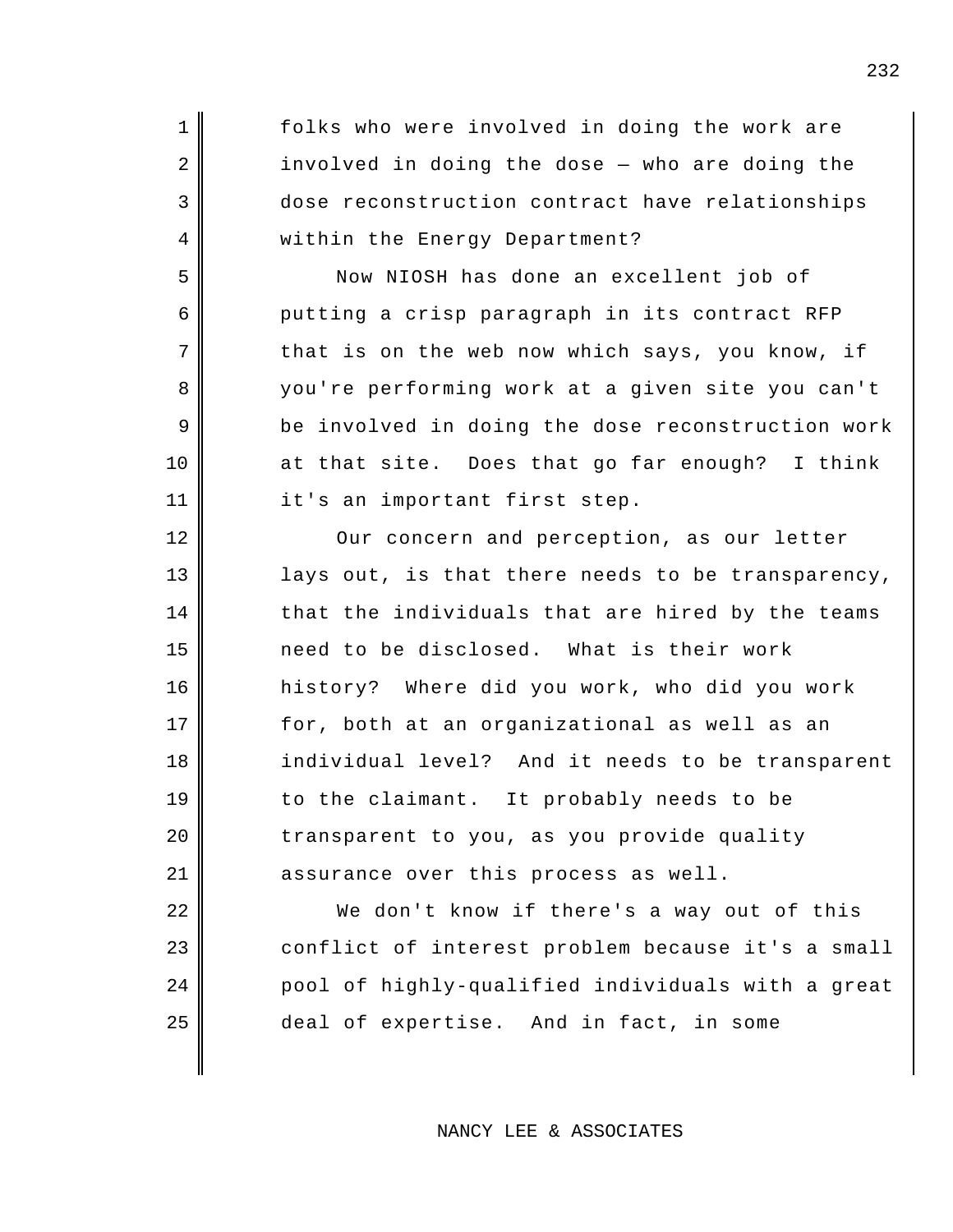1 2 DOE contractors for the very work. You have this 3 — it's the classic conundrum, right? How do you 4 5 6 7 8 9 10 11 12 illness at a particular site. We've got to have 13 14 15 16 17 18 19 20 21 respects, the RFP almost constrains you to using get independence at the same time you have concentrated expertise? Well, our sense is that there needs to be a high degree of transparency, a clear-cut list of do-nots, which include such things as acting as an expert witness or supporting litigation in defense of claims involved in — where there's an allegation of radiation causing occupational a clear-cut set of do-nots and a clear set of transparencies that go back and forth between the claimant and NIOSH, so that you don't get down the road into the dose reconstruction and people stick up their hand when the case becomes appealed and say conflict. So we would just like to suggest — although it's not on your agenda for today, it did get raised by Mr. Neton — and I just thought I'd

segue off your presentation and encourage you to think about what can be done to raise the level of confidence that the claimants will have in a system where, as the Congressional record and the

 $2.2<sub>2</sub>$ 

23

24

25

NANCY LEE & ASSOCIATES

233

 $\overline{\phantom{a}}$ 

 $\overline{\phantom{a}}$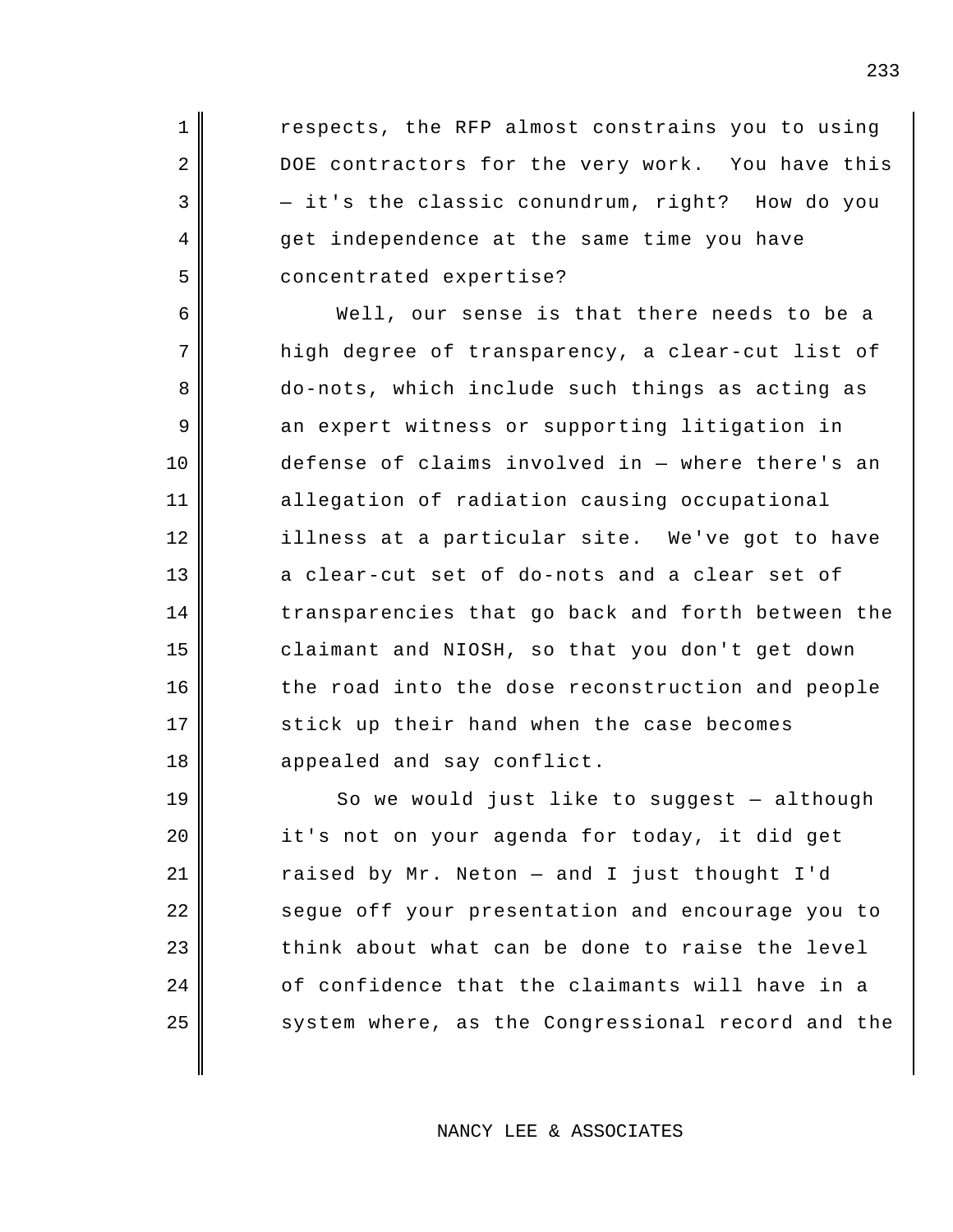9 | collection processes. hearing record  $-$  I happened to testify in this legislation several times and worked with many workers who did testify, and went to many of the field hearings that Dr. Michaels, who I guess is here in the back of the room, held when he was the Assistant Secretary at the Energy Department, and those hearings revealed a high degree of irregularity in the dose estimation and dose

16 record. You know, the names may be redacted, but And if there's a concern about a high degree of irregularity, coverup — we had documents where major DOE contractors like Lockheed-Martin were actually doctoring the data in order to avoid culpability in worker compensation claims, and these documents are out there in the public the facts are all there.

21 in the world won't overcome that skepticism. So 22 **that's all I had to add.** And so I think it's important for you all to think about how to build credibility into the contracting process, because the best procedures

Thank you.

1

2

3

4

5

6

7

8

10

11

12

13

14

15

17

18

19

20

23

24 **DR. ZIEMER:** Thank you, Richard, and your 25 comments will indeed be in the public record.

NANCY LEE & ASSOCIATES

 $\overline{\phantom{a}}$ 

 $\overline{\phantom{a}}$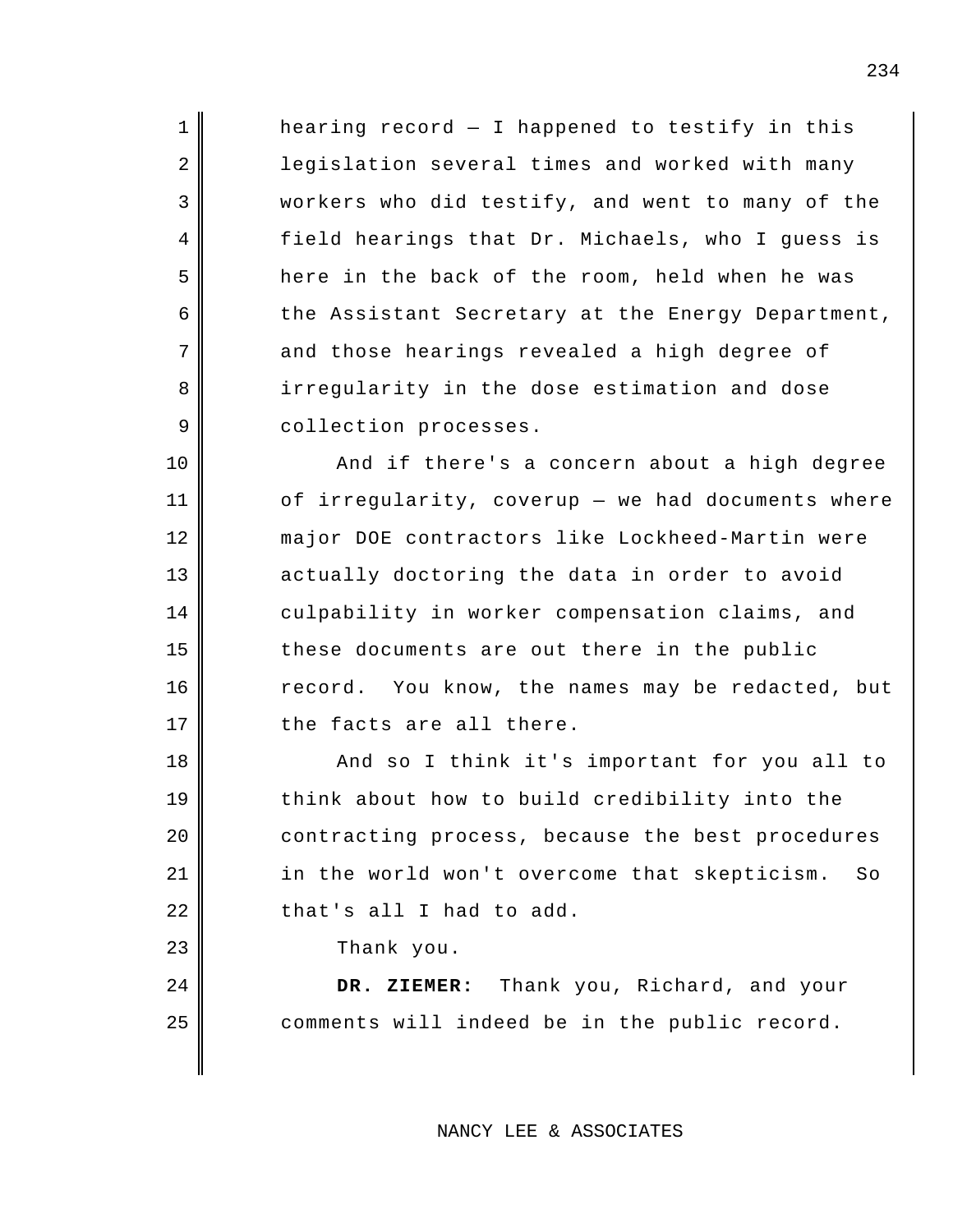1 2 3 points clarified? 4 5 **DR. ZIEMER:** Thank you. 6 7 8 9 **MR. RICHARDSON:** Hi. 10 11 first about my background. I've worked in 12 13 14 15 DOE facilities. 16 17 18 19 20 think NIOSH has done an impressive job so far. 21 22 23 24 bias and uncertainty. 25 I might ask if any of the committee members have questions of Richard that you'd like any [No responses] Next, David Richardson from Department of Epidemiology, University of North Carolina at Chapel Hill. I want to, I guess, talk to you a little bit epidemiology on studies of U.S. DOE workers at Oak Ridge and Hanford, and participated in the case-control study that took place at multiple And so I want to make a couple of points just in response to the discussion that I heard today from the perspective of an epidemiologist, and maybe also just to start out by saying I I mean, I think the approach that you're using is certainly cutting edge, and you've done a lot of hard work in trying to think about both issues of And those are certainly two key points, and

NANCY LEE & ASSOCIATES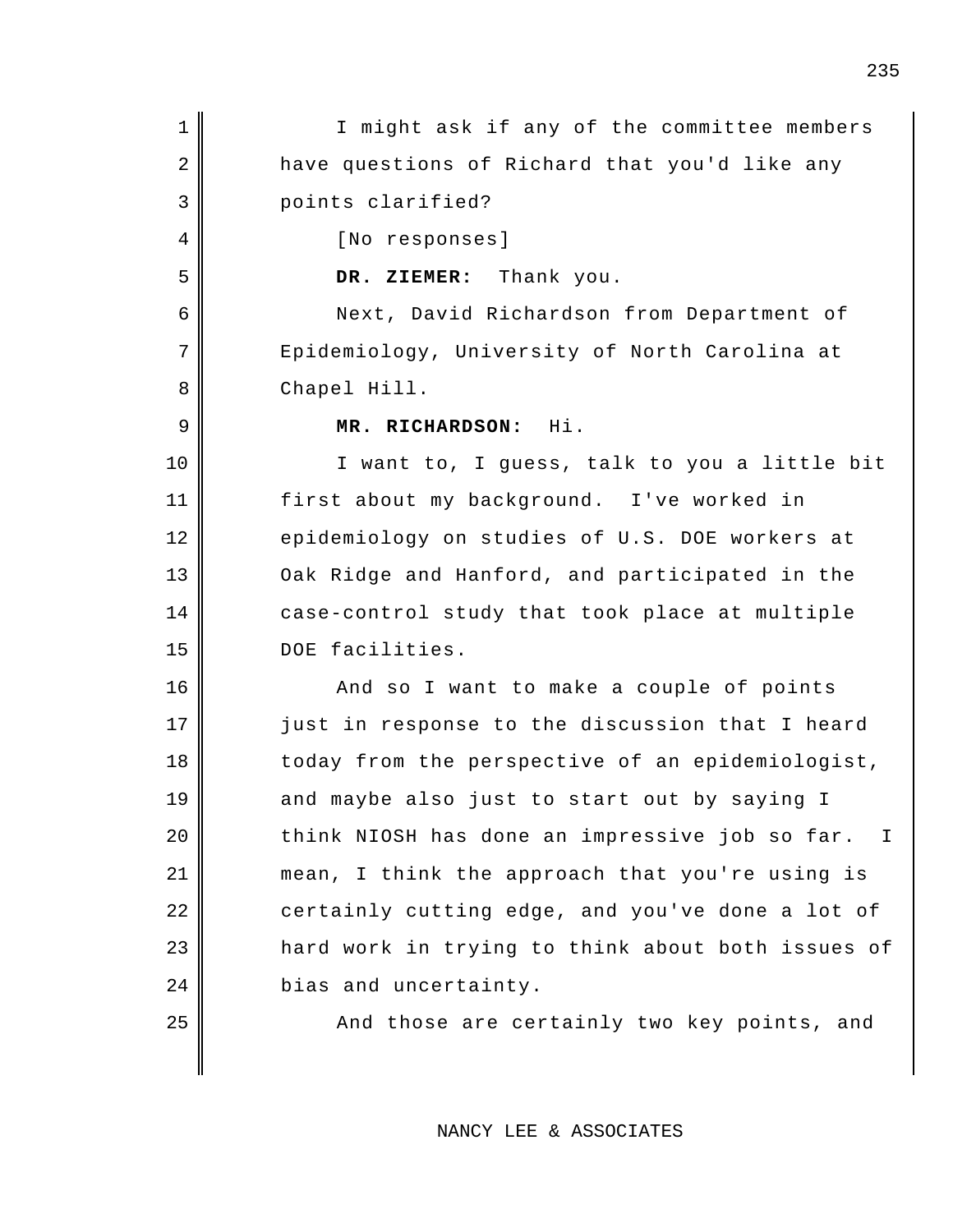1 | I - so as my first point as - raising is to move 3 talking about effect modification. And it's beyond talking about bias and uncertainty to something that a few people have raised already on the edges, so it's something to think about.

2

4

5

6

7

8

9

10

12

13

14

15

16

18

19

20

11 comes with the issue of age at exposure. So  $17$  exposure. From studies of U.S. DOE workers that I've been involved with and that other people before me have been involved with, and after the work that I've done I've been involved with, I think one interesting example of effect modification under the current probability of causation tables for a given dose history, for a worker's dose history, the excess relative risk or the  $-$  and therefore the probability of causation for that worker tends to decline with older ages at That is  $-$  I'll maybe modify that and say it's either constant or it's declining, and there's a tendency for the solid cancers for it to decline.

21 22 23 24 25 excess relative risks. In contrast, in a number of studies of U.S. nuclear workers you see the opposite pattern. And that's to say people who accrue radiation exposures at older ages appear to have larger There's a larger increase

NANCY LEE & ASSOCIATES

 $\overline{\phantom{a}}$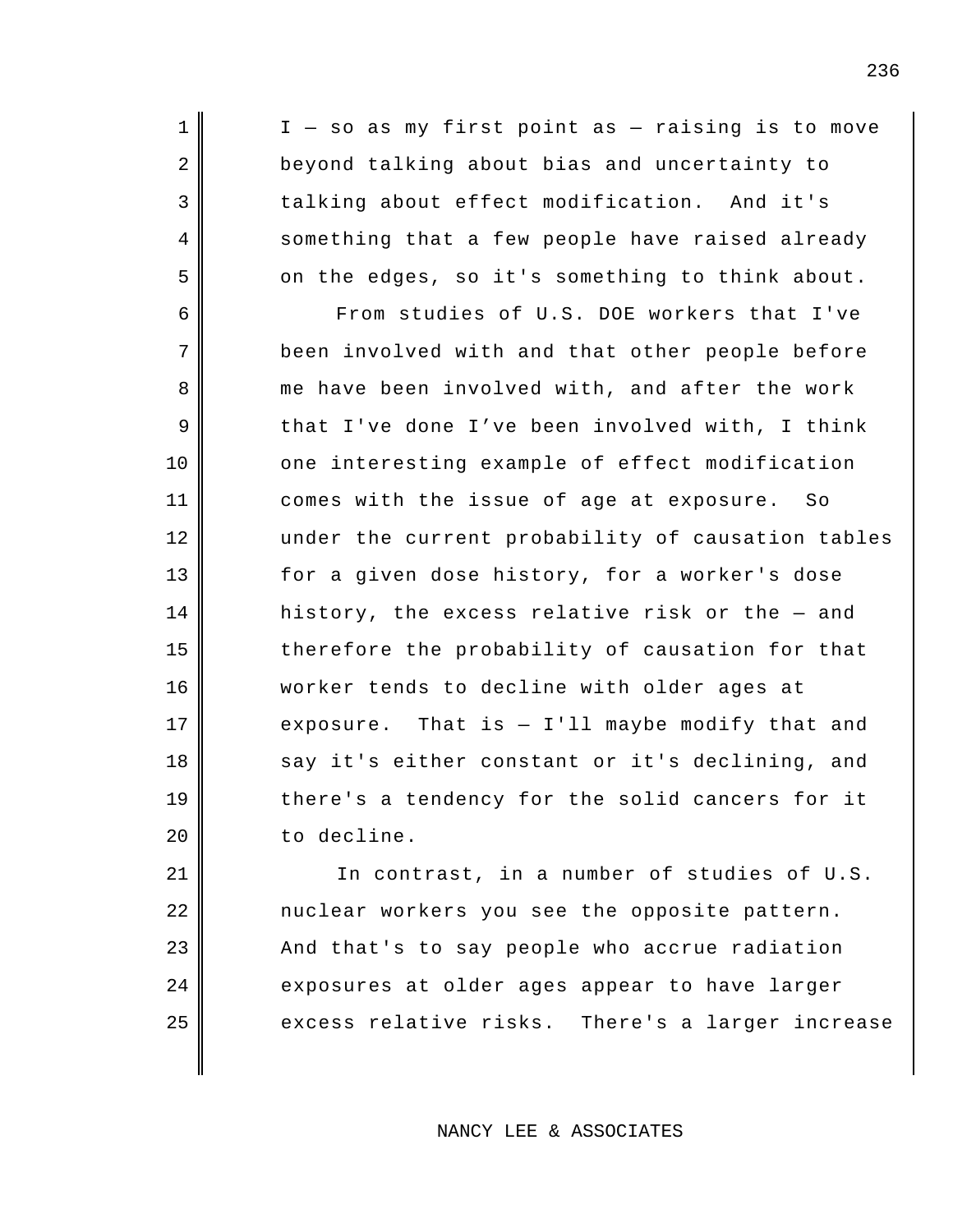1 in cancer.

| $\overline{2}$ | Now I'll stress here that this is not $-$ I'm      |
|----------------|----------------------------------------------------|
| 3              | not talking about the difference between infants   |
| 4              | or children and adults. I think that's $-$ I think |
| 5              | it's clearly established in the literature that    |
| 6              | the developing fetus, the growing child is         |
| 7              | extremely sensitive to the effects of radiation.   |
| 8              | I'm talking here about a range of age that's       |
| 9              | going to be something like 18 to 20 years when     |
| 10             | you start work, to 65 or 70 years of age when you  |
| 11             | stop work.                                         |
| 12             | And the evidence from a series of U.S. DOE         |
| 13             | nuclear worker studies is that - kind of similar   |
| 14             | to what you see for lots of other occupational     |
| 15             | hazards. As people get older they become           |
| 16             | increasingly vulnerable to injury on the job -     |
| 17             | here, radiation-induced injury - and the           |
| 18             | biological plausibility would be related to        |
| 19             | either declining ability of the body to            |
| 20             | accurately repair damage to genes and/or           |
| 21             | declining ability of the immune system to          |
| 22             | scavenge up damaged cells.                         |
| 23             | So to take some examples, the early $-$ I          |
| 24             | think the early evidence of this came in early     |
| 25             | reports of the Hanford cohort, which was one of    |
|                |                                                    |

237

 $\overline{\phantom{a}}$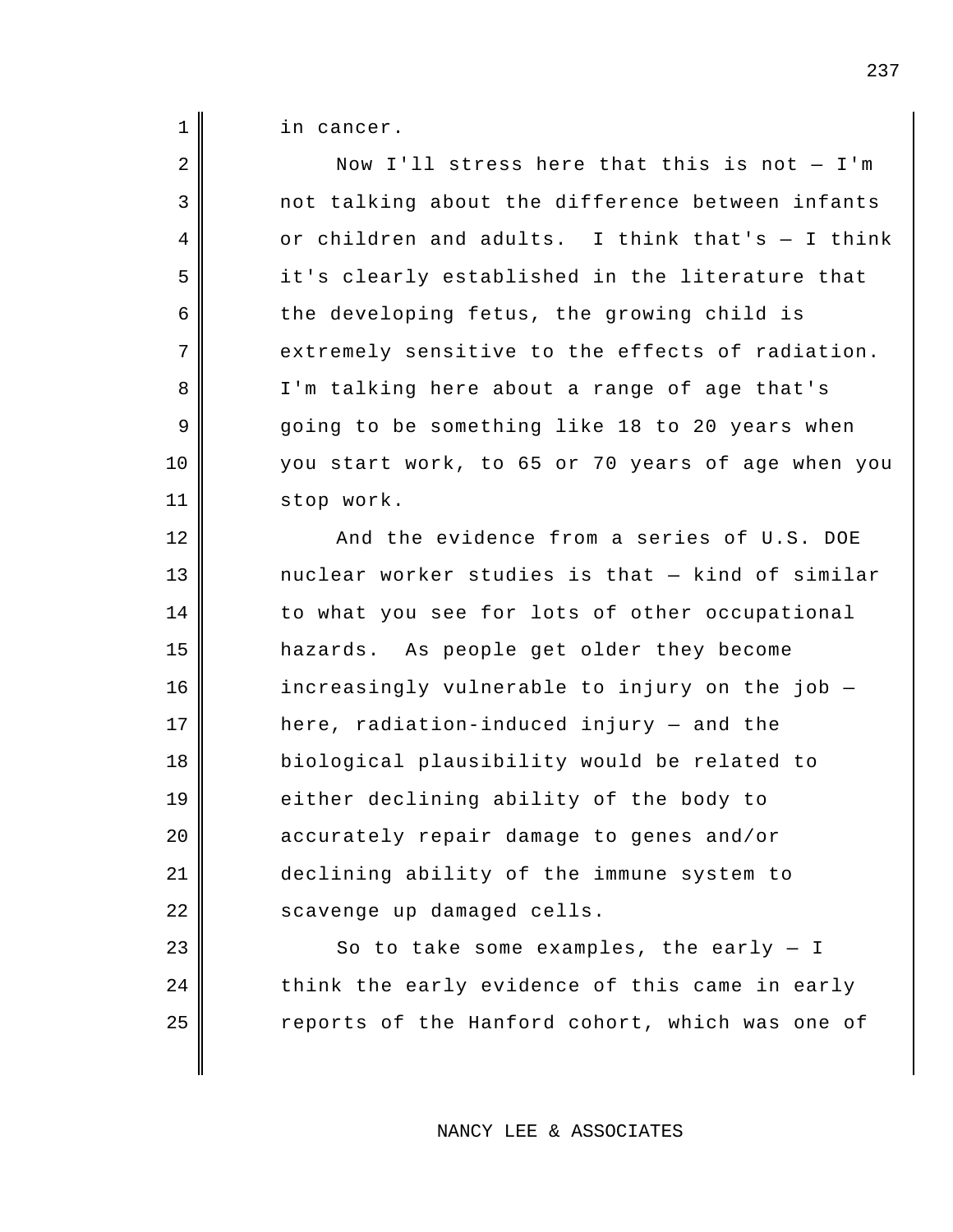$1$  the first studies. 3 weapons complex. Subsequent to that there was That was when you began compiling nuclear worker records in the atomic the evidence of increased radiation effects at older ages of exposure in the Oak Ridge workers cohort, then in a multi-facility study across the DOE complex of multiple myeloma where older ages at exposure were associated with larger increases in cancer risk, and then in the Rocketdyne study that was done out by the University of California group.

2

4

5

6

7

8

9

10

11

12

14

15

16

17

18

19

20

21

22

23

24

25

 $13$  this. So there's different ways of thinking about One is that there's a conflict of evidence between the life span study of atomic bomb survivors, which I think it's important to stress is really the numerical quantitative foundation of the tabulations that you're seeing that are spinning out of almost a black box computer; that there's a study there of people who were wartime survivors of an atomic attack, and the exposure conditions are different than the DOE workers.

Another at least issue to raise with that would be effect modification coming from — I think an interesting point that a lot of people have already raised, yes, you've looked at

 $\overline{\phantom{a}}$ 

 $\overline{\phantom{a}}$ 

 $\overline{\phantom{a}}$ 

 $\overline{\phantom{a}}$ 

 $\overline{\phantom{a}}$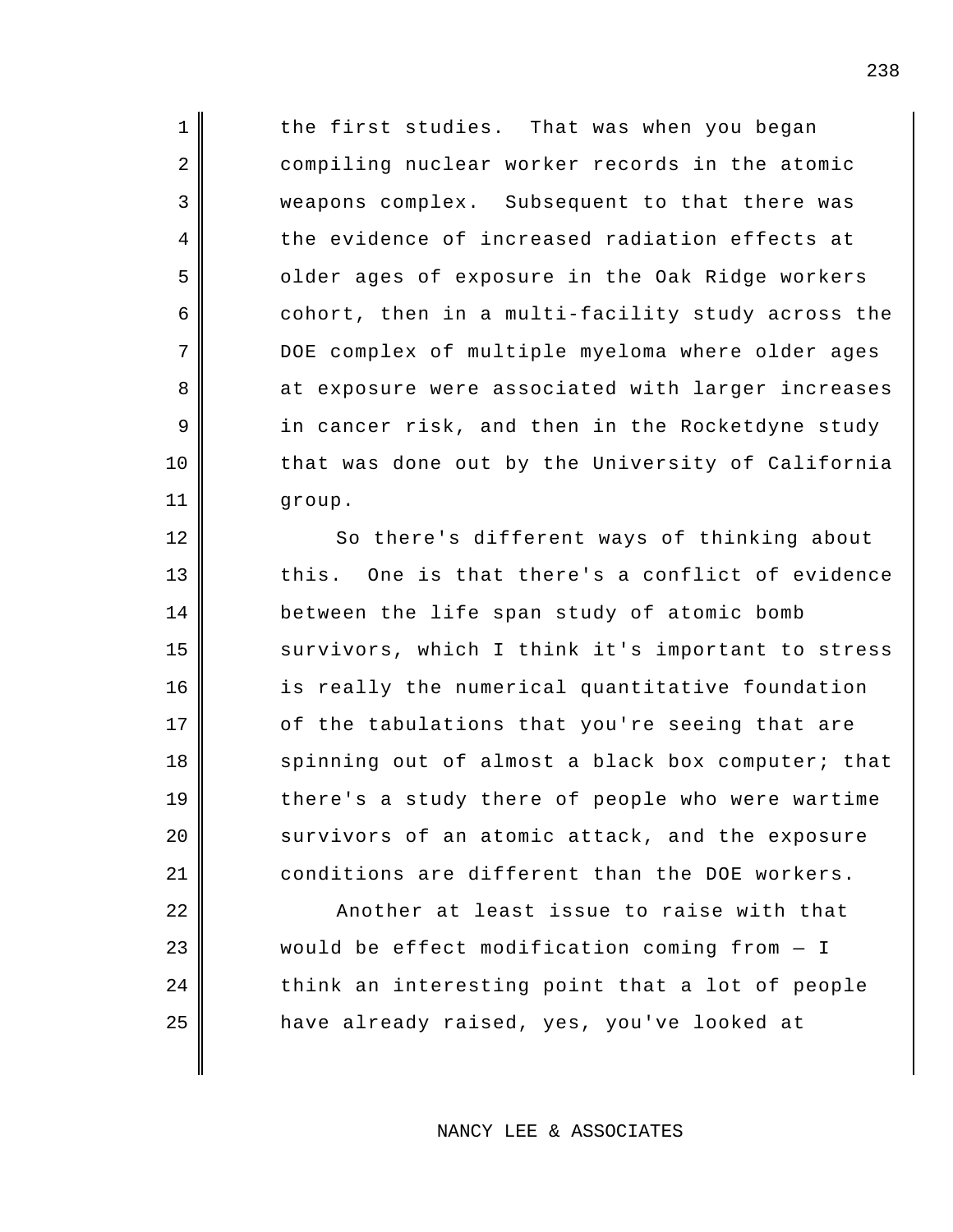3 accruing other exposures on the job. There's a smoking as an effect modifier, but workers are getting exposed to chemicals, and they're possibility that it's not a simple either additive or multiplicative translation of the life span study to the DOE complex; that workers have a different set of initiating and promoting carcinogenic exposures on the job, and that the age at exposure pattern is different.

1

2

4

5

6

7

8

9

10

11

13

14

16

18

19

20

21

12 recognized and in some way accounted for. And 15 uncertainties. There's uncertainties in  $17 \parallel$  effects. And what I would propose is that at minimum that inconsistency in the literature is one way that I would propose that is there is a series of factors now going on that reflect translation of additive or multiplicative There's uncertainties in dose measurements, both in the DOE complex and dose measurement in the A-bomb studies, that you begin to have also reflecting an uncertainty in the effect of radiation at older ages of exposure.

22 23 24 mot consistent in the range of exposures. So 25 You don't have to incorporate any bias or anything, but you say there's — the literature is when you begin to look at effects of exposures

NANCY LEE & ASSOCIATES

 $\overline{\phantom{a}}$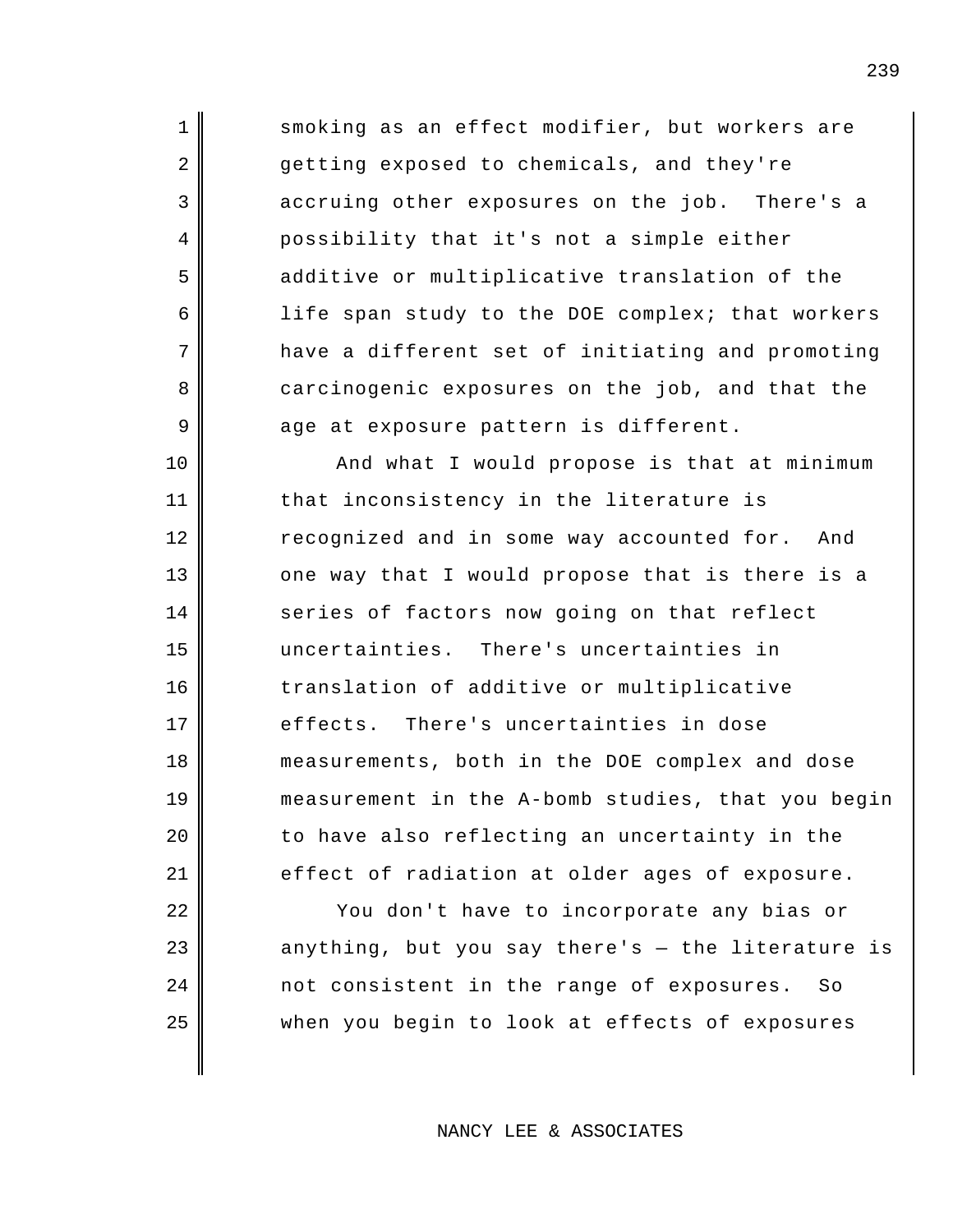1 2 3 4 5 6 first point that I'd like to raise. 7 8 9 10 11 12 exposures are treated as acute. And the 13 14 15 undergoes a shift. 16 17 18 19 20 21  $2.2<sub>2</sub>$ 23 chronic exposure, is that set aside. 24 25 that are received at the older span of a worker's life, you say the effect is more uncertain than the simple point estimate coming from the life span study. So that would be my — that would be the Kind of following from that, I'd like to also just briefly talk about an issue that maybe at minimum needs a point of clarification and maybe some more exploration, which relates to the discussion that by default external radiation implication here is that the DDREF, the dose and dose-rate effectiveness factor, therefore It goes from treating it as an exposure that was accrued slowly over time to one that's accrued in a point blast, and therefore that the DDREF is one, or that there's — let me take a step back and say that external doses are going to be treated as acute, and therefore this issue of is the effect attenuated because it was a And in fact, as I understand the current way the program is running, it's proposed that any

 $\overline{\phantom{a}}$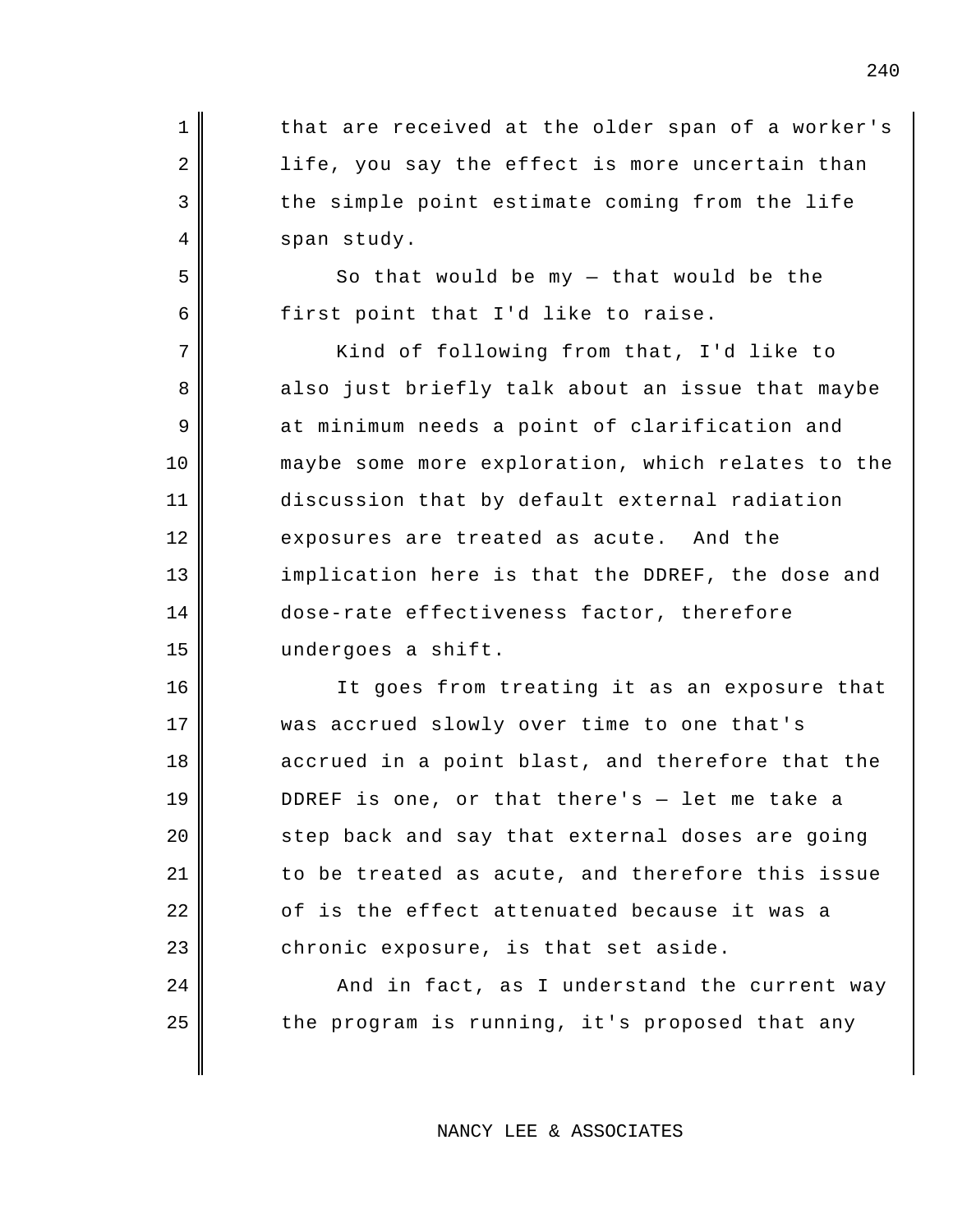8 30 rem for a worker. external dose that's less than 20 or 30 rem, which from my familiarity with the Hanford/Oak Ridge/Los Alamos data this is going to incorporate 99.9 percent — I'm making up a percentage — but it's going to be the vast, vast majority of the dose is substantially  $-$  any annual dose record is substantially below 20 or I mean, workers did accrue doses in the DOE complex, but it was over decades of employment.

1

2

3

4

5

6

7

9

10

11

12

13

14

16

17

15 low dose. 18 distribution. So here the DDREF factor, you begin to say the effect of a worker's dose is going to be divided by a factor of two, three, four or five the effectiveness of that dose — because it was a That is not  $-$  it's not because it was a chronic versus acute, it's because it's in the low — the spectrum of the lower end of the dose

19 20 21 22 23 linearity. I would argue that, from the 24 25 And as Mary Schubauer-Berigan brought up, in fact, the evidence now, if you're going to take the recent RERF reports from the life span study, they're not supporting a departure from perspective of an epidemiologist, a DDREF factor of multiples of two, three, four or five for

NANCY LEE & ASSOCIATES

 $\overline{\phantom{a}}$ 

 $\overline{\phantom{a}}$ 

 $\overline{\phantom{a}}$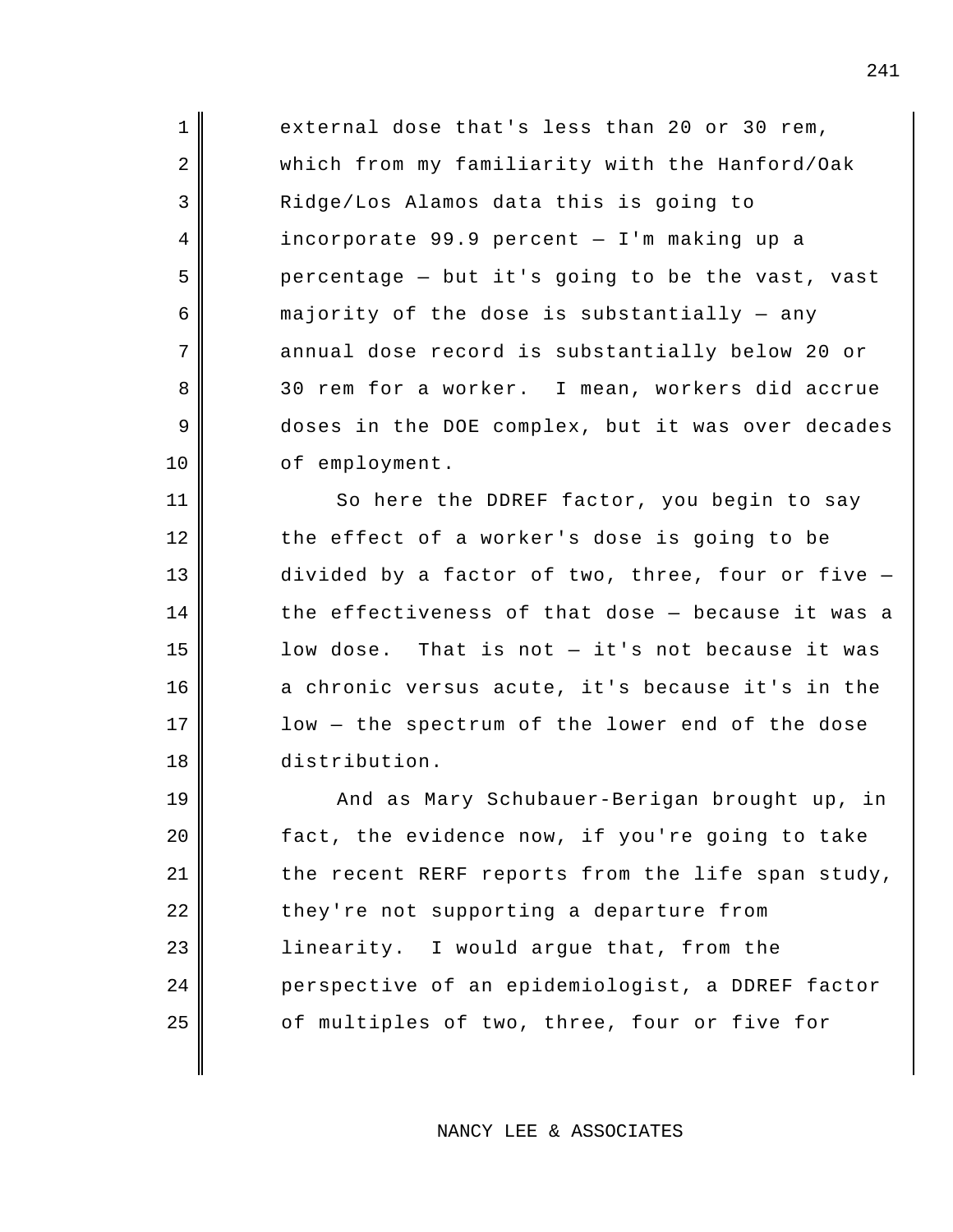| $\mathbf 1$ | these low - these doses, which is almost all the  |
|-------------|---------------------------------------------------|
| 2           | doses that you're talking about in this program,  |
| 3           | is - I'm not sure it's supported by the           |
| 4           | epidemiologic evidence.                           |
| 5           | And so you have to then turn to evidence          |
| 6           | that's accrued from studies of animals' exposures |
| 7           | or cellular responses. I think the literature -   |
| 8           | studies of the effects of low-level exposures to  |
| 9           | animals, it does get iffy. Most of the            |
| 10          | literature is higher dose exposures to animals.   |
| 11          | When you're looking at low-level exposures, the   |
| 12          | end point is not going to be cancer incidents, or |
| 13          | very rarely.                                      |
| 14          | Anyway, so I think that's another issue that      |
| 15          | I would open, and I think particularly if you're  |
| 16          | talking about issues of benefit to the doubt for  |
| 17          | the worker from the perspective of epidemiology,  |
| 18          | I think that's a really important point to        |
| 19          | consider and debate further.                      |
| 20          | DR. ZIEMER: Thank you. David, I'd like to         |
| 21          | ask you to clarify one thing. Are you arguing     |
| 22          | that the dose-rate effectiveness factor should be |
| 23          | one, and not two or three or some other value?    |
| 24          | MR. RICHARDSON: I would argue -                   |
| 25          | DR. ZIEMER: Because I'm understanding this        |

NANCY LEE & ASSOCIATES

 $\overline{\phantom{a}}$ 

 $\overline{\phantom{a}}$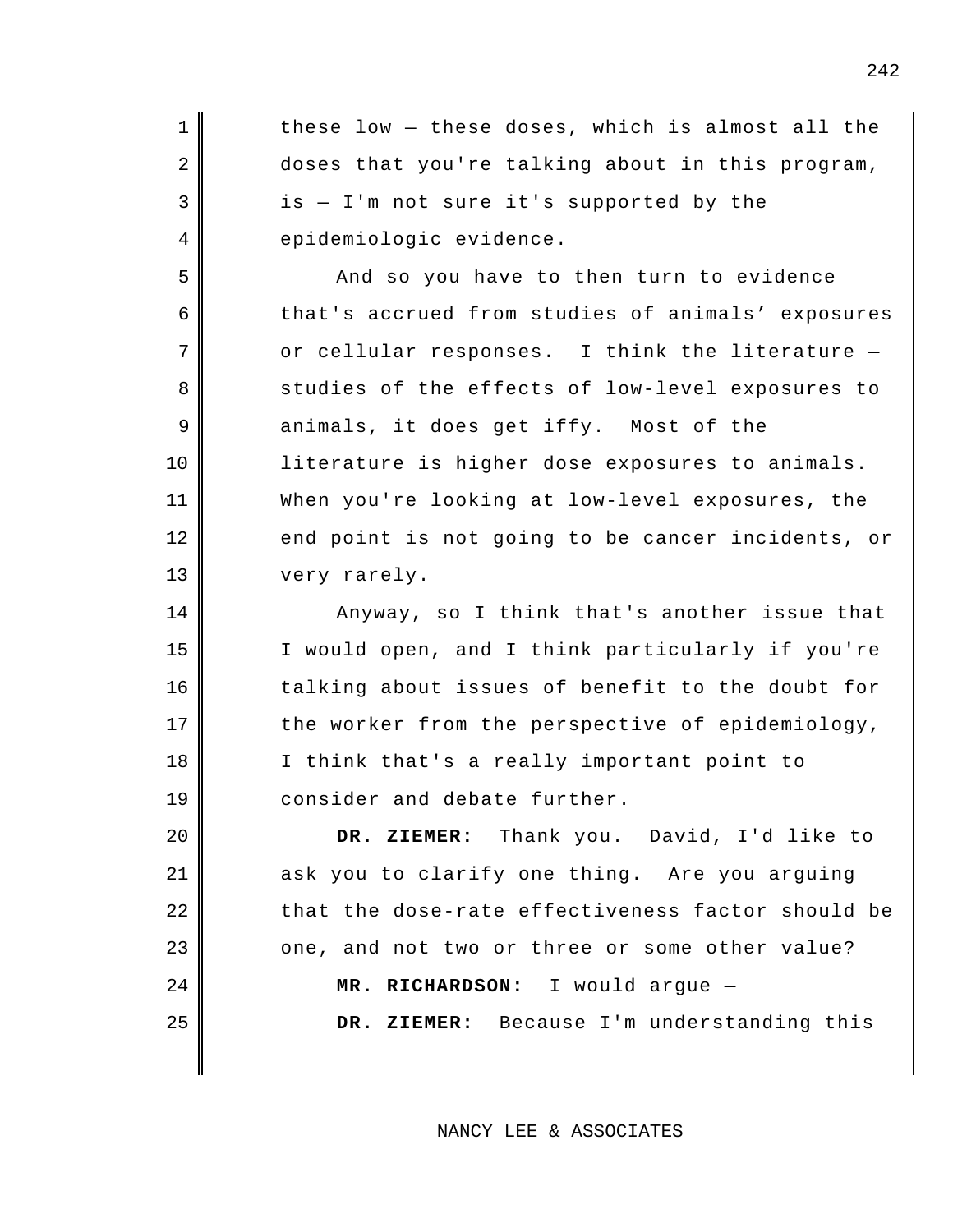| $\mathbf 1$ | in almost the opposite way. I think lowering it   |
|-------------|---------------------------------------------------|
| 2           | lowers the effective dose. Is that - are you      |
| 3           | arguing that we're over-estimating doses at -     |
| 4           | MR. RICHARDSON: The effects of a dose, a          |
| 5           | lower dose, is going to be divided. The way that  |
| 6           | this factor is applied for low-LET radiation -    |
| 7           | DR. ZIEMER: I guess I may have                    |
| 8           | misinterpreted how they're using it, then.        |
| 9           | MR. RICHARDSON: I don't know. Mary, could         |
| 10          |                                                   |
| 11          | DR. ZIEMER: I thought we were multiplying,        |
| 12          | but I would ask that we get that clarified.       |
| 13          | MR. RICHARDSON: I think Mary could answer         |
| 14          | that.                                             |
| 15          | DR. ZIEMER: Typically a dose-rate                 |
| 16          | effectiveness factor operates like a quality      |
| 17          | factor. It increases -                            |
| 18          | DR. SCHUBAUER-BERIGAN: Actually, it -             |
| 19          | DR. ZIEMER: It would increase the                 |
| 20          | probability of causation rather than decrease it. |
| 21          | I believe that is the case.                       |
| 22          | DR. SCHUBAUER-BERIGAN: Well, what acts like       |
| 23          | a quality factor actually is the RBE. Those two   |
| 24          | are sometimes used interchangeably. But David is  |
| 25          | correct, that when the DDREF factor is applied, a |
|             |                                                   |

NANCY LEE & ASSOCIATES

 $\overline{\phantom{a}}$ 

 $\overline{\phantom{a}}$ 

 $\overline{\phantom{a}}$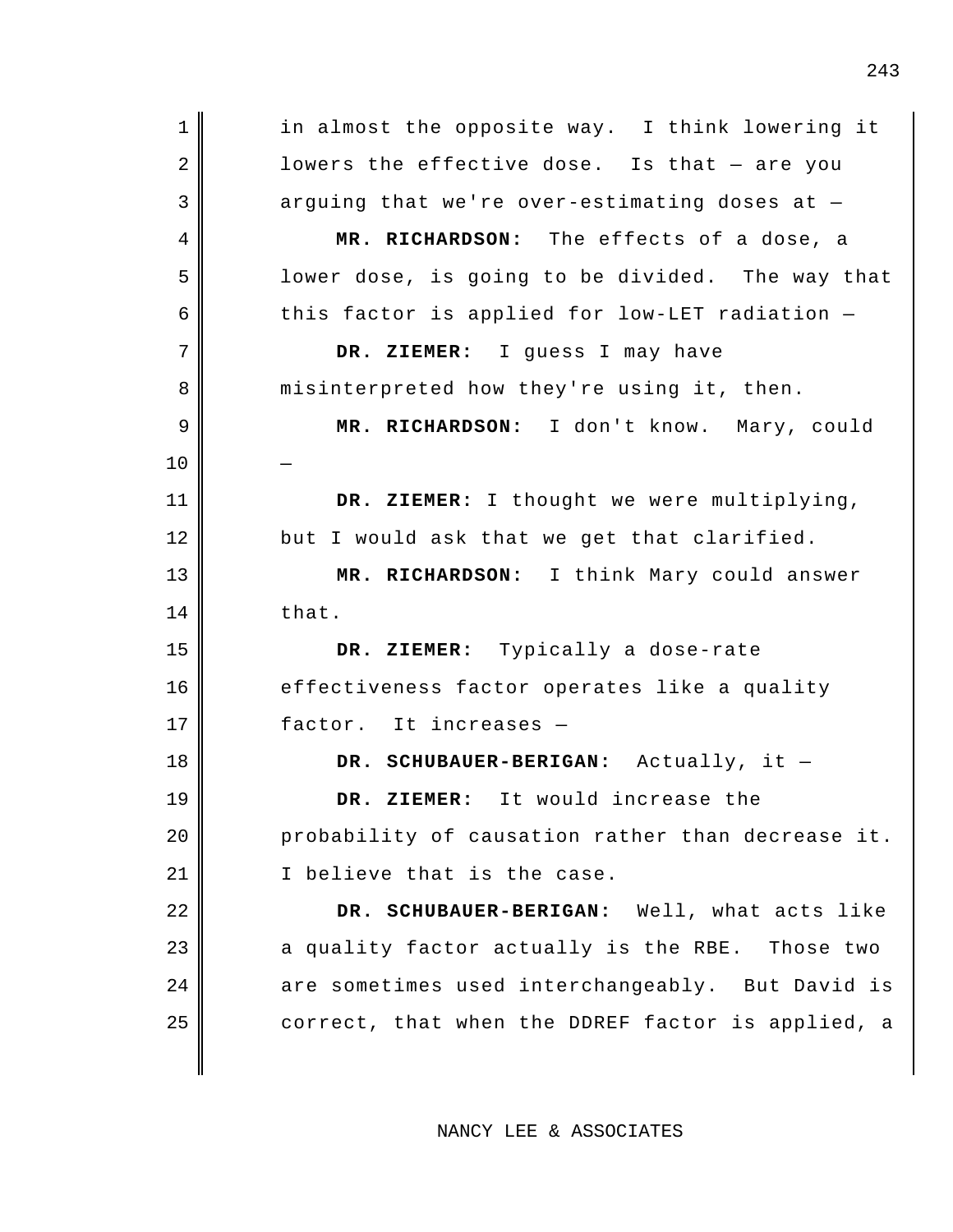1 2 3 4 **MR. RICHARDSON:** Right. 5 **DR. SCHUBAUER-BERIGAN:** So if it's two, the 6 7 **DR. ZIEMER:** Thank you. 8 **B MR. RICHARDSON:** 9 10 11  $12$  doses. 13 not really so much a consideration. It's is the 14 15 range? 16 17 **DR. ZIEMER:** I understand what you're 18 19 20 21 22 23 24 25 factor of greater than one implies that the risk per unit exposure at a very — at a low dose or in a chronic dose is divided by that value. effect of that dose is divided by two. Right. And so the question is, is there — here, I think, everything is being essentially treated as an acute dose for the external here, talking again about the low-LET So it's not  $-$  the issue of dose-rate is dose-response association linear in the low dose And, I mean, that is something that people talk about. saying. **MR. RICHARDSON:** But the current — I'd say a lot of committees are taking now, and a lot of the literature, is supporting the opinion that a linear dose response is a reasonable association. And  $I - you know, I would argue maybe yes, that$ you would have a factor centered around one, and then you allow uncertainty in that.

 $\overline{\phantom{a}}$ 

 $\overline{\phantom{a}}$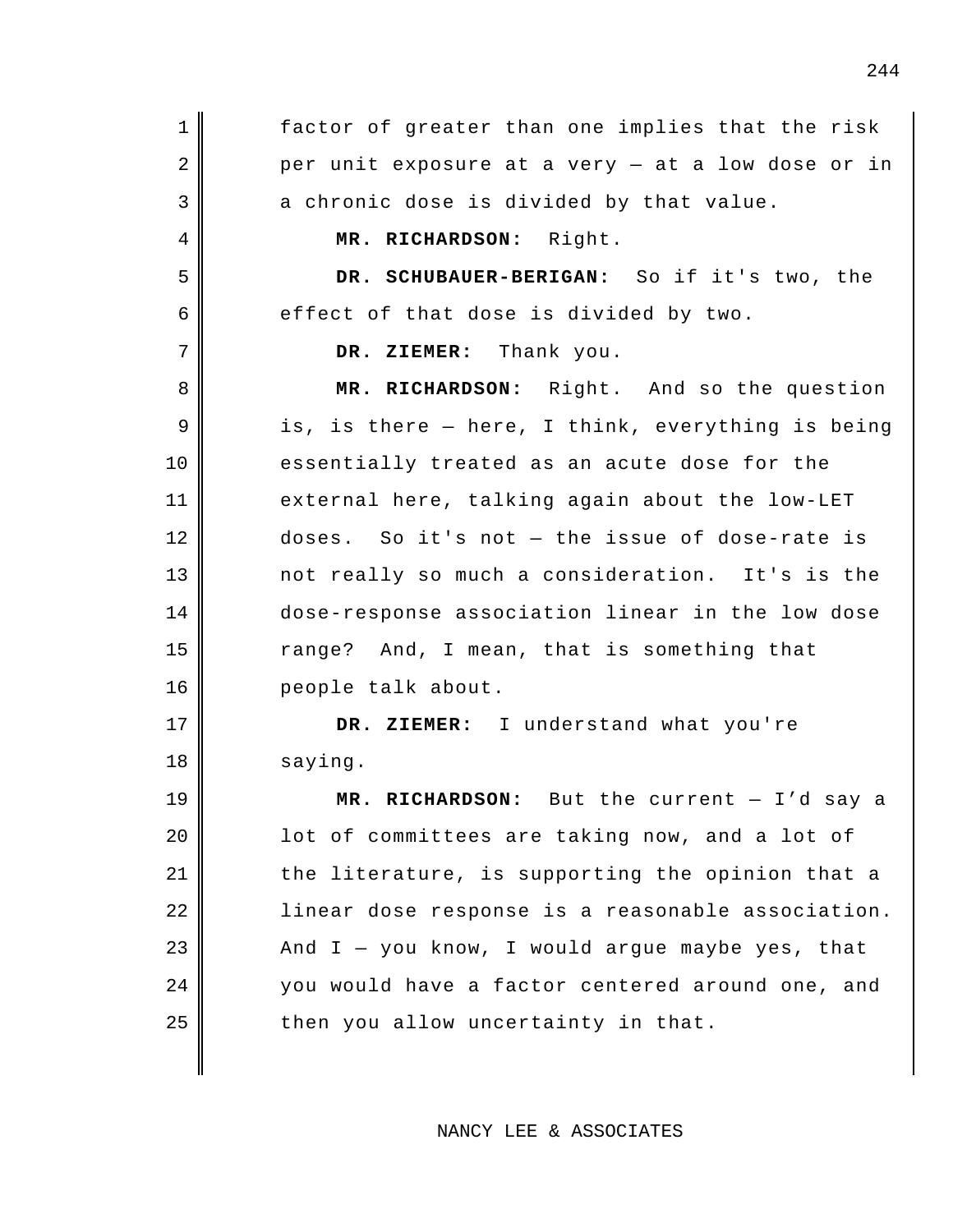1 **DR. ZIEMER:** Are the studies that you cited 2 3 4 **MR. RICHARDSON:** Yes. 5 **MR. ELLIOTT:** Yes, they're referenced and we 6 7 **DR. ZIEMER:** Thank you. 8 Next we have - I think it's Roger. Is it 9 10 **MR. SHAW:** Yes. 11 **DR. ZIEMER:** I couldn't read your writing 12 13 **MR. SHAW:** Yes, this will be less than five 14 minutes. 15 Let's go right to DREF. I just want to 16 mention DREF. I know that the Board will look at  $17 \parallel$  it. 18 19 low-LET of anywhere from two to five. I think I 20 21 22 23 24 may be saying in one of their recent studies. 25 in your written comments that were submitted to the agency earlier? have copies of those. Roger? here — Roger Shaw from McCarter & English, Ltd. It's an important item. For low-LET, UNSCEAR, ICRP, NCRP and BEIR V support a DREF for heard Mary earlier — I asked her specifically on a break if there'd be a range of maybe between less than one to five, and that's something that is a little different than maybe what the RERF But I think it really deserves a lot of

NANCY LEE & ASSOCIATES

 $\overline{\phantom{a}}$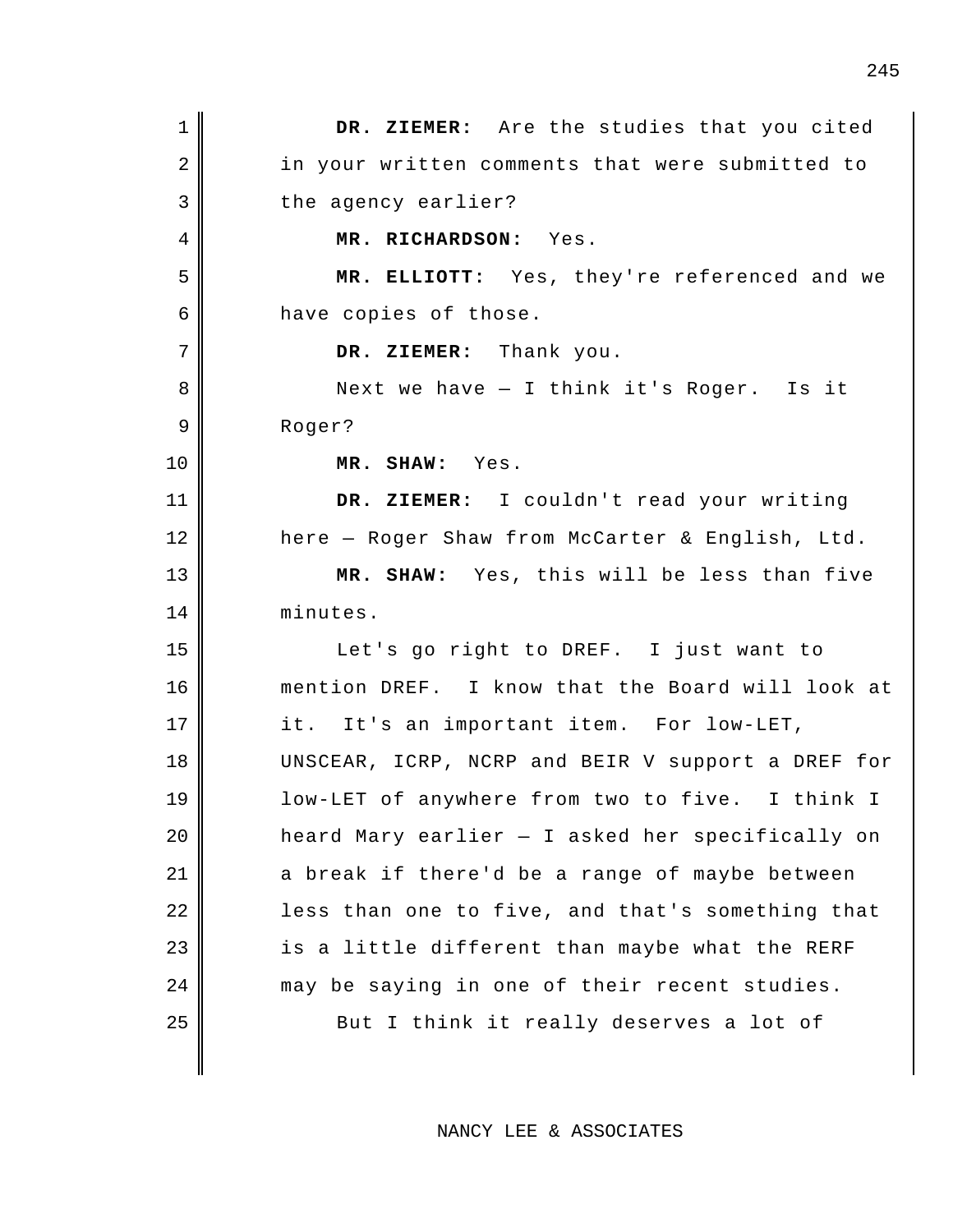$2$  at . 3 bodies support that you use a DREF. And for 5 risk would be less by a factor of two. So that 6 is something I just — I know you'll look at. I caution and is something that should be looked A lot of important national, international example, if it was two, that would mean that the just want to mention that.

1

4

7

8

9

10

11

12

13

14

15

16

17

19

20

21

24

25

And if we do start to define acute versus chronic in a different way, if we start to say that an acute dose is something received over a month or two months or a quarter, over a quarterly badge reading period for TLD or film, then we're going to have to start rewriting textbooks and doing that fairly quickly, because that is not historically how acute dose has been defined.

18 and how critical that is. Dr. Ziemer pointed 22 associated with those doses. And it can make 23 huge differences. As I'm sure you get home and The second item is with the dose uncertainty out, as we went through NIOSH-IREP, or Russell did, Mr. Henshaw — and showed exactly what happens when you change the uncertainty you work tonight, and you start to go through and do your own iterations with NIOSH-IREP, you will

NANCY LEE & ASSOCIATES

246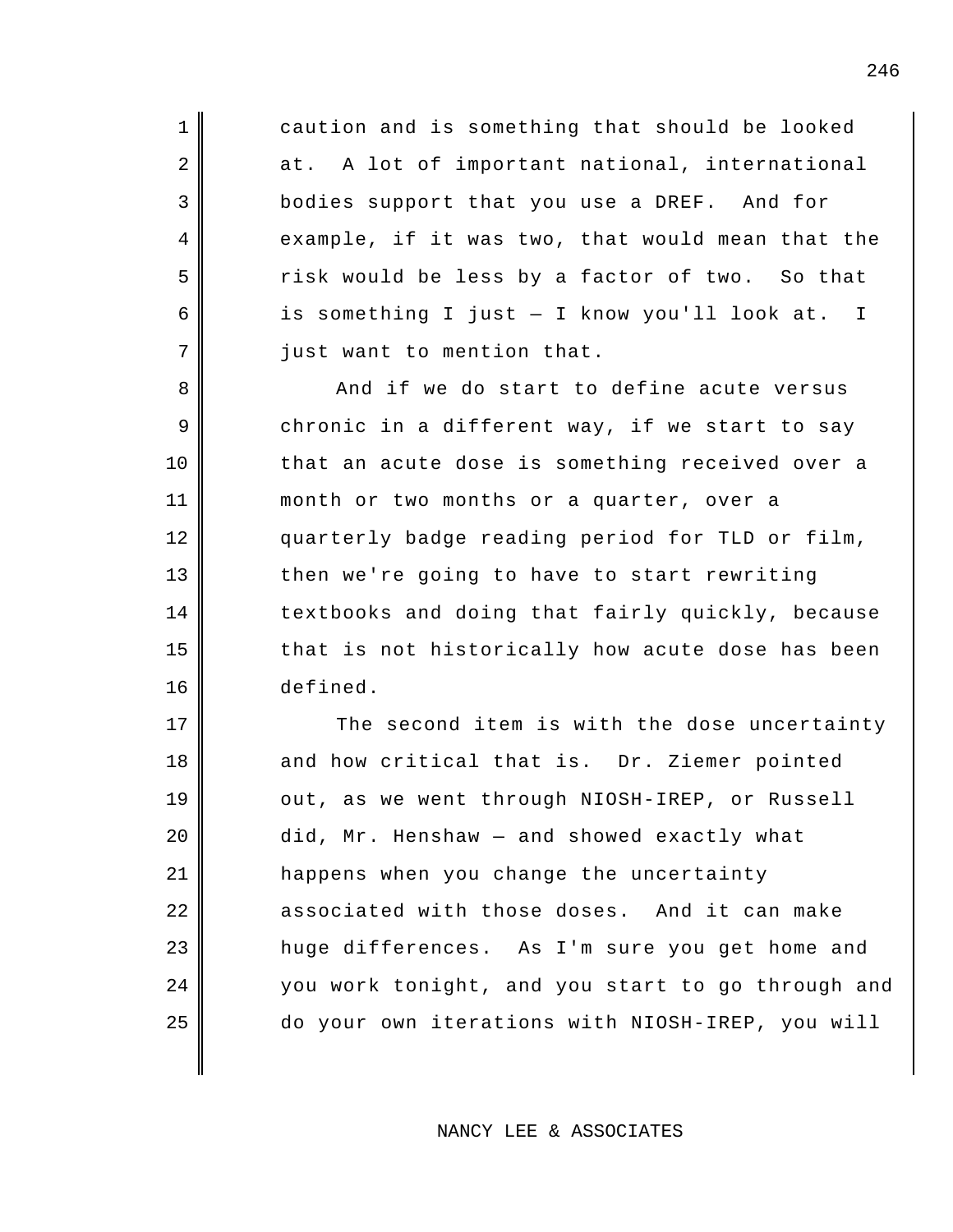2

3

4

5

7

8

9

10

13

14

15

18

19

20

21

22

24

25

1 Start to see these differences.

6 parameters the same for a certain dose. If you 11 standard deviation, gSD. Well, for gSD that's 40 12 percent PC. And if you just change that to And if you simply change and go and look and they're different for different cancers — but if you look at one leukemia, you look at CML, and you take and change that, you just leave all the took 25 rem, five rem for five years, and put in the information you want to put in, just change constant, which means no uncertainty — not really realistic — and change that to normal geometric constant alone, it goes to 93 percent probability of causation.

16 side of the claimant. We should. It sounds  $17$   $\parallel$  fair. So as Congress has said, let's err on the It is fair. It doesn't mean that we need to add undue uncertainty on top of an already large amount of uncertainty that we're going to be stuck with and also have to deal with in a reasonable fashion.

Those are the two points.

23 DR. ZIEMER: Thank you, Roger.

> And again, are there any questions or issues to be clarified?

 $\overline{\phantom{a}}$ 

 $\overline{\phantom{a}}$ 

 $\overline{\phantom{a}}$ 

 $\overline{\phantom{a}}$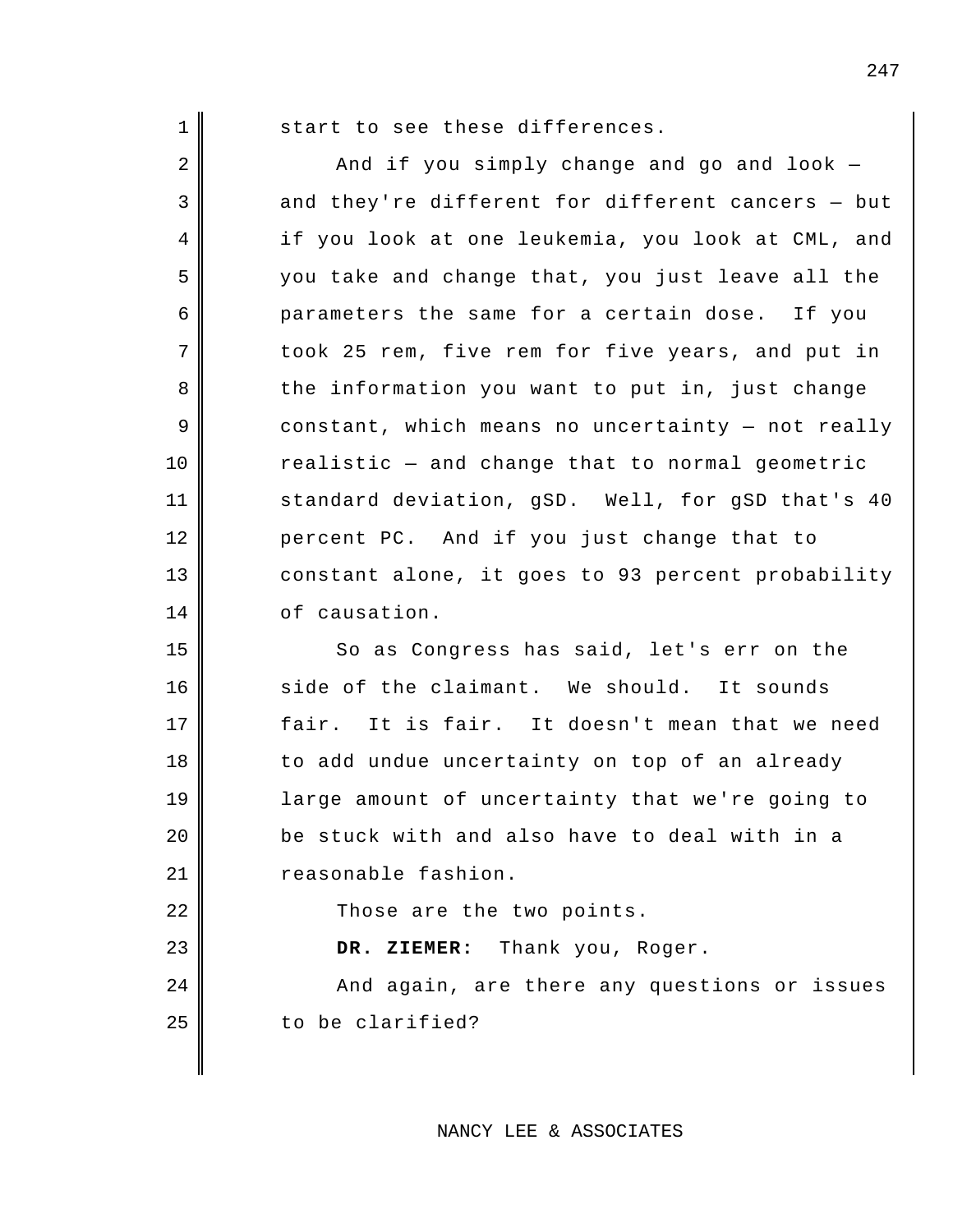| $\mathbf 1$    | [No responses]                                   |
|----------------|--------------------------------------------------|
| $\overline{2}$ | DR. ZIEMER: All right. Thank you.                |
| 3              | This completes today's agenda. I would ask       |
| 4              | that the four other members of the subcommittee  |
| 5              | stop by here for a moment before we adjourn - or |
| 6              | right after we adjourn, and we'll talk about the |
| 7              | assignment for this evening.                     |
| 8              | We thank all of our guests who were here         |
| 9              | today. We will reconvene tomorrow at 8:00        |
| 10             | o'clock; 8:00 o'clock, not 8:30, okay? So we'll  |
| 11             | see you all in the morning at 8:00 a.m.          |
| 12             | Thank you very much.                             |
| 13             | [Whereupon, the meeting was                      |
| 14             | adjourned at approximately                       |
| 15             | 5:05 p.m.                                        |
| 16             |                                                  |
| 17             |                                                  |
| 18             |                                                  |
| 19             |                                                  |
|                |                                                  |
|                |                                                  |
|                |                                                  |
|                |                                                  |
|                |                                                  |
|                |                                                  |
|                |                                                  |